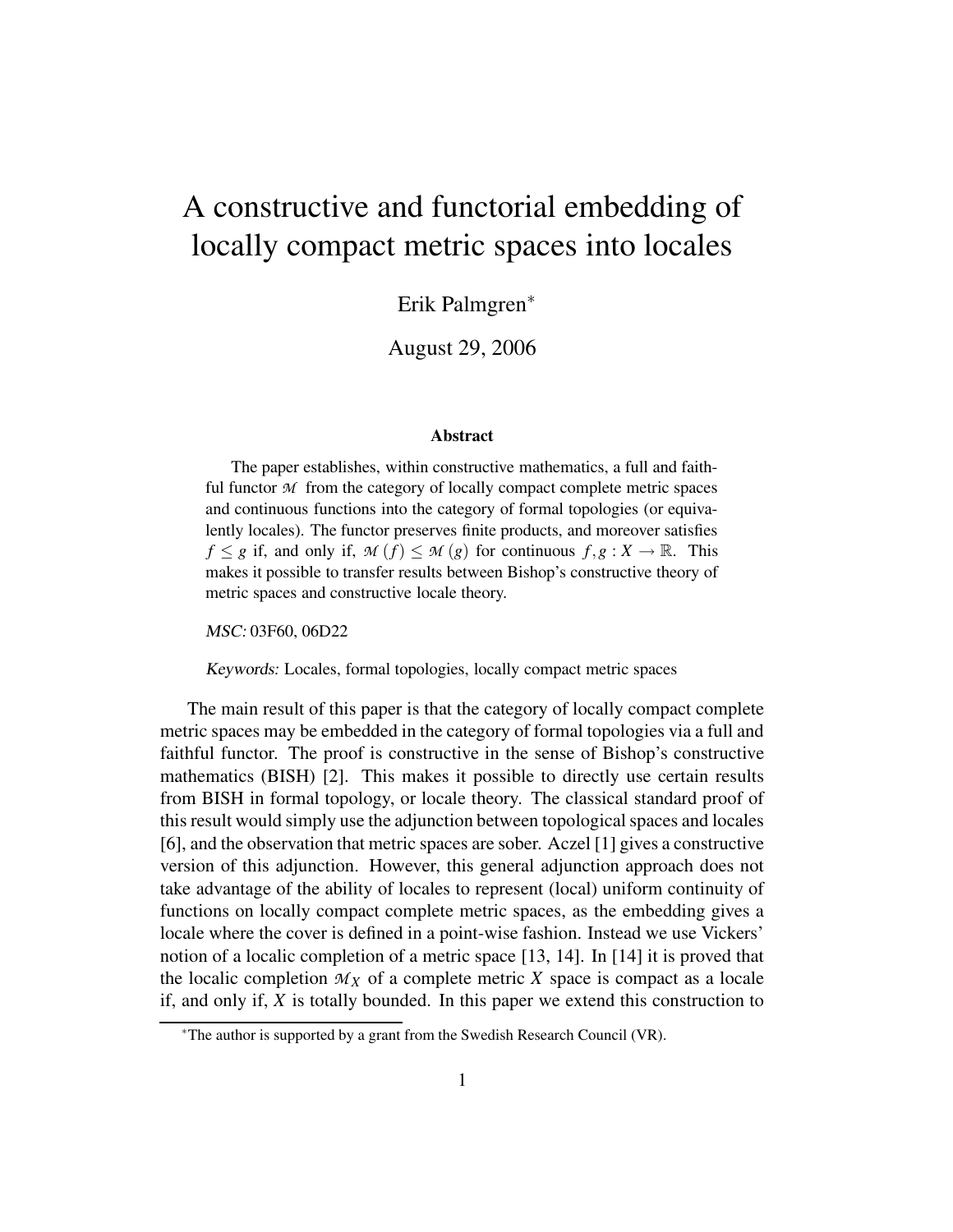a full and faithful functor from the category of locally compact complete metric spaces to the category of formal topologies. (The latter category is equivalent to the category of locales in a topos.) This functor takes, in fact, a locally compact complete metric space to a locally compact formal topology. For  $X = \mathbb{R}$ , the localic completion  $M_X$  is the localic reals.

Curi [5] sketches another embedding, that of uniform spaces and uniform continuous functions, into uniform formal topologies. Some early work on the representation of metric spaces using power domains is Blanck [3].

In Section 1 we provide some preliminaries about formal topology. Section 2 recalls from [13] how localic completions may be regarded as completions of metric spaces. What we actually present is a reformulation of a special case of Vickers' more general result. In Section 3 we study some useful cover relations between formal balls, the basic neighbourhoods of  $M_X$ . Section 4 gives a characterisation of the cover relation on  $M_X$  for a locally compact complete metric space *X* (Theorem 4.16) which is crucial for the functorial embedding. This characterisation may be regarded as a generalisation of the one given for real numbers by Mulvey and Coquand, see [8]. The functorial embedding is established in Section 5. We show that the functor preserves finitary products in Section 6. In Section 7 it is shown that Cont $(X,\mathbb{R})$  and Cont $(\mathcal{M}_X,\mathcal{R})$  are order isomorphic with respect to  $\leq$  and via the functor  $M$ .

## **1 Formal topologies**

A representation of locales that is particularly convenient from the constructive and predicative point of view, and thus suitable for BISH, is formal topologies. We refer to [10, 11] for background.

#### **1.1 Basic definitions and results**

**Definition 1.1** A *formal topology* consists of a pre-order  $X = (X, \leq)$  of *basic open neighbourhoods* and  $\varphi \subseteq X \times P(X)$ , the *(formal) covering relation*, which satisfies the four conditions

- (Ref)  $a \in U$  implies  $a \triangleleft U$ ,
- (Tra)  $a \triangleleft U, U \triangleleft V$  implies  $a \triangleleft V$ ,
- (Loc)  $a \triangleleft U$ ,  $a \triangleleft V$  implies  $a \triangleleft U \wedge V$ ,
- (Ext)  $a \leq b$  implies  $a \triangleleft \{b\}.$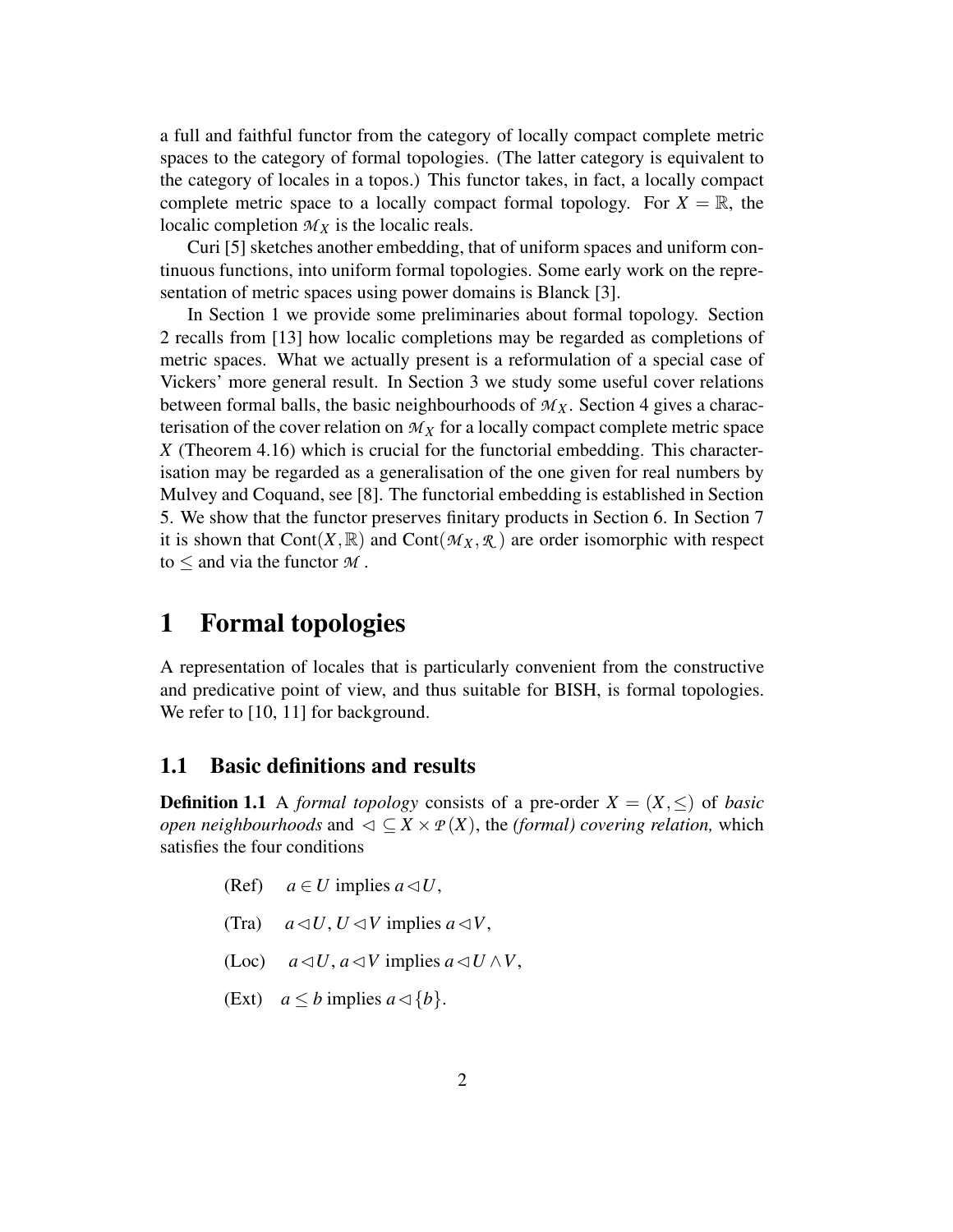Here  $U \triangleleft V \Leftrightarrow_{def} (\forall a \in U) a \triangleleft V$ , and  $U \wedge V = (U \triangleleft) \cap (V \triangleleft)$ , where  $Z \triangleleft =_{def} \{x \in V \triangleleft V | g \in V \triangleleft V\}$  $X : (\exists z \in Z)$   $x \leq z$ . The set  $U \wedge V$  is called the *formal intersection* of *U* and *V*. Write  $a \wedge b$  for  $\{a\} \wedge \{b\}.$ 

Furthermore we require that the cover relation is *set-presented* in the sense that there is a family  $C(a,i)$  ( $i \in I(a)$ ) of subsets of X so that

$$
a \triangleleft U \Longleftrightarrow (\exists i \in I(a)) C(a, i) \subseteq U.
$$

We write the components of a formal space *X* as  $(X, \leq_X, \leq_X, C_X)$ , often omitting the set-presentation  $C_X$ .

Define the mutual cover relation  $U \sim V$  to hold if, and only if,  $U \lhd V$  and *V*  $\triangleleft$ *U*. A subset *Z* ⊆ *X* is *down-closed* if *Z*< = *Z*. Let *Z*<sub> $\triangleleft$ </sub> = {*x* ∈ *X* : *x*  $\triangleleft$  *Z*}. A subset  $Z \subseteq X$  is *saturated* if  $Z_{\lhd} = Z$ . The saturated subsets corresponds to elements in the associated locale. These may always be represented by mere subsets, up to mutual covering, since  $U \sim U_{\leq 1}$ . Any subset represents an open set in this way.

#### **1.2 Equivalent forms of set-presentation**

A pair  $(a, U)$ , where  $a \in X$  and  $U \subset X$ , is called a *covering axiom*. We say that a formal topology *X* is generated by a family of covering axioms  $(a_i, U_i)$   $(i \in I)$ , if  $\triangleleft$ <sub>*x*</sub> is the smallest cover relation so that

$$
a_i \triangleleft_x U_i
$$

for all  $i \in I$ .

One can show that a formal topology is set-presented if, and only if, it is generated by a set-indexed family of covering axioms.

#### **1.3 Points**

A *point* of *X* is a non-void subset  $\alpha \subseteq S$  which is

- (Fil)  $\leq$ -filtering, i.e. for  $a, b \in \alpha$ , there is  $c \in \alpha$  with  $c \in a \wedge b$ ,
- (Spl) such that  $\alpha$  contains a neighbourhood from *U*, whenever  $a \triangleleft U$  and  $a \in \alpha$ . (This is often expressed as: "a point splits any cover").

Note that the quantification over all subsets *U* can be replaced by quantification over the family  $\{C_X(a,i)\}_{i \in I(a)}$ . If *X* is inductively generated by the axioms  $(a_j, U_j)_{j \in J}$ , then (Spl) is equivalent to

$$
a_j \in \alpha \Longrightarrow (\exists b \in U_j) b \in \alpha. \tag{1}
$$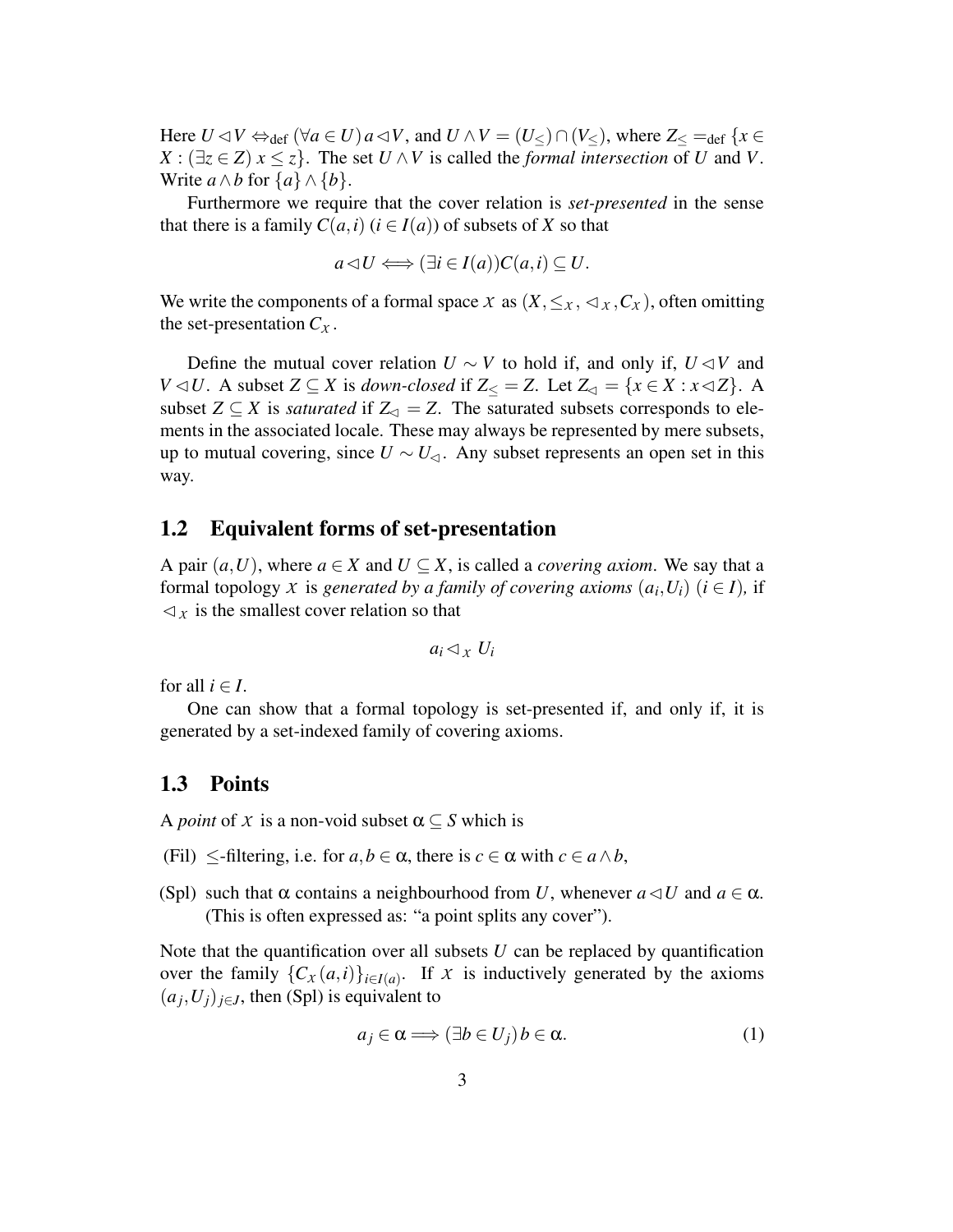This is often the most useful version. The points of a formal topology *X* forms a class Pt(*X*), which sometimes is a set. For  $a \in X$  let  $a^*$  denote the subclass of points  $\alpha$  in *X* satisfying  $a \in \alpha$ . For a subset  $U \subseteq X$ , let  $U^*$  denote the union of all the subclasses  $a^*$  for  $a \in U$ .

**Lemma 1.2** *Any formal cover of X is a point-wise cover:*

$$
a \triangleleft_{X} U \Longrightarrow a^* \subseteq U^*.\quad \Box
$$

We say the covers of formal topology *X* are *order conservative*, if  $a \leq x$  *b* whenever  $a \triangleleft_x \{b\}$ . The covers are *point-wise order conservative* if  $a^* \subseteq b^*$ implies  $a \leq_{\chi} b$ . In view of Lemma 1.2 the latter is a stronger property.

#### **1.4 Continuous morphisms**

Let  $S = (S, \leq, \leq)$  and  $T = (T, \leq', \leq')$  be formal topologies. A relation  $F \subseteq S \times T$ is a *continuous* mapping  $S \rightarrow T$  if

- $(A1)$   $aFb, b \triangleleft' V \Longrightarrow a \triangleleft F^{-1}V,$
- (A2)  $a \triangleleft U$ ,  $xFb$  for all  $x \in U \Longrightarrow aFb$ ,
- $(A3) S \lhd F^{-1}T$ ,
- (A4)  $aFb, aFc \implies a \triangleleft F^{-1}(b \wedge c)$ .
- Here  $F^{-1}Z = \{x \in S : (\exists y \in Z) \times Ry\}$ . Note that  $b \wedge c$  in (A4) is  $\{b\}_{\le'} \cap \{c\}_{\le'}$ . Some equivalent versions of the above axioms are
- $(A1')$   $b \triangleleft' V \Longrightarrow F^{-1}b \triangleleft F^{-1}V$ ,
- $(A2^{\prime})$   $a \triangleleft F^{-1}b \Longrightarrow aFb,$
- $(A4^{\prime})$   $F^{-1}U \cap F^{-1}V \triangleleft F^{-1}(U \wedge V).$

We have for any continuous *F* that

$$
U \triangleleft V \Longrightarrow F^{-1}U \triangleleft F^{-1}V. \tag{2}
$$

Hence  $F^{-1}U \sim F^{-1}V$  whenever  $U \sim V$ . Also by (A1)  $F^{-1}(U_{\lhd}) \sim F^{-1}U$ . By (A2) it follows that each  $F^{-1}Z$  is down-closed.

**Lemma 1.3** *Suppose that S and T are formal topologies, where T is generated*  $by$   $\{(a_i, U_i)\}_{i \in I}$ . If  $F \subseteq S \times T$  is a relation which satisfies (A2-A4) and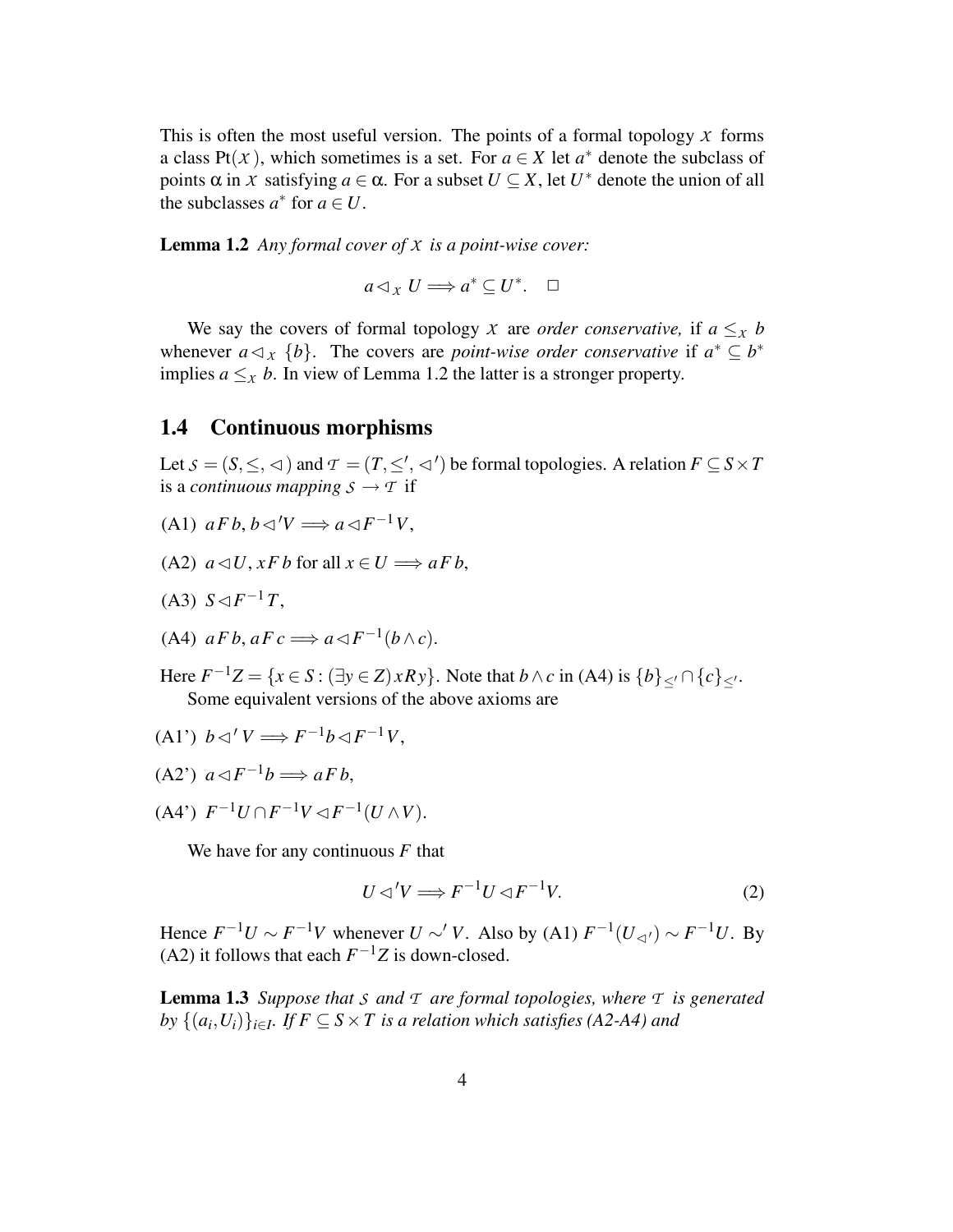*(a)*  $F^{-1}a_i \triangleleft_s F^{-1}U_i$ , for all  $i \in I$ , (b)  $F^{-1}x \triangleleft_{S} F^{-1}y$ , whenever  $x \leq y$  and  $x, y \in S$ ,

*then*  $F : S \to T$  *is a continuous mapping.* 

**Proof.** To prove (A1') it suffices by minimality of  $\lhd$ <sub>S</sub> to prove that the relation K defined below is a cover relation, which satisfies the generating axioms. Let

$$
aKU \Longleftrightarrow_{\text{def}} F^{-1}a \triangleleft_{S} F^{-1}U.
$$

Clearly the generating axioms are satisfied, according to (a). Assumption (b) yields axiom (Ext). The axiom (Ref) and (Tra) are straightforwardly checked. To verify (Loc) for *K* suppose  $F^{-1}a \triangleleft_{S} F^{-1}U$  and  $F^{-1}a \triangleleft_{S} F^{-1}V$ . Let  $x \in F^{-1}a$ . Thus by (Loc) for  $\lhd$  *s*,

$$
x \triangleleft_{S} F^{-1} U \wedge F^{-1} V.
$$

Let *y* be a member of the right hand side. Thus  $y \le y_1$  and  $y \le y_2$  where  $y_1 F u$  and *y*<sub>2</sub> *F v* with  $u \in U$  and  $v \in V$ . By (A2) it follows that *yF u* and *yF v*. By (A4) then

$$
y \triangleleft_{S} F^{-1}(u \wedge v).
$$

But  $F^{-1}(u \wedge v) \subseteq F^{-1}(U \wedge V)$ , so transitivity gives the desired

$$
y \triangleleft F^{-1}(U \wedge V).
$$

Each continuous mapping  $F : \mathcal{S} \to \mathcal{T}$  induces a point function  $f = P(f)$  given by

$$
\alpha \mapsto \{b : (\exists a \in \alpha) F(a,b)\} : \text{Pt}(\mathcal{S}) \to \text{Pt}(\mathcal{T}).
$$

It satisfies:  $aFb \Rightarrow f[a^*] \subseteq b^*$ .

The composition of two continuous morphisms  $F : X \to Y$  and  $G : Y \to Z$  is given as follows

$$
a(G \circ F)c \Longleftrightarrow a \triangleleft_{x} F^{-1}[G^{-1}(c)].
$$

The one-point formal topology is the terminal object in the category of formal topologies. It is constructed as  $\mathbf{1} = (\{*\}, \leq_1, \leq_1)$ , where  $* \leq_1 *$  and  $a \triangleleft_1 U$  iff U is inhabited. The terminal map  $\mathsf{I}_{\gamma}$  from  $\gamma$  to 1 is defined by letting the relation  $y \, y \, a$  be true for all *y* and *a*.

Now any point  $\alpha \in \text{Pt}(X)$  in a formal topology, defines a morphism  $F_{\alpha}: 1 \rightarrow X$ given by

$$
a F_{\alpha} x \Longleftrightarrow x \in \alpha.
$$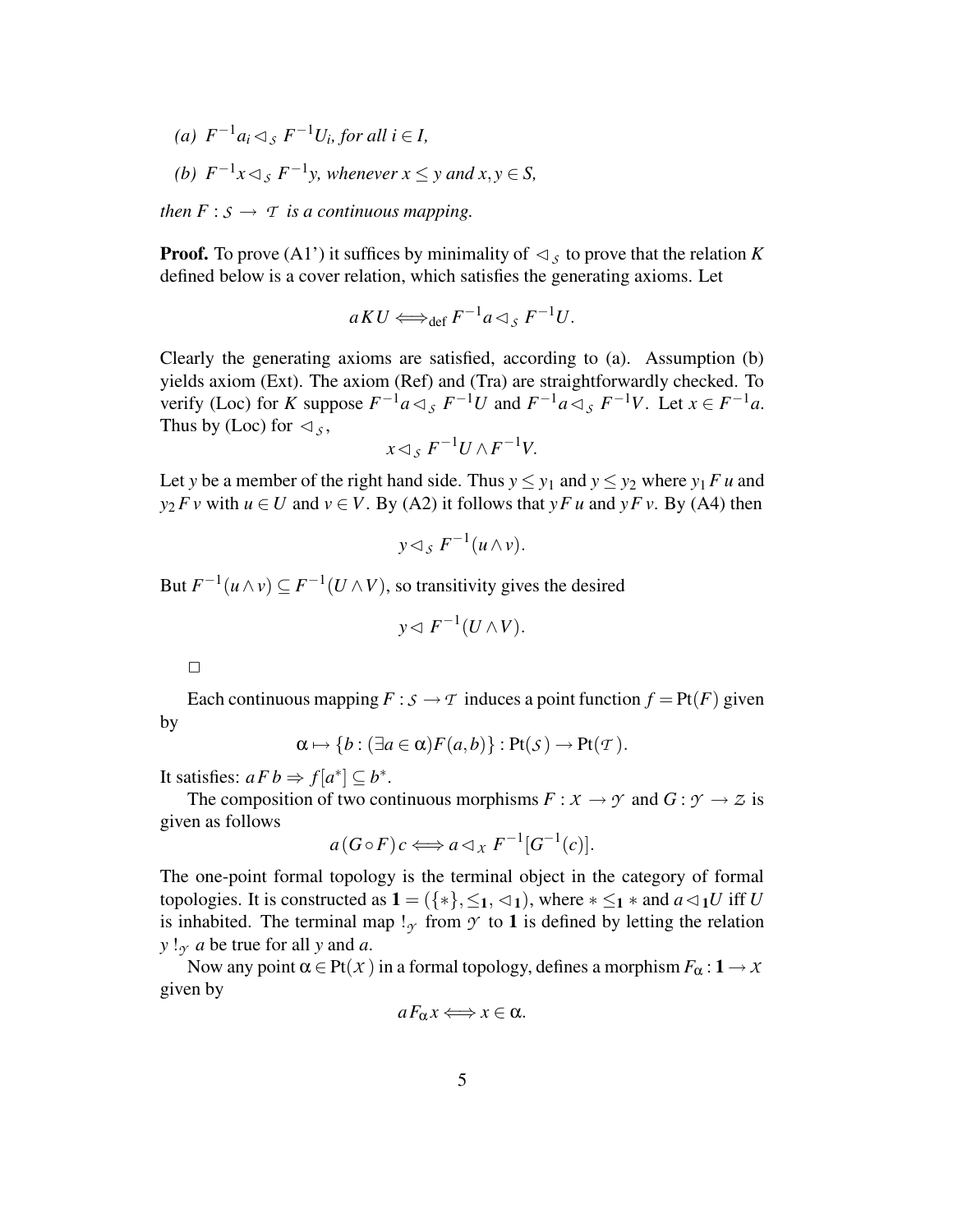A map  $\hat{\alpha}: \mathcal{Z} \to \mathcal{X}$  which is constant  $\alpha$  is defined by the composition  $F_{\alpha} \circ \mathcal{Z}$ . More explicitly, the map is given by the relation

$$
z \hat{\alpha} x \Longleftrightarrow z \triangleleft_{\mathcal{Z}} \{u \in Z : x \in \alpha\}.
$$

In particular, if *z* covered by the empty set, then  $z \hat{\alpha} x$  holds for any *x*.

Let *X* be a formal topology. Two neighbourhoods  $p, q \in X$  are *formally disjoint, p* ⊥ *q*, if *p* ∧ *q* ⊲ 0. Write  $p^{\perp} = \{q \in X : p \perp q\}$  for the set of neighbourhoods formally disjoint from *p*. A neighbourhood *p* is *well-covered* by *q* if  $X \triangleleft p^{\perp} \cup \{q\}$ . We write  $p \lll q$  in this case. The topology *X* is *regular* if for any  $q \in X$  we have

$$
q \triangleleft \{ p \in X : p \lll q \}.
$$

**Theorem 1.4** *Suppose that*  $X$  *and*  $Y$  *a formal topologies and that*  $Y$  *is regular. Let*  $F, G: X \to Y$  *be continuous maps. If*  $F \subseteq G$  *(as graphs), then*  $F = G$ .

**Proof.** See [7].  $\Box$ 

### **2 Localic completion of metric spaces**

We review here a representation of complete metric spaces due to S. Vickers [13, 14]. However, we use formal topologies instead of locales.

For any metric space  $(X, d)$  define its *localic completion*  $M = M_X$  as follows. This is a formal topology  $M = (M, \leq_M, \leq_M)$  where *M* is the set of *formal ball symbols*  $\{b(x, \delta) : x \in X, \delta \in \mathbb{Q}_+\}$ . Here  $\mathbb{Q}_+$  is the set of positive rational numbers. These symbols are ordered by inclusion and strict inclusion respectively

$$
\mathsf{b}(x,\delta) \leq_{\mathcal{M}} \mathsf{b}(y,\epsilon) \Longleftrightarrow d(x,y) + \delta \leq \epsilon
$$
  

$$
\mathsf{b}(x,\delta) <_{\mathcal{M}} \mathsf{b}(y,\epsilon) \Longleftrightarrow d(x,y) + \delta < \epsilon.
$$

The *radius* of a formal ball  $b(x, \delta)$  is by definition  $r(b(x, \delta)) = \delta$ , whereas its *centre* is  $c(b(x, \delta)) = x$ . The cover relation  $\lhd_{\mathcal{M}}$  is generated by the axioms (M1) *p*✁{*s* ∈ *M* : *s* < *p*},

$$
(M1) \ \ p \lhd \{ s \in M : s < p \},
$$

(M2)  $M \triangleleft \{ b(x, \delta) : x \in X \}$  for any  $\delta \in \mathbb{Q}_+$ ,

By using localisation we obtain that for  $p \le q$  and  $p \le r$ 

$$
(M1') \qquad p \lhd \{s \in M : s < q \text{ and } s < r\}.
$$

As the special case  $p = q = r$  is exactly (M1), we have indeed an equivalent formulation to that of Vickers [13] for metric spaces.

A useful observation is that in order to prove  $a \triangleleft U$ , it is by (M1) sufficient to prove  $b \triangleleft U$  for each  $b \le a$ .

Using the density property of the rational numbers it is plain that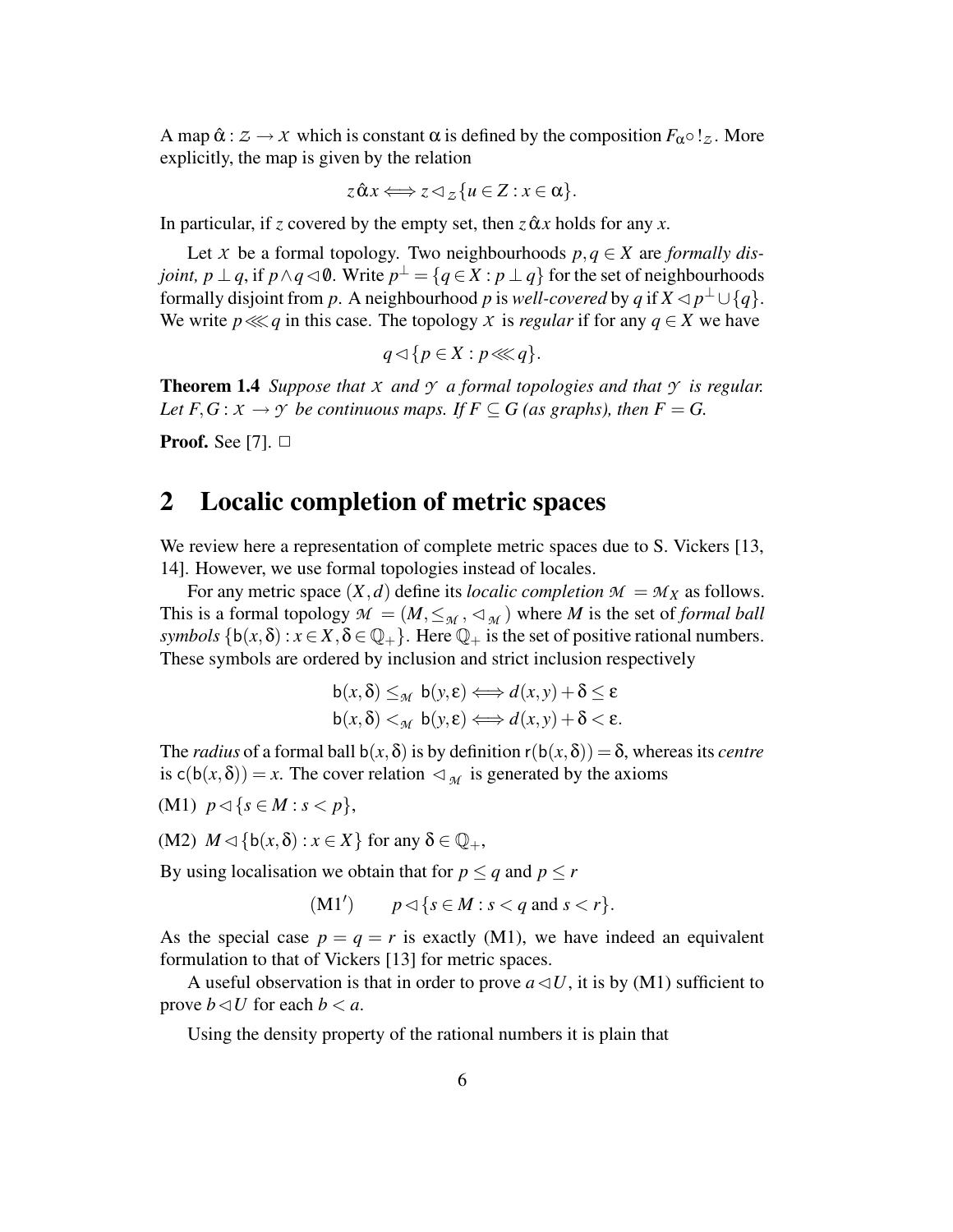**Proposition 2.1** *Let*  $M = M_X$ *. For any*  $p, q, r \in M$  *with*  $p < q$  *and*  $p < r$ *, there is*  $s \in M$  *such that*  $p < s < q$  *and*  $p < s < r$ .

**Example 2.2** Consider the rational numbers  $\mathbb{Q}$  as a metric space with metric  $d(x, y) = |x - y|$ . Then  $M_{\mathbb{Q}}$  is identical to the formal reals *R* [8] if we identify a formal ball  $b(x, \delta)$  with the formal interval  $(x - \delta, x + \delta)$ . The orders  $\leq_M$  and  $\leq_{\mathcal{R}}$  then coincide. (M1) and (G1) are then the same axioms.

To derive (G2)  $(a,b) \triangleleft \{ (a,c), (b,d) \}$  for  $a < b < c < d$  from (M2): Suppose  $a < d < c < b$ , and let  $\delta = (c - d)/2$ . Thus by (M2) and localisation,

$$
(a,b) \triangleleft \{ b(x,\delta) : x \in \mathbb{Q} \} \wedge \{ (a,b) \}.
$$

The right hand side consists of intervals  $(e, f) \leq (a, b)$  which are no longer than  $2\delta = c - d$ . Hence  $(e, f) \leq (a, c)$  or  $(e, f) \leq (d, b)$ . Thus  $(a, b) \triangleleft \{(a, c), (d, b)\},$ by transitivity.

To derive (M2) from (G2) is easy by subdividing an interval repeatedly, using (G2) of the form  $(a,b) \triangleleft \{ (a,(a+2b)/3),((2a+b)/3,b) \}$ 

**Example 2.3** Consider the closed unit interval  $X = [0, 1]$  of real numbers with the usual metric. Note that in  $\mathcal{M}_X$  we have  $b(0,3) \triangleleft b(0,2)$ , though  $b(0,3) \leq b(0,2)$ is false. The former holds since by (M2)  $b(0,3) \triangleleft \{ b(x,1) : x \in X \}$  and  $b(x,1) \le$  $b(0,2)$  for all x.

Let  $(X, d)$  and  $(Y, e)$  be metric spaces. A function  $f: X \to Y$  is *metric preserving* if  $e(f(x), f(u)) = d(x, u)$  for all  $x, u \in X$ . It is a *metric isomorphism* if it is has an inverse which is also metric preserving. We say that  $(X', d')$  is a *metric completion* of  $(X, d)$  if there is metric preserving  $i : X \to X'$ , such that if  $(Y, e)$ is any complete metric space, and if  $f : X \to Y$  is metric preserving, then there is a unique metric preserving  $f' : X' \to Y$  so that  $f' \circ i = f$ . We note immediately that if  $(X'', d'')$  is another metric completion of  $(X, d)$ , then there is a metric isomorphism  $h: X' \rightarrow X''$ .

We recall one standard completion method of a metric space  $(X,d)$ . Define  $(\widetilde{X}, \widetilde{d})$  as follows. The elements of  $\widetilde{X}$  are sequences  $(x_n)_n$  in *X* such that for all  $m, n \geq 0$ ,

$$
d(x_m, x_n) \leq 2^{-m} + 2^{-n},
$$

so called *regular sequences*. Two regular sequences  $(x_n)_n$  and  $(y_n)_n$  are identified if, and only if,  $\lim_{n} d(x_n, y_n) = 0$ . Define the metric as

$$
\widetilde{d}((x_n),(y_n))=\lim_n d(x_n,y_n).
$$

Define  $i_X : X \to \tilde{X}$  by  $i(x) = (n \mapsto x)$ , the constant sequence.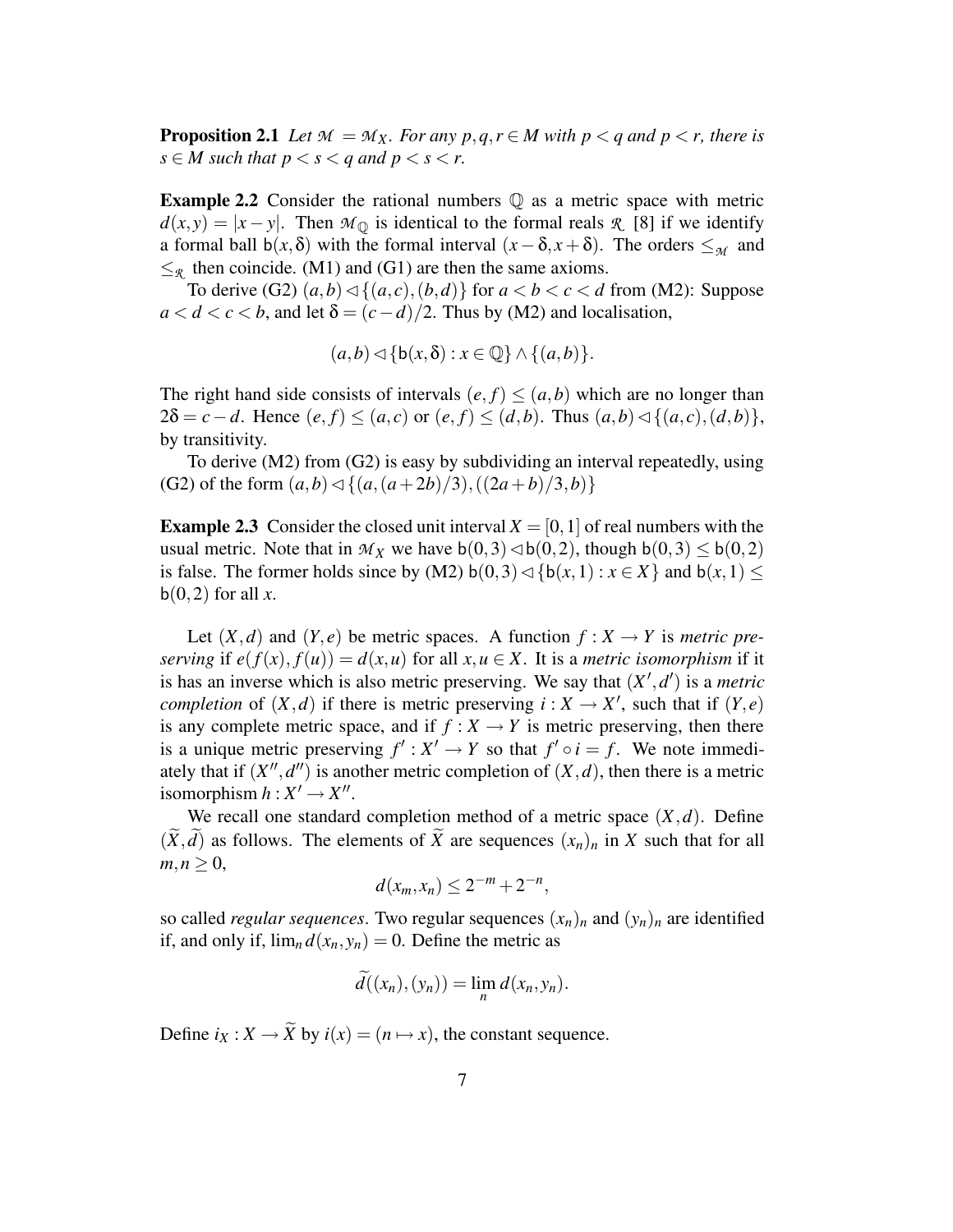Let  $X = (X, d)$  be an arbitrary metric space. Let  $M = M_X$  be its localic completion. For a point  $\alpha \in Pt(M)$ 

$$
b(x,\delta), b(y,\varepsilon) \in \alpha \Longrightarrow d(x,y) < \delta + \varepsilon \tag{3}
$$

.

This follows since by the filter property (Fil) of  $\alpha$ , the left hand side implies there is some formal ball  $b(z, \xi) \leq b(x, \delta), b(y, \varepsilon)$  in  $\alpha$ . Hence

$$
d(x,y) \leq d(x,z) + d(z,y) < d(z,x) + \xi + d(z,y) + \xi \leq \delta + \varepsilon.
$$

An infinite sequence  $(x_n)_n$  of elements in *X* is a *fundamental sequence* for a point  $\alpha$  of  $\mathcal M$  if  $b(x_n, 2^{-n}) \in \alpha$ , for every  $n \ge 0$ . Clearly, by (3)  $d(x_m, x_n)$  $2^{-m} + 2^{-n}$  so  $(x_n)_n \in \widetilde{X}$ .

Suppose that  $(x_n)_n$  and  $(u_n)_n$  are two fundamental sequences for  $\alpha$ . Then for  $n \ge 0$ ,  $b(x_n, 2^{-n})$ ,  $b(u_n, 2^{-n}) \in \alpha$ . Hence using (3)

$$
d(x_n, u_n) < 2^{-n} + 2^{-n} = 2^{-n+1}
$$

Evidently,  $\lim_{n} d(x_n, u_n) = 0$ .

Given  $\alpha \in Pt(\mathcal{M})$  we can construct a fundamental sequence for  $\alpha$  as follows. Take first  $p \in \alpha$ . Now by (M2) we have  $p \triangleleft \{ b(x, \delta) : x \in X \}$  for every  $\delta \in \mathbb{Q}_+$ . Thus for  $\delta = 2^{-n}$ , there is  $x_n \in X$  with  $b(x_n, 2^{-n}) \in \alpha$ , by the splitting axiom for the point. We get by countable many choices a fundamental sequence  $(x_n)_n$  for  $\alpha$ .

Thus define  $\varphi$  : Pt( $\mathcal{M}$ )  $\rightarrow \widetilde{X}$  by letting  $\varphi(\alpha) = (x_n)_n$  where  $(x_n)_n$  is some fundamental sequence for  $\alpha$ . This is, by the above, a well-defined function. It is also injective: Suppose  $\varphi(\alpha) = \varphi(\beta)$ . Let  $(x_n)_n$  and  $(y_n)_n$  be fundamental sequences for  $\alpha$  and  $\beta$ , respectively. Thus  $\lim_{n} d(x_n, y_n) = 0$ . Let  $b(x, \delta) \in \alpha$ . (M1) gives some  $b(u,\varepsilon) \in \alpha$  with  $d(u,x) + \varepsilon < \delta$ . Take  $\delta'$  with  $d(u,x) + \varepsilon < \delta' < \delta$ . We have by the triangle inequality, (3) and  $b(x_n, 2^{-n}) \in \alpha$  that

$$
d(x,y_n) \leq d(x,u) + d(u,x_n) + d(x_n,y_n) < d(x,u) + (\varepsilon + 2^{-n}) + d(x_n,y_n).
$$

Thus by choosing *n* so large that  $d(x_n, y_n) \le (\delta - \delta')/3$  and  $2^{-n} \le (\delta - \delta')/3$ , we get

$$
d(x,y_n)+2^{-n}<\delta'+(\delta-\delta')/3+(\delta-\delta')/3+(\delta-\delta')/3=\delta.
$$

Thus  $b(y_n, 2^{-n}) < b(x, \delta)$ . Since  $b(y_n, 2^{-n}) \in \beta$ , we have  $b(x, \delta) \in \beta$ . This shows  $\alpha \subseteq \beta$ . The reverse inclusion is proved in the same way. Hence  $\alpha = \beta$ .

Next we prove that  $\varphi$  is surjective. Let  $(x_n)_n \in X$ . Define a new sequence by  $y_n = x_{n+2}$ , which is again regular and equivalent to  $(x_n)$ . We have

$$
d(y_{n+1}, y_n) + 2^{-(n+1)} \le 2^{-(n+3)} + 2^{-(n+2)} + 2^{-(n+1)} < 2^{-n}.
$$

Thus

$$
b(y_{n+1}, 2^{-(n+1)}) < b(y_n, 2^{-n}) \tag{4}
$$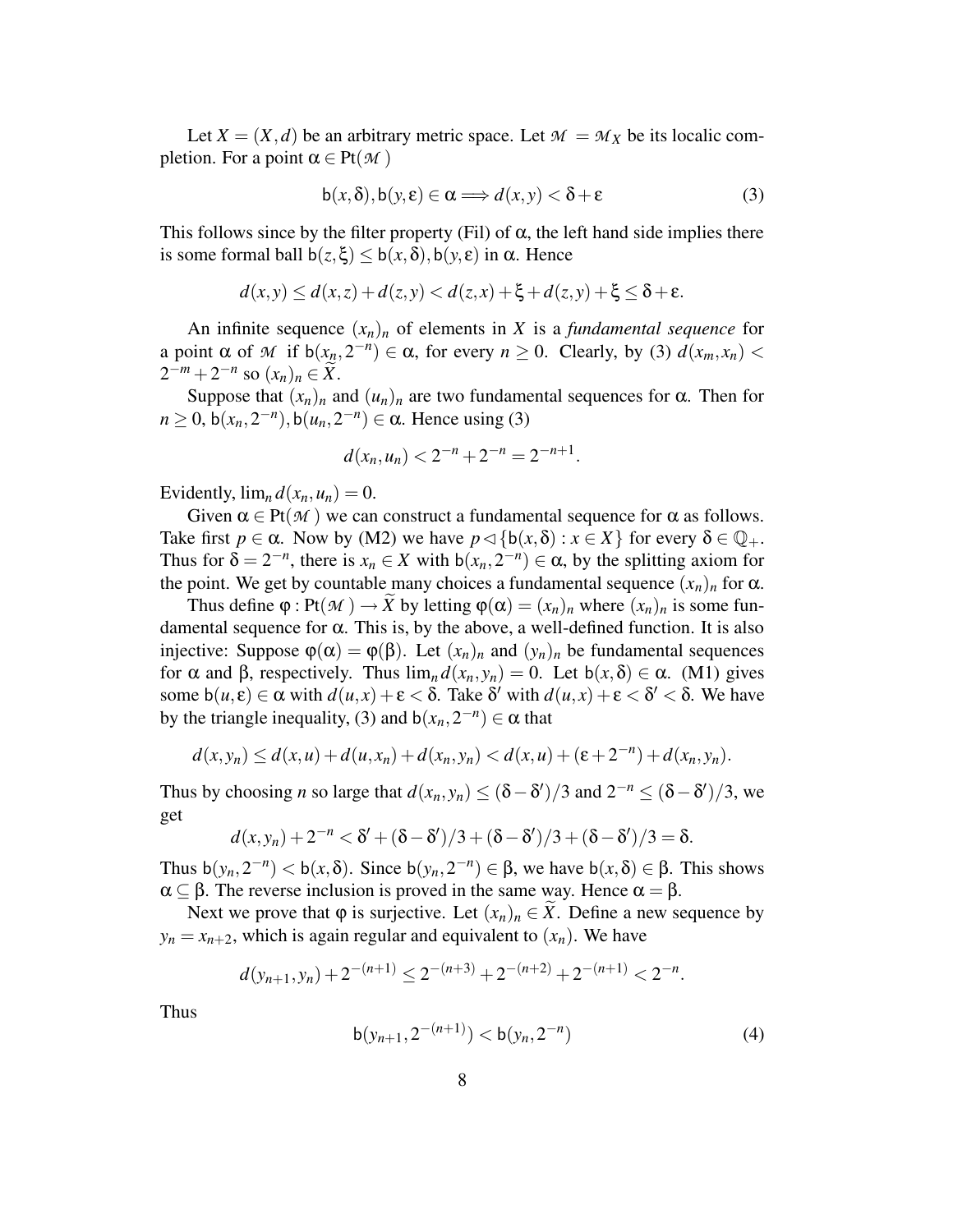for all  $n \geq 0$ . Now define

$$
\alpha = \{p \in M : (\exists n) p \ge b(y_n, 2^{-n})\},\
$$

which is easily verified to be a point using (4) and (1). Obviously,  $b(y_n, 2^{-n}) \in$ α, so  $(y_n)_n$  is a fundamental sequence for α. Thereby  $\varphi(\alpha) = (y_n)_n = (x_n)_n$  as desired.

Thus  $\varphi$  is bijective. Define a metric  $m: \text{Pt}(\mathcal{M}) \times \text{Pt}(\mathcal{M}) \to \mathbb{R}$  as follows. For  $\alpha, \beta \in Pt(M)$  let

$$
m(\alpha,\beta)=\lim_{n}d(x_n,y_n),
$$

where  $(x_n)_n$  and  $(y_n)_n$  are some fundamental sequences for  $\alpha$  and  $\beta$  respectively. Note that by the construction of the bijection  $\varphi$ , we actually have

$$
m(\alpha, \beta) = \widetilde{d}(\varphi(\alpha), \varphi(\beta)).
$$

We have proved

**Theorem 2.4** (Pt $(\mathcal{M}_X)$ ,*m*) *is metrically isomorphic to the completion*  $(\widetilde{X}, \widetilde{d})$  *of* (*X*,*d*)*.*

Define  $j = j_X : X \to Pt(M)$  by

$$
j(x) = \{b(u, \delta) \in M : d(x, u) < \delta\}.
$$

Then  $\varphi(i(x)) = j(x)$ , so we have

**Corollary 2.5** (Pt $(M_X)$ , *m*) *is a metric completion of*  $(X, d)$  *via jx*.

**Corollary 2.6** *If*(*X*,*d*) *is a complete metric space*, *then*  $j_X$  : ( $X$ ,*d*)  $\rightarrow$  ( $Pt(\mathcal{M}_X)$ ,  $m$ ) *is a metric isomorphism.*

**Proof.** Note that since  $id_X : (X, d) \rightarrow (X, d)$  is trivially a metric completion,  $j_X$ must be a metric isomorphism.  $\Box$ 

Since  $j(y)$  is a point and  $b(x, \delta)$  is a neighbourhood of this point, we have

$$
\neg b(x,\delta) \lhd \emptyset \tag{5}
$$

The points in  $b(x, \delta)^*$  are those  $j(y)$  such that  $d(x, y) < \delta$ . We have that

$$
j^{-1}(\mathsf{b}(x,\delta)^*) = B(x,\delta) = \{y \in X : d(x,y) < \delta\}.
$$

Write

$$
b(x,\delta)_*=B(x,\delta).
$$

For a set of formal balls *U*, let  $U_* = \bigcup \{c_* : c \in U\}$ . While formal covers give rise to point-wise covers as in Lemma 1.2, the converse is rarely true. To prove that a formal cover relation holds, we can try to use the axioms and closure conditions, but we can also use one of the stronger relations considered in the next section.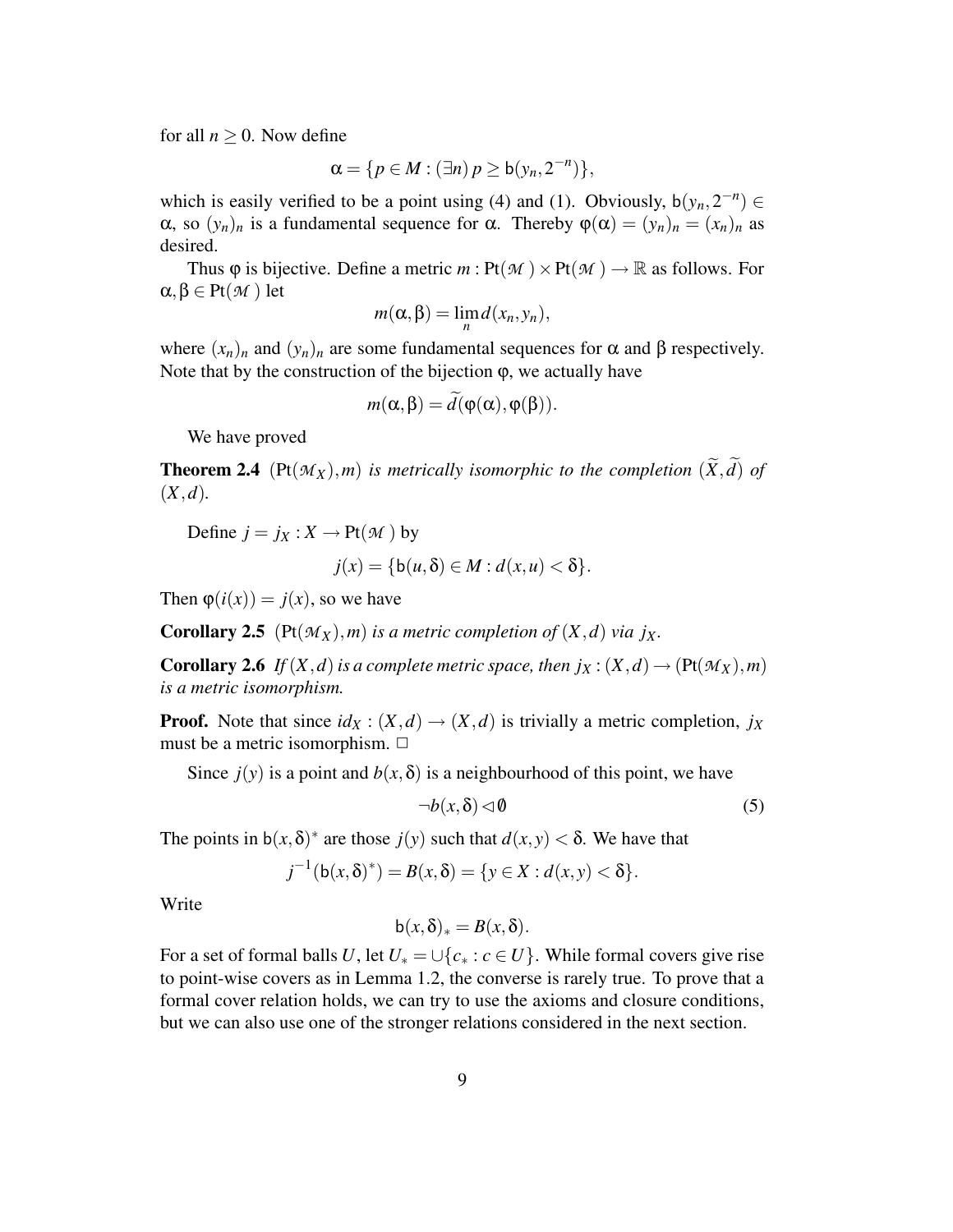**Theorem 2.7** *Let*  $X = (X,d)$  *be a metric space, and let*  $X'$  *be a dense subset of X*. Then  $X' = (X', d)$  is a metric space with a homeomorphic localic completion

 $M_X \cong M_X$ .

**Proof.** Write  $M_X = (M_X, \langle \cdot, \leq \rangle, \langle \cdot \rangle)$  and  $M_{X'} = (M_{X'}, \langle \cdot, \leq \rangle, \langle \cdot \rangle)$ . We have  $M_{X'} \subseteq$ *M*<sub>*X*</sub> and  $\leq'$  and  $\lt'$  are the restrictions of  $\leq$  and  $\lt$  to this subset. For any  $a \in M_X$ define  $O(a) = \{p \in M_{X'} : p < a\}$ . By (M1) and density it follows that

$$
a \triangleleft O(a). \tag{6}
$$

We sketch the proof of the homeomorphism. By induction one can show

$$
p \triangleleft' U \Longrightarrow p \triangleleft U. \tag{7}
$$

Again by induction it follows

$$
p \triangleleft U \Longrightarrow O(p) \triangleleft' \bigcup_{q \in U} O(q). \tag{8}
$$

Then since  $p \triangleleft' O(p)$ , we have for any  $p, q \in M_{X'}$ ,

$$
p \triangleleft q \Longrightarrow p \triangleleft 'q. \tag{9}
$$

Define  $F : M_{X'} \to M_X$  and  $G : M_X \to M_{X'}$  by

$$
p \ F \ q \iff_{\text{def}} p \lhd q,
$$
  

$$
p \ G \ q \iff_{\text{def}} \ O(p) \lhd' q.
$$

It is now straightforward to check that these are mutual inverses and indeed continuous morphisms.  $\Box$ 

In particular,  $\mathcal{R} = \mathcal{M}_{\mathbb{Q}}$  is homeomorphic to  $\mathcal{M}_{\mathbb{R}}$ .

### **3 Cover relations**

In this section we fix a metric space  $X = (X, d)$  and its localic completion  $M_X =$  $(M, \leq, \leq)$ . We study some useful notions of covers for this formal topology. The first is a *refinement cover.* Define for  $U, V \subseteq M$ 

$$
U \le V \Longleftrightarrow (\forall p \in U)(\exists q \in V) p \le q.
$$

This is a reflexive and transitive relation. Write  $p \leq V$  and  $U \leq q$  for  $\{p\} \leq V$ and  $U \leq \{q\}$  respectively. Similar extensions can be made for the relation  $\langle$  by replacing  $\leq$  by  $\lt$ . We then have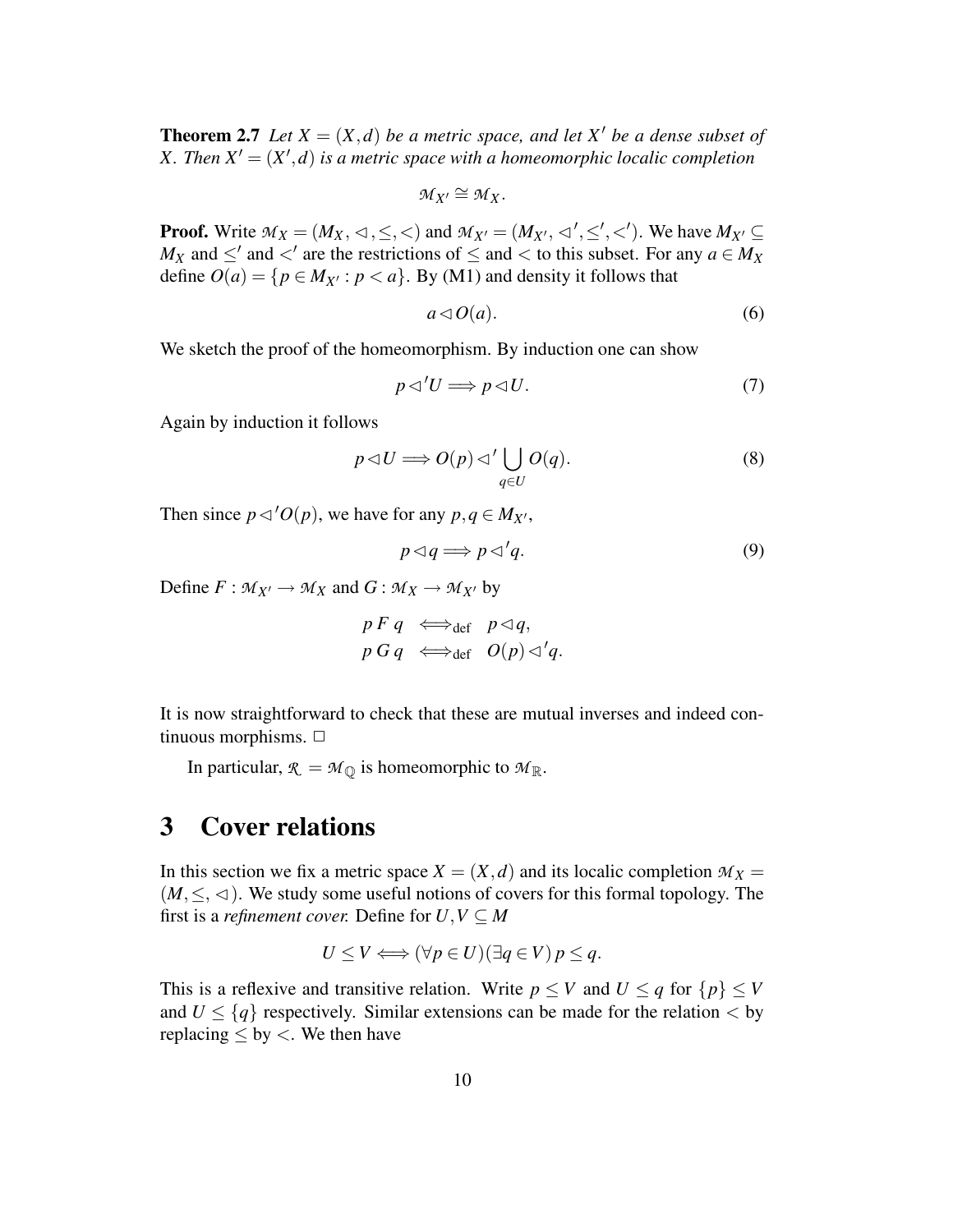**Proposition 3.1**  $U < V \implies U \leq V$ 

Furthermore, since  $U \leq V$  is equivalent to  $U \subseteq (V_{\leq})$  we have immediately

#### **Proposition 3.2**  $U \leq V \implies U \leq V$ .

The next cover relations is the *ball-wise cover* (in contradistinction to pointwise cover). Let  $R(\varepsilon) = \{p \in M : r(p) \le \varepsilon\}$ , i.e. the set balls of radius at most  $\varepsilon$ . Define

$$
p \sqsubseteq_{\varepsilon} U \Longleftrightarrow (\forall q \in R(\varepsilon))(q \leq p \Rightarrow q \leq U)
$$
 (10)

Obviously, this relation becomes easier to satisfy when ε decreases.

**Example 3.3** In the following figure the two formal balls *B* and *C* of radius 5 centred at (−4,0) respectively (4,0), covers the formal ball *A* of radius 3 at the origin, in the sense that  $A \triangleleft \{B, C\}$ . However, they do not cover *A* in the sense of  $\sqsubseteq_{\varepsilon}$  for any  $\varepsilon$ . For any positive rational number  $\varepsilon$ , consider the formal ball of radius ε centred at (0,3−ε), which is inside *A*, but neither inside *B* nor inside *C*.



If the radius of the formal ball *A* is decreased slightly to *A*<sup> $\prime$ </sup>, then  $A' \sqsubseteq_{\varepsilon} \{B, C\}$  for some sufficiently small ε.

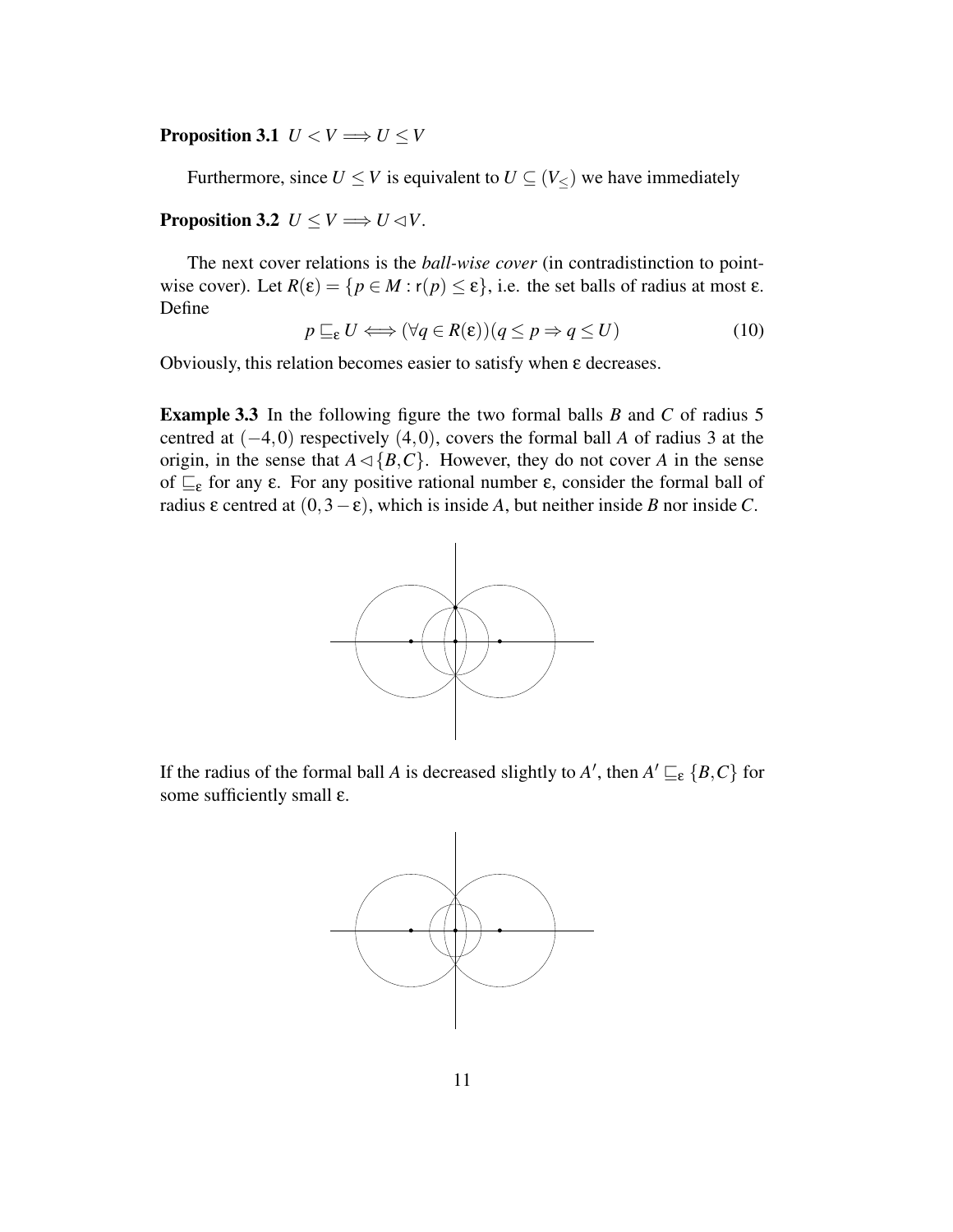We have

**Proposition 3.4** *If*  $p \sqsubseteq_{\varepsilon} U$ *, then*  $p \triangleleft U$ *.* 

**Proof.** Suppose  $p \sqsubseteq_{\varepsilon} U$ . By (M2) and transitivity we have  $p \lhd R(\varepsilon)$ . By applying localisation with  $p \triangleleft \{p\}$ , we obtain

$$
p \triangleleft R(\varepsilon) \wedge \{p\} = R(\varepsilon) \cap \{p\}_{\leq}.
$$

For any  $q \in R(\varepsilon) \cap \{p\}$ , we have by  $p \sqsubseteq_{\varepsilon} U$ , that  $q \leq U$ . Hence  $q \lhd U$  by Proposition 3.2.  $\Box$ 

Extend  $\sqsubseteq_{\varepsilon}$  to a relation between subsets as follows:  $U \sqsubseteq_{\varepsilon} V$  if and only if  $p \sqsubseteq_{\varepsilon} V$ , for all  $p \in U$ .

**Lemma 3.5** *(a)*  $\sqsubseteq$ <sub>*ε*</sub> *is a reflexive and transitive relation on subsets of M*.

*(b) If*  $U \sqsubseteq_{\delta} V$  *and*  $V \sqsubseteq_{\epsilon} W$ *, then*  $U \sqsubseteq_{\min(\delta,\epsilon)} W$ *.* 

*(c)*  $U \leq V$  *if, and only if, for all*  $\epsilon \in \mathbb{Q}_+$ *:*  $U \sqsubseteq_{\epsilon} V$ .

**Proof.** (a) is immediate.

(b) is immediate from (a) using the observation after definition (10).

 $(c, \Leftarrow)$ : For  $p \in U$ , consider  $\varepsilon = r(p)$ .

 $(c, \Rightarrow)$ : Suppose  $U \leq V$ . Let  $p = b(x, \delta) \in U$  and  $\varepsilon \in \mathbb{Q}_+$ . We have some  $q = b(y, \rho) \in V$  with  $p \leq q$ . Assume  $s \leq p$  and  $r(s) \leq \varepsilon$ . Thus by transitivity of  $\leq$ we get  $s \leq q$ .  $\Box$ 

Define the relation  $a \sqsubseteq U$  to hold if, and only if, there is some  $\varepsilon \in \mathbb{Q}_+$  such that  $a \sqsubseteq_{\varepsilon} U$ . Clearly, this relation implies  $a \triangleleft U$ .

The following shows that the well-cover relation extends the strict order relation on balls.

**Lemma** 3.6 *Let*  $p, q \in M$ . If  $p < q$ , then  $p \lll q$ .

**Proof.** Let  $p = b(x, \delta)$  and  $q = b(y, \epsilon)$ , and assume  $p < q$ . We have

$$
d(x,y)+\delta<\varepsilon.
$$

Then take  $\theta \in \mathbb{Q}_+$  such that

$$
d(x, y) + \delta + \theta < \varepsilon - \theta. \tag{11}
$$

We have by  $(M2)$ ,

 $M \triangleleft \{ b(u, \theta) : u \in X \}.$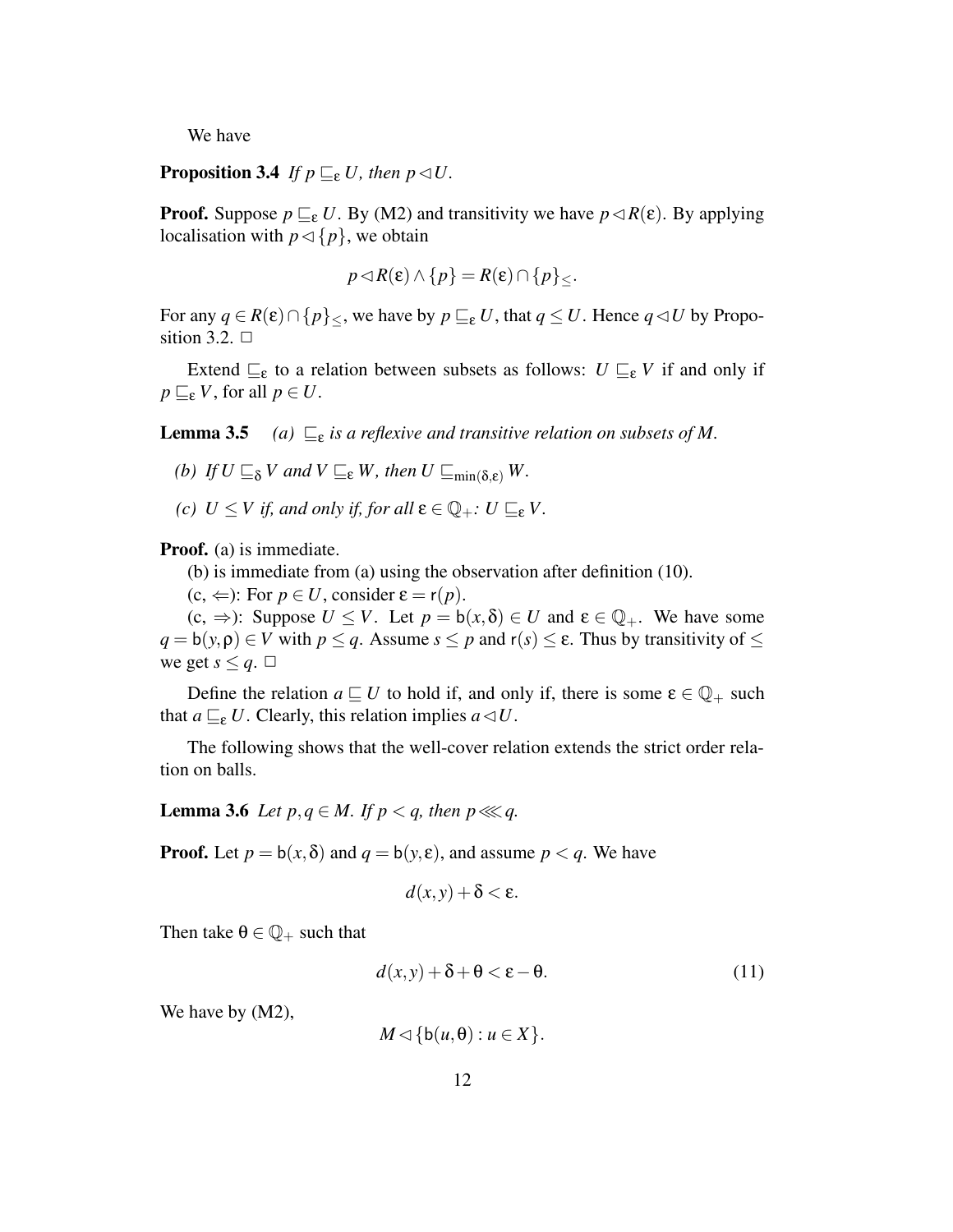Let  $u \in X$  and consider the number  $d(y, u)$ . By (11) and co-transitivity, we get

$$
d(x, y) + \delta + \Theta < d(y, u) \quad \text{or} \quad d(y, u) < \varepsilon - \Theta.
$$

In the first case

$$
d(x, y) + \delta + \Theta < d(y, u) \le d(y, x) + d(x, u),
$$

so  $\delta + \theta < d(x, u)$ . This means that

$$
\mathsf{b}(u,\theta) \in \mathsf{b}(x,\delta)^{\perp}.
$$

In the second case

$$
d(y, u) < \varepsilon - \theta,
$$

which is equivalent to  $b(u, \theta) < b(y, \varepsilon)$ . This means that

$$
\{\mathsf{b}(u,\theta): u \in X\} \subseteq \mathsf{b}(x,\delta)^{\perp} \cup (\{\mathsf{b}(y,\varepsilon)\}_\leq) \triangleleft \mathsf{b}(x,\delta)^{\perp} \cup \{\mathsf{b}(y,\varepsilon)\}.
$$

Hence by transitivity  $M \triangleleft p^{\perp} \cup \{q\}$ , that is  $p \lll q$ .  $\Box$ 

**Theorem 3.7**  $M_X$  is regular for any metric space X.

**Proof.** By (M2) we have  $p \triangleleft \{q \in M : q < p\}$ . By Lemma 3.6 we get  $p \triangleleft \{q \in M : q \in M\}$ *M* : *q*≪*p*}.  $□$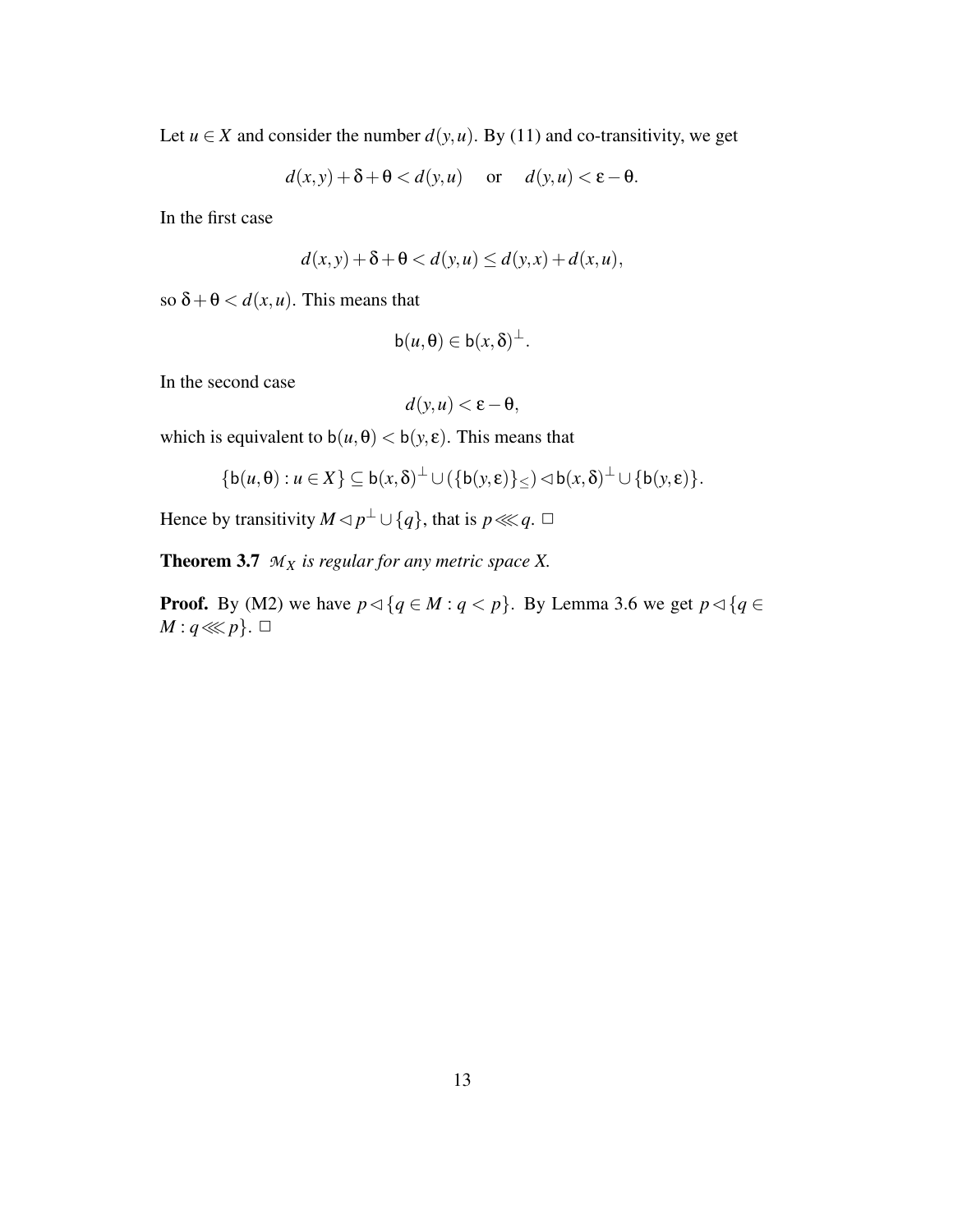## **4 Compactness**

We first review some notions of compactness for formal topologies and for metric spaces. Then we show how these interact in the localic completion  $M_X$  of a metric space *X*. The main result, Theorem 4.16, is the characterisation of the cover relation of *M<sup>X</sup>* for a locally compact *X*.

A subset  $V \subseteq X$  is *subfinite* (or *finitely enumerable*) if  $V = \{a_1, \ldots, a_n\}$  for some  $a_1, \ldots, a_n \in X$ , where  $n \geq 0$ . Let  $P_{subf}(X)$  denote the set of subfinite subsets of *X*.

A formal topology *X* is *compact*, if whenever  $X \triangleleft U$ , then there exists  $V \in$  $P_{subf}(U)$  so that  $X \triangleleft V$ .

For a formal topology  $X$ , with set-presentation  $C$ , *I* define the *way below* relation

$$
a \ll b \Longleftrightarrow_{\text{def}} (\forall i \in I(b)) (\exists W \in \mathcal{P}_{\text{subf}}(C(b, i))) a \triangleleft W.
$$

The condition on the right hand side is in fact equivalent to the more useful: for any  $U \subset X$ 

$$
b \triangleleft U \Longrightarrow (\exists W \in \mathcal{P}_{\text{subf}}(U)) a \triangleleft W.
$$

A formal topology *X* is *locally compact*, if  $p \triangleleft \{ q \in X : q \ll p \}$  for any  $p \in X$ .

**Theorem 4.1** *[6, p.311] Using AC and PEM: locally compact locales have enough points.*

**Corollary 4.2** *Using AC and PEM: For locally compact topologies:*

$$
a \triangleleft U \Longleftrightarrow a^* \subseteq \cup U^*.
$$

A metric space (*Y*,*d*) is *compact* if it is complete and totally bounded. Any compact metric space is bounded, so for every  $\varepsilon > 0$  there is some formal ball  $b(x_0, \delta_0)$  with

$$
R(\varepsilon)\leq b(x_0,\delta_0).
$$

**Theorem 4.3** Let *X* be a complete metric space. If  $M_X$  *is* compact, then *X is compact.*

**Proof.** We need to show that *X* is totally bounded. Let  $\delta$  be a positive rational number. By (M2) and compactness it follows that there are  $x_1, \ldots, x_n \in X$  such that

$$
M \lhd_{\mathcal{M}} \{b(x_1,\delta),\ldots,b(x_n,\delta)\}.
$$

From this and Lemma 1.2 we get

$$
M_{*} \subseteq \{b(x_1,\delta)_{*},\ldots,b(x_n,\delta)_{*}\},\
$$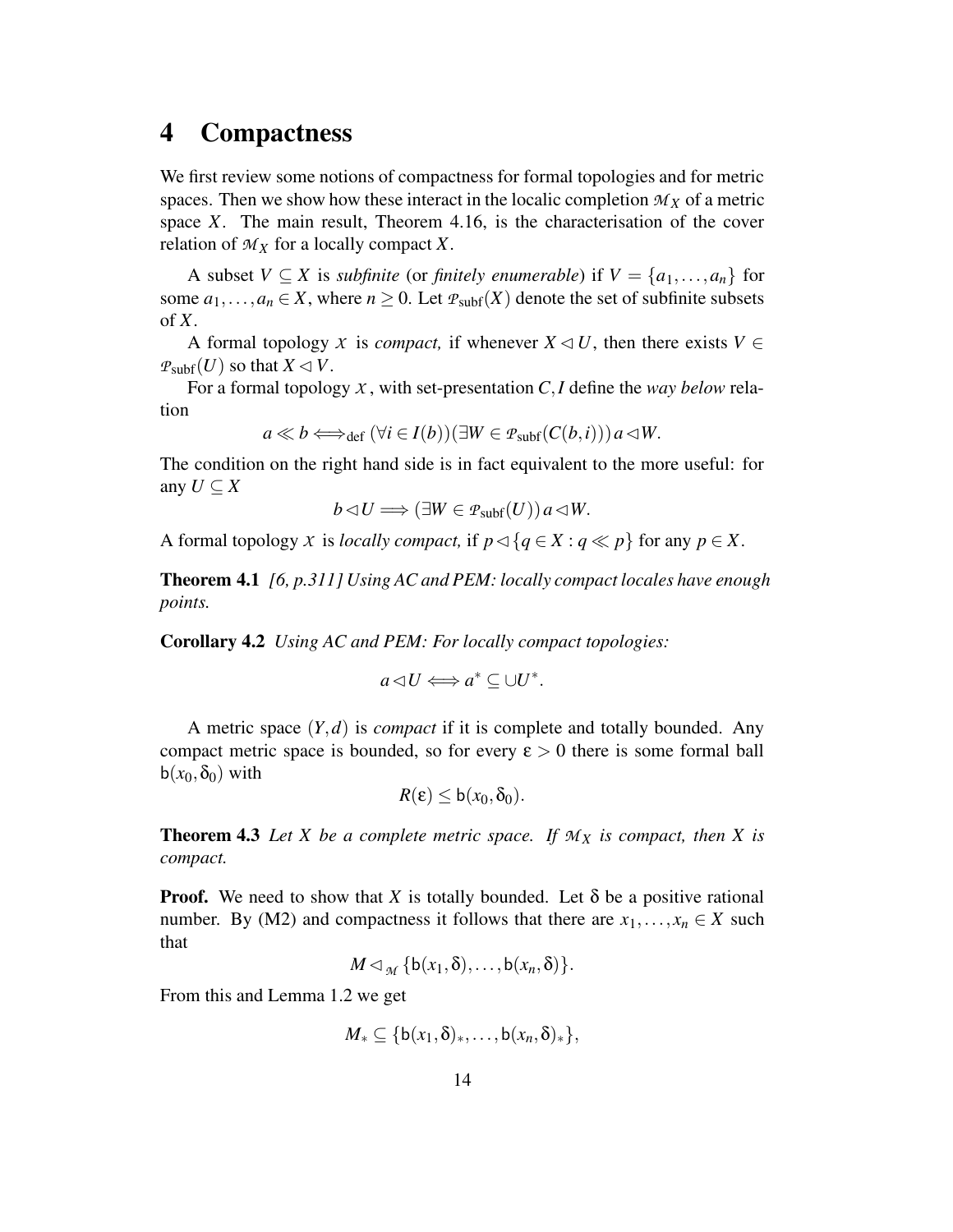Thus for any point *x* ∈ *X*, there is some *i* with  $x \in b(x_i, \delta)_* = B(x_i, \delta)$ , i.e.  $d(x, x_i)$  <  $δ$ .  $□$ 

Bishop introduces a metric notion of local compactness which is stronger than the standard topological notion. A non-void metric space *X* is *locally compact,* if each bounded subset can be included in some compact subset of *X*. It may be shown that any such space is complete and separable [2]. Note that the open interval  $(0,1)$  with the usual metric is not locally compact in Bishop's sense since it is not complete. We shall henceforth use Bishop's terminology keeping in mind that completeness is included in the definition. Clearly, any non-void compact metric space is locally compact.

A function  $f: X \to Y$  between a locally compact metric space X and a metric space *Y* is *continuous,* if *f* is uniformly continuous on each compact subset of *X*. An equivalent requirement is that *f* is uniformly continuous on each open ball *B*(*x*,δ). Let  $ω<sub>r</sub><sup>f</sup>$  $b(x,\delta)$  denote the modulus of uniform continuity for *f* on the ball  $B(x, \delta)$ :

$$
(\forall \varepsilon \in \mathbb{Q}_+) (\forall u, v \in B(x, \delta))[d(u, v) \le \omega^f_{\mathsf{b}(x, \delta)}(\varepsilon) \Longrightarrow d(f(u), f(v)) \le \varepsilon]
$$

As the space *X* is separable and non-void, there is a countable dense subset  $D \subseteq X$ . Let  $E_X = \{b(x, \delta) : x \in D, \delta \in \mathbb{Q}_+\}$ . The following lemma is easily proved using density of *D* and  $\mathbb{Q}_+$ .

**Lemma 4.4** *Let X be a locally compact metric space.*

- (a) For any  $a < b$  and  $a < b'$  in  $M_X$  there is  $c \in E_X$  with  $a < c$ ,  $c < b$  and  $c < b'$ .
- *(b) For any*  $c \in M_X$  *there are*  $a, b \in E_X$  *with*  $a < c < b$ .

The locally compact spaces and continuous functions form a category which we denote by **LComp**.

**Lemma 4.5** Let  $f: X \to Y$  be a continuous function from a locally compact metric *space X to a metric space Y*. *If*  $A \subseteq X$  *is bounded, then the image*  $f[A]$  *is bounded.* 

**Proof.** Let *A* be a bounded subset of *X*. Let *K* be a compact subset including *A*. Thus it suffices to show that  $f[K]$  is bounded. Now f is uniformly continuous on *K*. For any  $y \in Y$ , the map  $z \mapsto d(y, z)$  is uniformly continuous  $Y \to \mathbb{R}$ . Thus  $d(y, \cdot) \circ f : K \to \mathbb{R}$  is uniformly continuous, and hence has a supremum for each *y*. Take  $y = f(x_0)$  for some  $x_0 \in K$ . It follows that  $f[K]$  is bounded.  $\Box$ 

Here is a basic lemma for locally compact metric spaces expressed in terms of formal balls.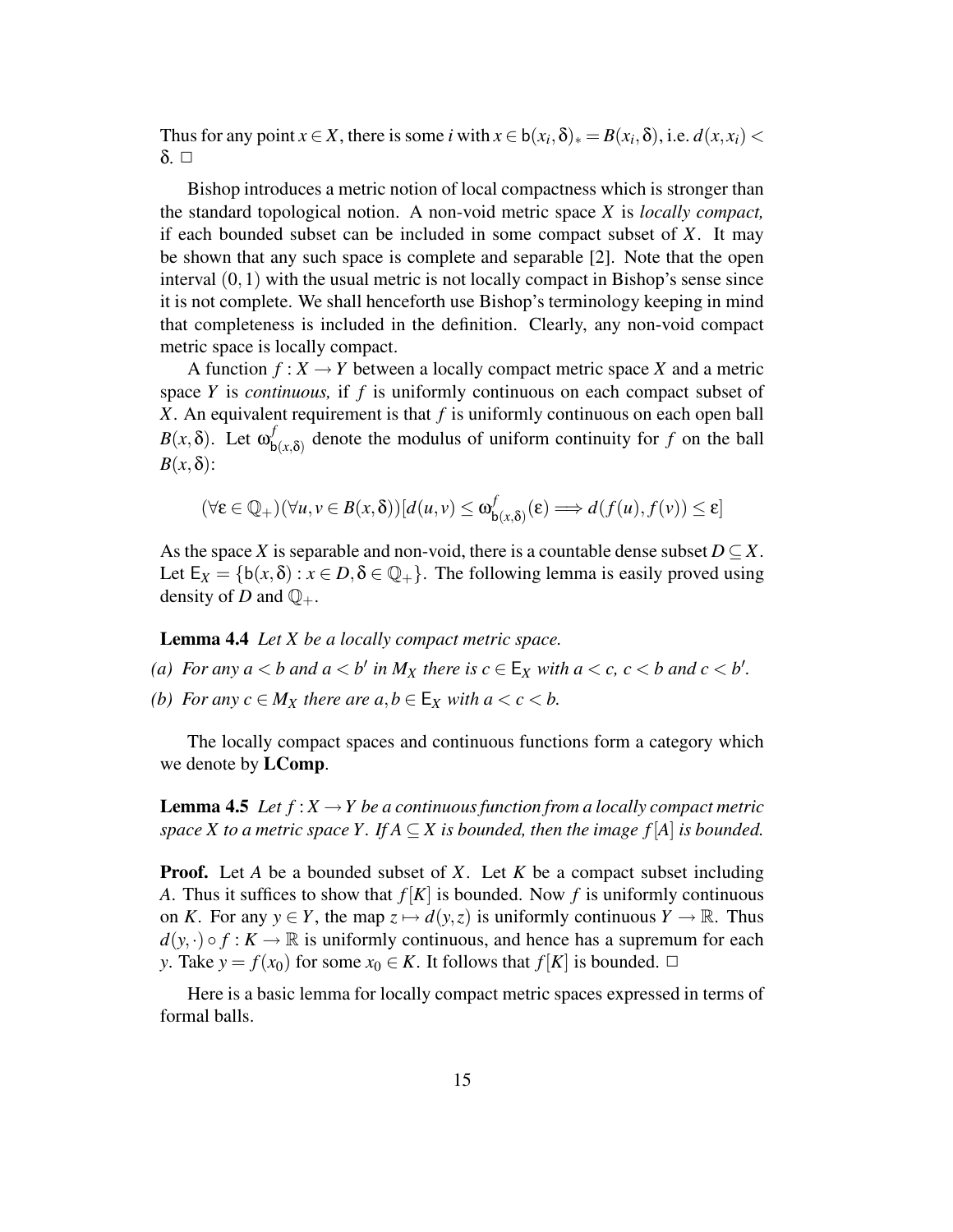**Lemma 4.6** *Let X be a locally compact metric space. For any formal balls*  $p < q$  $a$  *and any rational number*  $\delta > 0$ *, there is a subfinite set C of formal balls* with

$$
p \sqsubseteq C < q
$$

*and whose elements have radius less than* δ*. In fact, C may be taken to be a subset of* E*X, or the radii of all the balls C may be chosen to be identical.*

**Proof.** Let  $p = b(y, \varepsilon)$ ,  $q = b(z, \rho)$  and  $\delta \in \mathbb{Q}_+$ . Suppose  $p < q$ . Thus  $d(y, z) + \varepsilon <$ ρ. Take  $\gamma \in \mathbb{Q}_+$  so small that

$$
2\gamma < \delta
$$
\n
$$
2\gamma < \epsilon
$$
\n
$$
d(y, z) + \epsilon + 4\gamma < \rho.
$$

Thus

$$
p = b(y, \varepsilon) < b(y, \varepsilon + 4\gamma) < b(z, \rho) = q.
$$

By the local compactness of *X* there is a compact subset *K* of *X* with  $B(z, \rho) \subseteq$ *K*. Take a γ-net  $\{x_1, \ldots, x_n\} \subseteq K$ . Let  $I = \{1, \ldots, n\}$ . Then for every  $i \in I$ , we have by cotransitivity of real numbers,

$$
\varepsilon + \gamma < d(y, x_i) \text{ or } d(y, x_i) < \varepsilon + 2\gamma.
$$

Thus there is a function  $f: I \to \{0,1\}$  so that for any  $i \in I$ : either  $\varepsilon + \gamma < d(y,x_i)$ and  $f(i) = 0$ , or  $d(y, x_i) < \varepsilon + 2\gamma$  and  $f(i) = 1$ . Let  $J = \{i \in I : f(i) = 1\}$  and  $C = \{b(x_i, 2\gamma) : i \in J\}$ . Since *J* is finite, *C* is subfinite. Also,  $2\gamma < \delta$ , so the radius condition for  $C$  is satisfied. Note that the radii of the balls are all identical. To establish the lemma it is now sufficient to prove

$$
\mathsf{b}(y,\varepsilon) \sqsubseteq C < \mathsf{b}(y,\varepsilon + 4\gamma). \tag{12}
$$

We show first that  $b(y,\varepsilon) \sqsubseteq_{\gamma} C$ . Suppose  $b(u,\theta) \leq b(y,\varepsilon)$  and  $\theta \leq \gamma$ . Using the *γ*-net, we find *i* ∈ *I* so that  $d(u, x_i) < γ$ . Since  $d(u, y) + θ ≤ ε$ , it follows by the triangle inequality that  $d(y, x_i) + \theta < \gamma + \epsilon$ . Thus  $f(i) = 0$  is impossible, and hence  $i \in J$ . Further  $d(u, x_i) + \gamma < 2\gamma$ , so  $b(u, \gamma) < b(x_i, 2\gamma)$ . Indeed, we have shown b(*y*,  $\varepsilon$ )  $\sqsubseteq$ <sub>*γ</sub>C*. For *i*  $\in$  *J* we get, by adding 2γ, that  $d(x_i, y) + 2\gamma < \varepsilon$  + 4γ, i.e.</sub> b( $x_i$ ,  $2\gamma$ ) < b( $y$ ,  $\varepsilon$  + 4 $\gamma$ ). This proves (12).

To prove the second statement of the theorem, we apply the first part of the theorem to obtain  $p \sqsubseteq D < q$ , where

$$
D = \{b(w_1, \delta_1), \ldots, b(w_n, \delta_n)\}
$$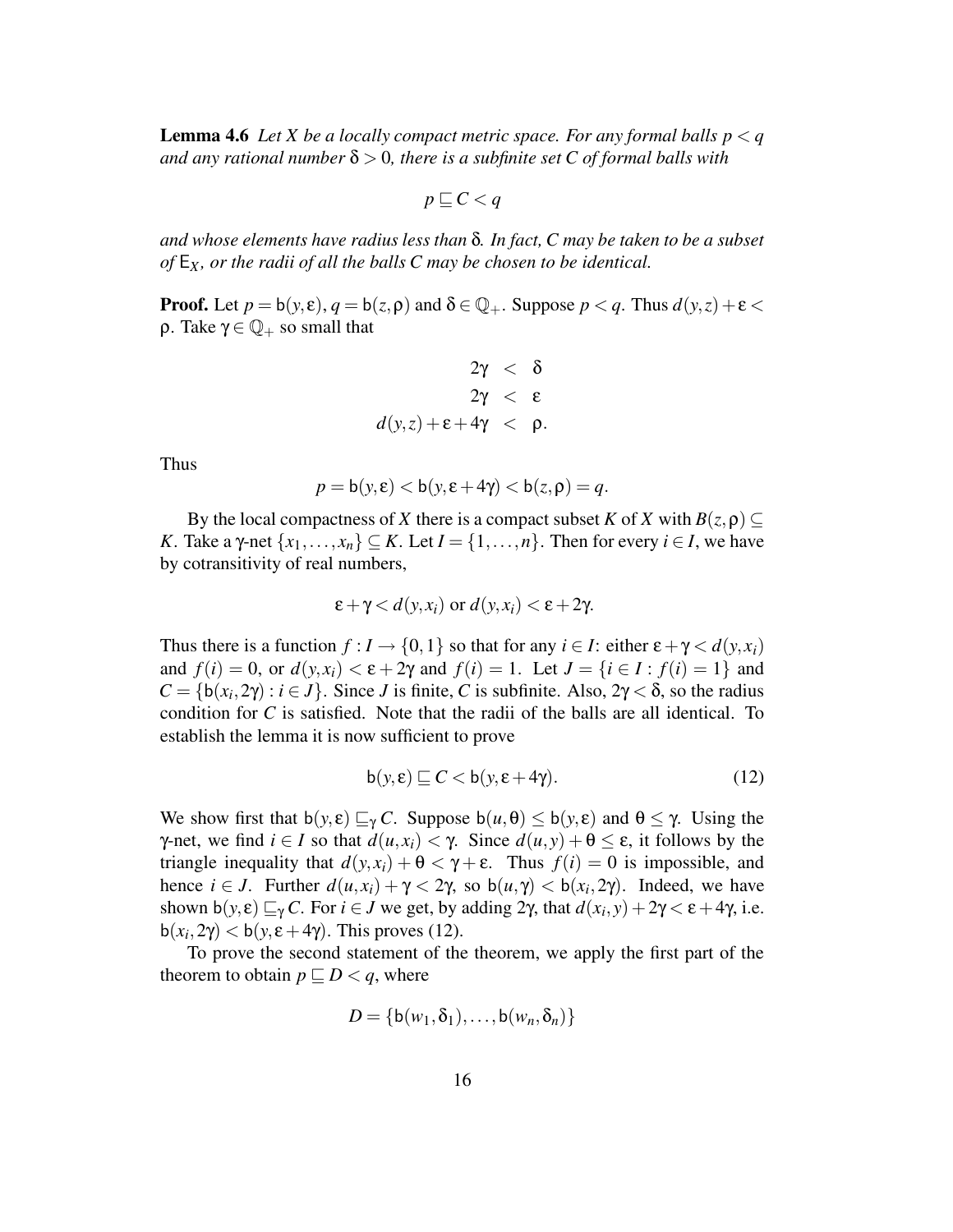is a set of balls, with  $\delta_1, \ldots, \delta_n < \delta/2$ . By Lemma 4.4.(a) find, for each  $i = 1, \ldots, n$ , some  $c_i \in E_X$  with  $b(w_i, \delta_i) < c_i < b(w_i, \delta/2)$  and  $c_i < q$ . Then  $C = \{c_1, \ldots, c_n\}$ satisfies the requirements.  $\Box$ 

Note that since  $a \sqsubseteq U$  implies  $a_* \subseteq U_*$ , Lemma 4.6 and the below proposition provides an alternative characterisation of locally compact metric spaces.

**Proposition 4.7** *Let X be a nonvoid complete metric space such that*

$$
a (13)
$$

*Here*  $r(U) = \max\{r(p) : p \in U\}$ *. Then X is locally compact.* 

**Proof.** Let  $a = b(x_0, \varepsilon)$  be given, and put  $b_n = b(x_0, \varepsilon + 2^{-n})$ . Using (13) we find a sequence  $U_n \in \mathcal{P}_{subf}(X), n = 0, 1, 2, \ldots$ , such that  $(b_{n+1})_* \subseteq (U_n)_*, U_n < b_n$  and *r*(*U<sub>n</sub>*) < 2<sup>−*n*</sup>. It follows that  $(U_m)_* \subseteq (U_n)_*$  whenever  $m \ge n$ . Now define  $C_n$  to be the set of centres of the balls in  $U_n$ , and let  $C = \bigcup_{n>0} C_n$ . We claim that the closure  $\overline{C}$  of *C* in *X* is a compact subset of *X* containing  $a_*$ . First we show  $a_* \subseteq \overline{C}$ . Let  $x \in a_{*}$ . For each *n*, we have by the above construction

$$
a_*\subseteq (b_{n+1})_*\subseteq (U_n)_*.
$$

Thus we find  $x_n \in C_n$  with  $d(x_n, x) < 2^{-n}$ . This shows  $x \in \overline{C}$ . Next, we show that  $\overline{C}$ is compact. It is closed by definition. Thus it suffices to show that  $D_n = C_0 \cup C_1 \cup$  $\cdots \cup C_{n+1}$  is a 2<sup>-*n*</sup>-net. Let  $x \in \overline{C}$  be arbitrary. There is therefore some  $y \in C_m$  with  $d(x, y) < 2^{-(n+1)}$ , for some *m*. If  $m \le n+1$ , then  $y \in D_n$ . Suppose instead that *m* > *n* + 1. By the above we have  $(U_m)_* \subseteq (U_{n+1})_*$ . Thus  $y \in (U_{n+1})_*$ , so there is some  $z \in C_{n+1}$  with  $d(y, z) < 2^{-(n+1)}$ . Hence also  $d(x, z) \le d(x, y) + d(y, z) < 2^{-n}$ as required.  $\Box$ 

The following shows that Lemma 1.2 can "almost" be reversed for singleton *U*.

**Lemma 4.8** Let *X* be a locally compact metric space. Then for formal balls  $a, b, c$ *of*  $M_X$ *: if*  $a_* \subseteq b_*$  *and*  $b < c$ *, then*  $a \triangleleft c$ *.* 

**Proof.** We have by (M1) that  $a \triangleleft \{d : d < a\}$ . Hence it is sufficient to prove that

$$
d
$$

Assume the conditions on left of the implication. Write  $b = b(y, \beta)$  and  $c = b(z, \gamma)$ . Then, since  $b < c$ , we can find a positive rational number  $\theta$  with

$$
d(y, z) + \beta + \theta < \gamma. \tag{14}
$$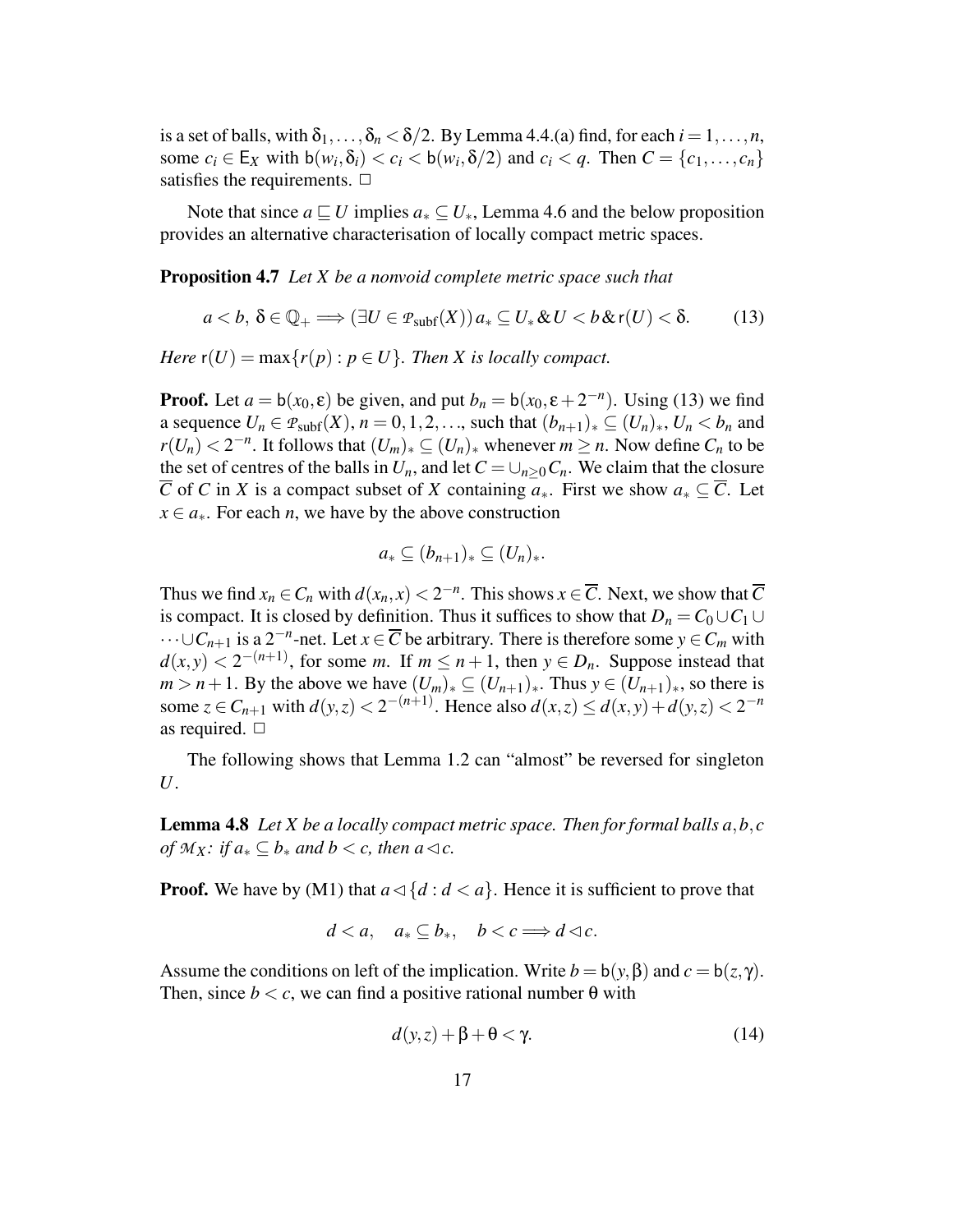By Lemma 4.6, and since  $d < c$ , there is a set *U* of formal balls, all of radius  $< \theta$ , such that

$$
d \sqsubseteq U < a. \tag{15}
$$

Since  $d \sqsubseteq U$  implies  $d \triangleleft U$ , it suffices to show  $U \triangleleft c$  to establish the lemma. Consider any ball  $e = b(v, \varepsilon) \in U$ . By (15) we have  $e < a$ , so  $v \in a_*$ . Hence  $v \in b_*$ , which means that  $d(v, y) < \beta$ . By (14) we thus have

$$
d(v,z) + \varepsilon \le d(v,y) + d(y,z) + \varepsilon
$$
  
< 
$$
< \beta + (\gamma - \beta - \theta) + \theta = \gamma
$$

But this implies that  $e < c$ .  $\Box$ 

For  $p < q$  in M let

$$
A(p,q) = \{ V \in \mathcal{P}_{\text{subf}}(M) : p \sqsubseteq V < q \}.
$$

Observe that  $\{p\} \in A(p,q)$ , and also that  $p \triangleleft V$  for  $V \in A(p,q)$ . Then define a new cover relation

$$
a \triangleleft U \Longleftrightarrow (\forall b < c < a) \left(\exists U_0 \in A(b, c)\right) U_0 < U.
$$

**Lemma 4.9** *Let X be a complete metric space. If*  $a \le U$ , *then*  $a \le U$ .

**Proof.** Suppose  $a \le U$ . Let  $b \le a$ . Then by Proposition 2.1 there is *c* with  $b \le c \le$ *a*. Hence  $U_0 < U$  for some  $U_0 \in A(b, c)$ . Propositions 3.2 and 3.4 then implies *b* $\lhd$ *U*. Since *b*  $\lt$  *a* was arbitrary it follows by (M1) than  $a \lhd U$ .  $\Box$ 

**Lemma** 4.10 Let *X* be a complete metric space. Then the relation  $\leq$  satisfies *axiom (M1).*

**Proof.** To show  $p \leq {q \in M : q < p}$ , assume  $b < c < p$ . Then  ${b} \in A(b, c)$ , and clearly

 ${b} < {q \in M : q < p},$ 

which establishes the validity of the axiom.  $\Box$ 

**Lemma 4.11** Let *X* be a locally compact metric space. Then the relation  $\leq$  sat*isfies axiom (M2).*

**Proof.** We have to show  $r \leq \{b(x, \delta) : x \in X\}$  for arbitrary  $r \in M$  and  $\delta \in \mathbb{Q}_+$ . Suppose  $p < q < r$ . By Lemma 4.6, take a subfinite set of formal balls C whose diameter is less than  $\delta$  and satisfying  $p \subseteq C < q$ . Thus  $C \in A(p,q)$  and furthermore  $C < \{b(x, \delta) : x \in X\}$ . This proves the claim.  $\Box$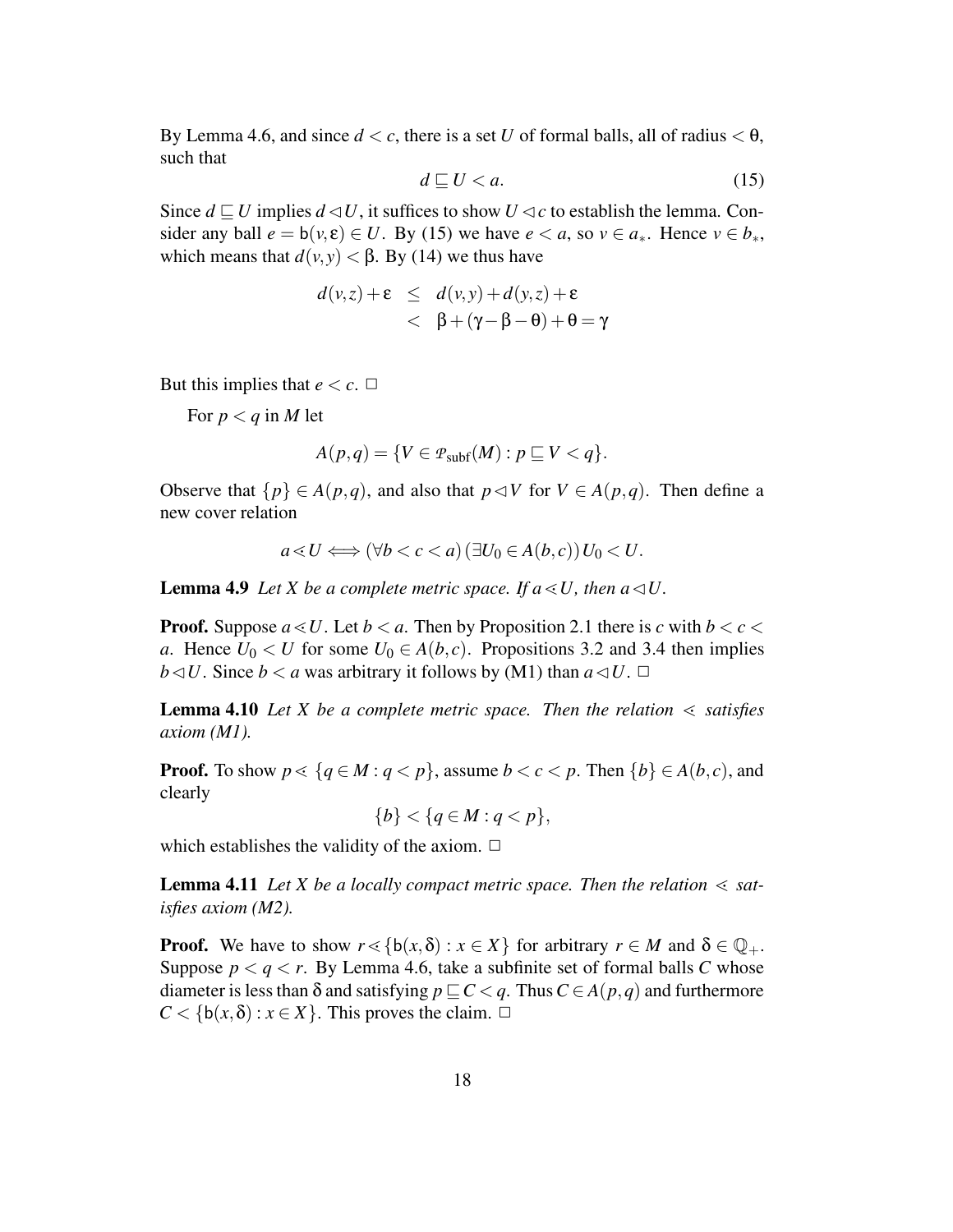**Lemma** 4.12 Let *X* be a complete metric space. Then the relation  $\leq$  satisfies *axioms (Ref) and (Ext) .*

**Proof.** Since  $a \leq U$  and  $U \subseteq V$  obviously implies  $a \leq V$ , it suffices by the reflexivity of  $\leq$  to check (Ext). Suppose  $p \leq q$ . In order to show  $p \leq \{q\}$  assume *b* < *c* < *p*. We have then  $\{b\} \in A(b, c)$  and *b* < *q*. Hence  $\{b\} < \{q\}$  as required.  $\Box$ 

**Lemma** 4.13 Let *X* be a complete metric space. The relation  $\leq$  satisfies the *transitivity axiom (Tra).*

**Proof.** Suppose  $a \leq U$  and  $U \leq V$ . Let  $b < c < a$ . By the first assumption there is  $U_0 \in A(b,c)$  such that  $U_0 \lt U$ . Write  $U_0 = \{e_1, \ldots, e_n\}$ . Then pick, for each  $i = 1, \ldots, n$ , a  $p_i \in U$  with  $e_i < p_i$ . Since  $e_i < c$  we may, by Proposition 2.1, further pick  $q_i < c$  so that

$$
e_i < q_i < p_i \qquad (i = 1, \ldots, n).
$$

Thus by the second assumption  $p_i \ll V$ , so there is  $V_0^i \ll V$  with  $V_0^i \in A(e_i, q_i)$  for each *i* = 1, ..., *n*. Let  $V_0 = V_0^1 \cup \cdots \cup V_0^n$  $C_0^n$ , which is subfinite. Clearly,  $V_0 < c$ . We show  $b \sqsubseteq V_0$ . There are  $\varepsilon_i$   $(i = 1, ..., n)$  with  $e_i \sqsubseteq_{\varepsilon_i} V_0^i$  $\chi_0^i$ . Also there is some  $\gamma$  with  $b \sqsubseteq_{\gamma} U_0$ . Put  $\varepsilon = \min(\gamma, \varepsilon_1, \ldots, \varepsilon_n)$ . Then for  $s \in R(\varepsilon)$  and  $s \leq b$ , there is some *i* with  $s \le e_i$ . This in turn yields  $s \le h$  for some  $h \in V_0^i \subseteq V_0$ . Hence  $b \sqsubseteq_{\gamma} V_0$ . Thus we have  $V_0 \in A(b, c)$  as required.  $\Box$ 

**Lemma** 4.14 Let *X* be a locally compact metric space. Suppose  $q \sqsubseteq U$  and  $q \sqsubseteq V$ *where U* and *V* are subfinite. Then for any  $p < q$  there is a subfinite *W* with  $p \subseteq W$ *and*  $W \le U$  *and*  $W \le V$ .

**Proof.** Let  $\gamma \in \mathbb{Q}_+$  be sufficiently small that both  $q \sqsubseteq_{\gamma} U$  and  $q \sqsubseteq_{\gamma} V$ . Apply Lemma 4.6 to get some subfinite *W* with  $p \sqsubseteq W < q$  and where the elements of *W* have radius less than  $\gamma$ . For any  $b \in W$  we have  $r(b) < \gamma$  and  $b < q$ , and hence  $b \leq U$  and  $b \leq V$ . Thus  $W \leq U$  and  $W \leq V$ .  $\Box$ 

**Lemma** 4.15 Let *X* be a locally compact metric space. Then the relation  $\leq$  sat*isfies the localisation axiom (Loc).*

**Proof.** Suppose  $a \leq U$  and  $a \leq V$ . Let  $b < c < a$ . Pick *d* with  $b < d < c$ . By assumption we have some  $U_0 < U$  and  $V_0 < V$  such that  $U_0, V_0 \in A(d, c)$ . Then by Lemma 4.14 we obtain  $W_0 \in A(b, c)$  with  $W_0 \le U_0$  and  $W_0 \le V_0$ . From this follows

$$
W_0 < U \wedge V,
$$

since for  $x \in W_0$  there are  $y \in U$  and  $z \in V$  with  $x < y$  and  $x < z$  and hence by Proposition 2.1 there is some *u* with  $x < u < y$  and  $x < u < z$ .  $\Box$ 

The main result is the following characterisation of the cover relation on *M<sup>X</sup>* for a locally compact metric *X*.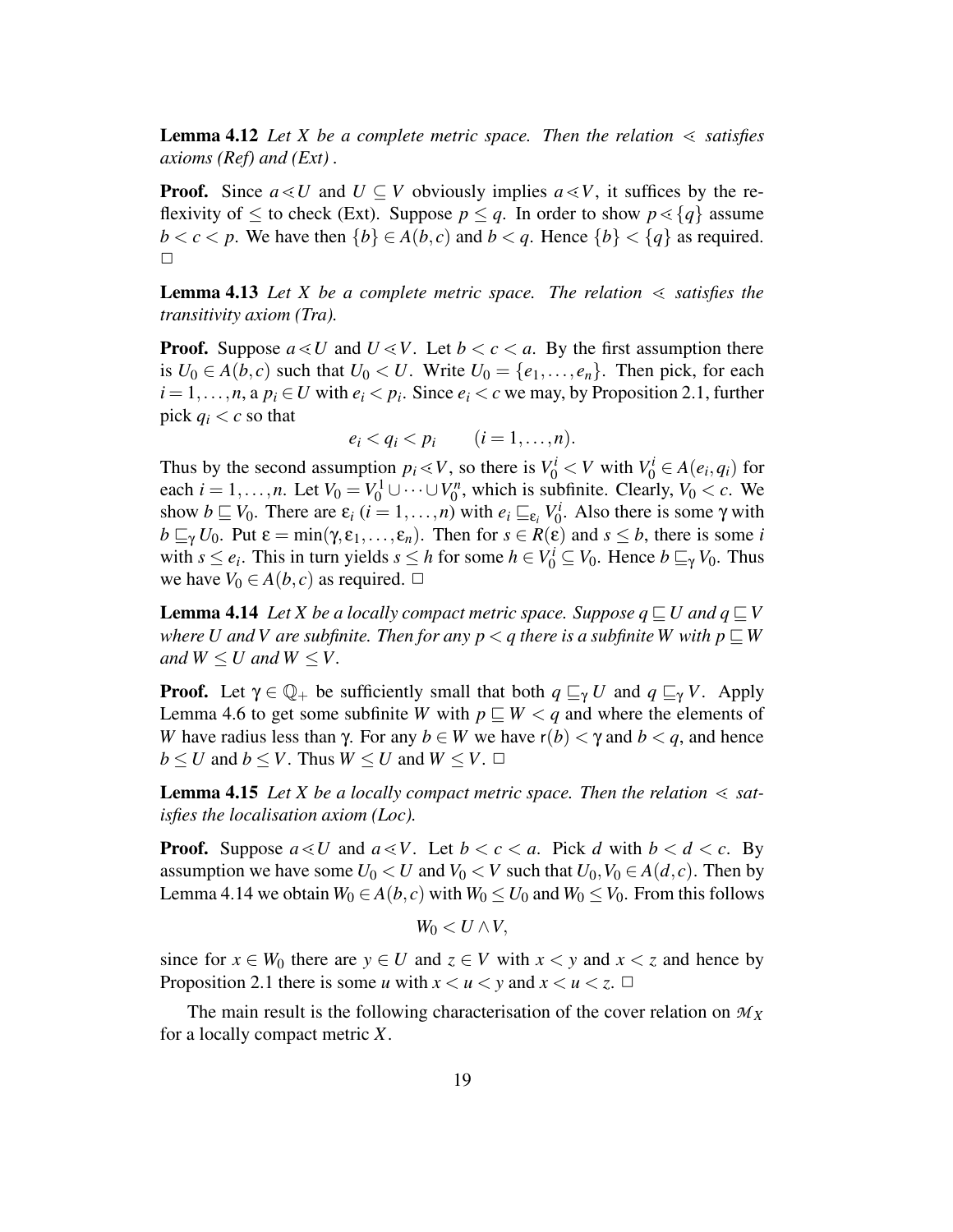**Theorem 4.16** *Let X be a locally compact metric space. Then:*

$$
a\triangleleft U\quad \Longleftrightarrow\quad a\triangleleft U.
$$

**Proof.**  $(\Rightarrow)$  is Lemma 4.9.

 $(\Leftarrow)$  Lemmas 4.10, 4.11, 4.12, 4.13 and 4.15 together states that  $\lt$  is a cover relation satisfying (M1) and (M2). The direction ( $\Leftarrow$ ) now follows immediately since  $\lhd$  is the least cover relation satisfying (M1) and (M2), and  $\Box$ 

**Theorem 4.17** *Let X be a compact metric space. Then*

- *(i) M<sup>X</sup> is compact*
- *(ii) (Lebesgue Lemma) If U is a covering of MX, then there is a rational number*  $\rho > 0$  *and subfinite*  $U_1 \subseteq U$  *such that*  $R(\rho) \leq U_1$ .

**Proof.** (i): Suppose  $M \lhd U$ . By (M2) we have  $M \lhd {b(x,1) : x \in X}$ . Since X is compact, it is also bounded and we find some sufficiently large  $b(x_0, \delta_0)$  that  $b(x, 1) < b(x_0, \delta_0)$ , for any  $x \in X$ . Hence

$$
\{b(x,1):x\in X\}\lhd b(x_0,\delta_0),
$$

We have thereby  $M \triangleleft b(x_0, \delta_0)$ . Further the assumption  $M \triangleleft U$  says in particular  $b(x_0, \delta_0 + 2) \triangleleft U$ . By Theorem 4.16 thus

$$
b(x_0,\delta_0+2)\ll U.
$$

Since  $b(x_0, \delta_0) < b(x_0, \delta_0 + 1) < b(x_0, \delta_0 + 2)$  we have

$$
\mathsf{b}(x_0, \delta_0) \sqsubseteq U_0 \tag{16}
$$

for some subfinite  $U_0 < U$ . Thus there is a subfinite  $U_1 \subseteq U$  with  $U_0 < U_1$ . We get by Lemmas 3.4 and 3.2 that

$$
\mathsf{b}(x_0,\delta_0)\lhd U_1,
$$

and this gives  $M \triangleleft U_1$  as required. This proves (i).

Next we prove (ii) by looking closer at the information obtained above. By (16) there is some  $\delta \in \mathbb{Q}_+$  so that

$$
b(x_0,\delta_0) \sqsubseteq_{\delta} U_0
$$

Let  $\rho = \min(\delta, 1)$ . Thus  $R(\rho) \le R(1) \le b(x_0, \delta_0)$  and  $R(\rho) \le U_0$ . Hence  $R(\rho) \le$  $U_1$ .  $\Box$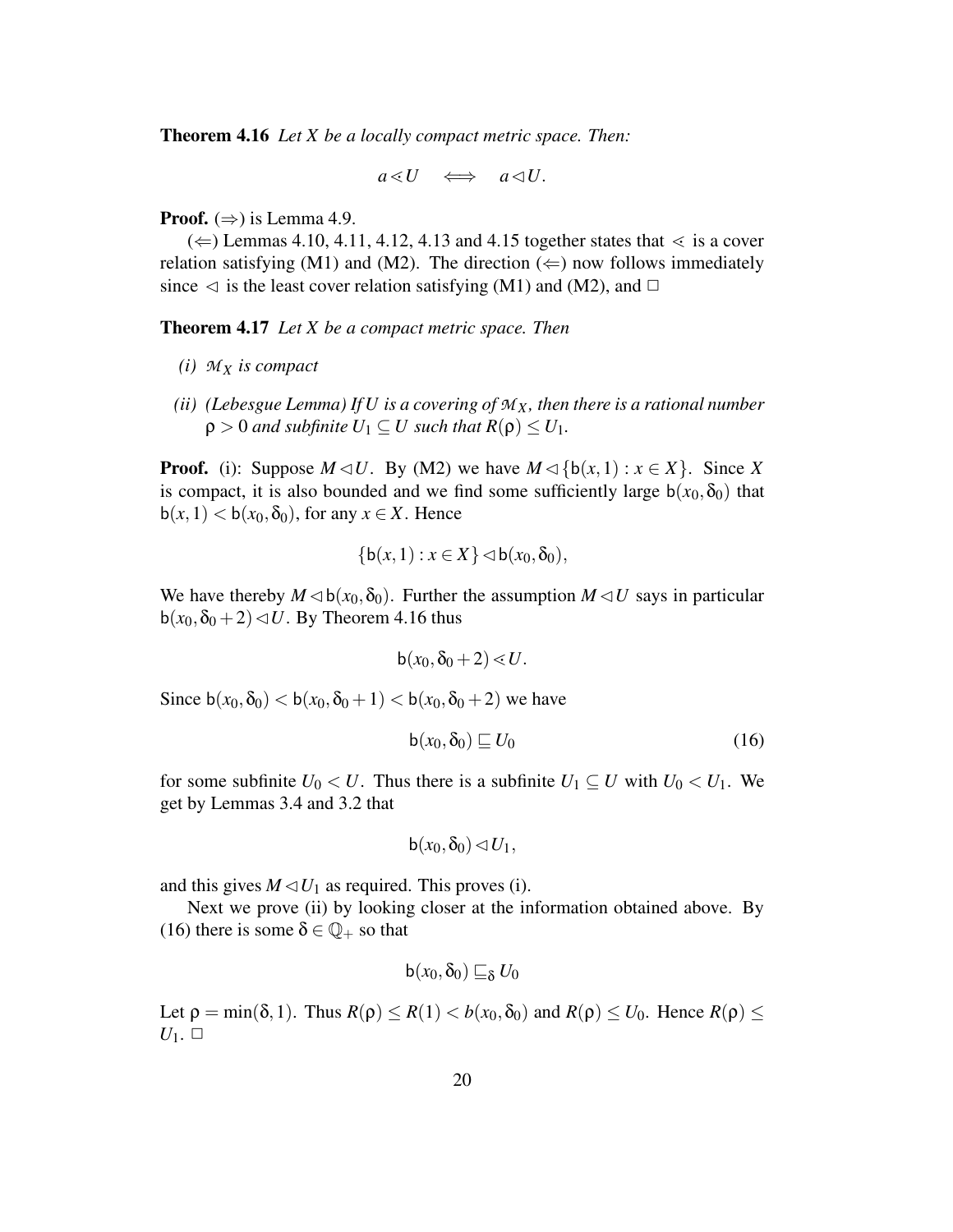**Theorem 4.18**  $M_X$  *is locally compact, if*  $X$  *is a locally compact metric space.* 

**Proof.** Suppose *X* is a locally compact metric space. By (M1) we have  $p \triangleleft {q \in \mathbb{N} \atop q \in \mathbb{N}}$  $M: q < p$ . To prove local compactness it thus suffices to show

$$
q < p \Longrightarrow q \ll p
$$

Suppose  $q < p$  and that  $p \triangleleft U$ . Thus by Theorem 4.16,  $p \triangleleft U$ . Take now *a* with *q* < *a* < *p*, and obtain *U*<sup>0</sup> ∈ *A*(*q*,*a*) with *U*<sup>0</sup> < *U*. Since *U*<sup>0</sup> is subfinite, there is a subfinite  $W \subseteq U$ , with  $q \triangleleft W$ .  $\Box$ 

From Theorem 4.17 and 4.18 follows

**Corollary** 4.19 **(Vickers[14]**) *Let X be a complete metric space. Then*  $M_X$  *is compact if, and only if, X is totally bounded.*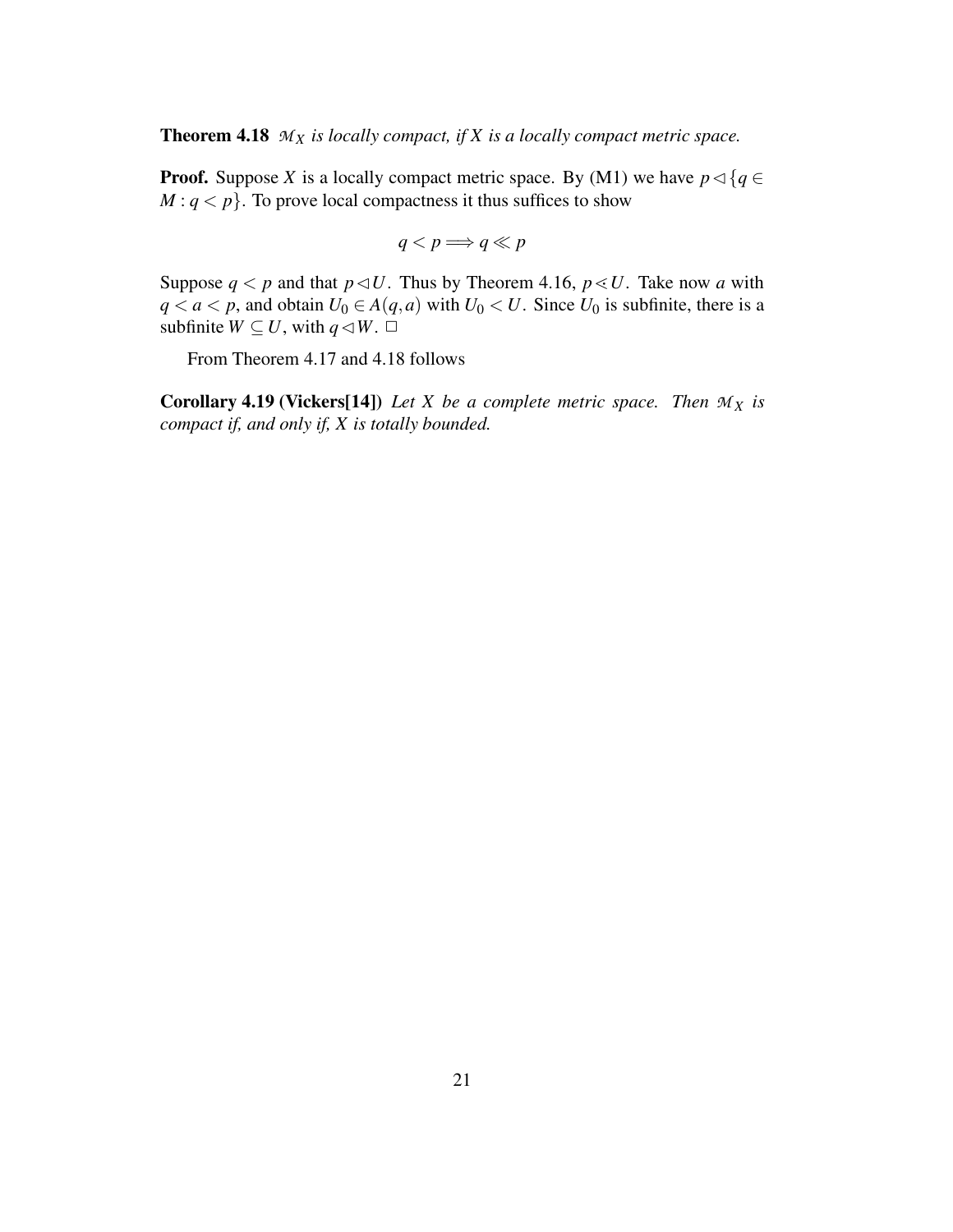## **5 Functorial embedding**

**Theorem 5.1** *Let X be a locally compact metric space, and let Y be a complete metric space.* If  $F : M_X \to M_Y$  *is a continuous morphism, then*  $f = j_Y^{-1}$  $Y^{\text{-}1}_{Y} \circ \text{Pt}(F) \circ$  $j_X: X \to Y$  *is continuous.* 

**Proof.** Let  $F: M_X \to M_Y$  is a continuous morphism. Let  $z \in X$  and  $\gamma \in \mathbb{Q}_+$ . We show that *f* is uniformly continuous on  $B(z, \gamma)$ .

Let  $\epsilon \in \mathbb{Q}_+$ . We have by (M2) and (2)

$$
M_X \triangleleft F^{-1}[M_Y] \triangleleft F^{-1}\{\mathsf{b}(y,\varepsilon/2) : y \in Y\}.
$$
\n(17)

Consider  $b(z, \gamma) < b(z, \gamma') < b(z, \gamma'') < b(z, \gamma''')$  in  $M_X$ . By Theorem 4.16 and the above cover (17) we get

$$
\mathsf{b}(z,\gamma''')\!\leq\!F^{-1}\{\mathsf{b}(y,\varepsilon/2):y\in Y\}.
$$

Thus we find  $C \in A(b(z, \gamma'), b(z, \gamma''))$  with

$$
C < F^{-1}\{\mathsf{b}(y,\varepsilon/2) : y \in Y\}.\tag{18}
$$

Therefore there is some  $\delta \in \mathbb{Q}_+$  with

$$
\mathsf{b}(z,\gamma')\sqsubseteq_\delta C.
$$

We may assume that  $\delta < \gamma' - \gamma$ . Suppose now that  $x, x' \in B(z, \gamma)$  and  $d(x, x') < \delta$ . We shall prove that

$$
d(f(x),f(x')) < \varepsilon.
$$

Now  $\delta + \gamma < \gamma'$  and  $d(x, z) < \gamma$ , yields  $b(x, \delta) < b(z, \gamma')$ , so indeed  $b(x, \delta) \in C$ . Hence by (18)

$$
b(x,\delta) F b(y,\varepsilon/2),
$$

for some  $y \in Y$ . Thus  $Pt(F)(b(x,\delta)^*) \subseteq b(y,\epsilon/2)^*$ , and hence  $f[B(x,\delta)] \subseteq B(y,\epsilon/2)$ . Then  $d(f(x), f(x')) < \varepsilon$  is clear.  $\Box$ 

We now proceed to define the functor  $M$  on morphisms. For a function  $f$ :  $X \rightarrow Y$  between complete metric spaces, define a relation  $D_f$  between the basic neighbourhoods of  $M_X$  and  $M_Y$  as follows

$$
aD_f b \Longleftrightarrow (\exists c < b) f [a_*] \subseteq c_*.
$$

Thus for  $a = b(x, \delta)$ , the righthand side is equivalent to

$$
(\exists b(y,\varepsilon)
$$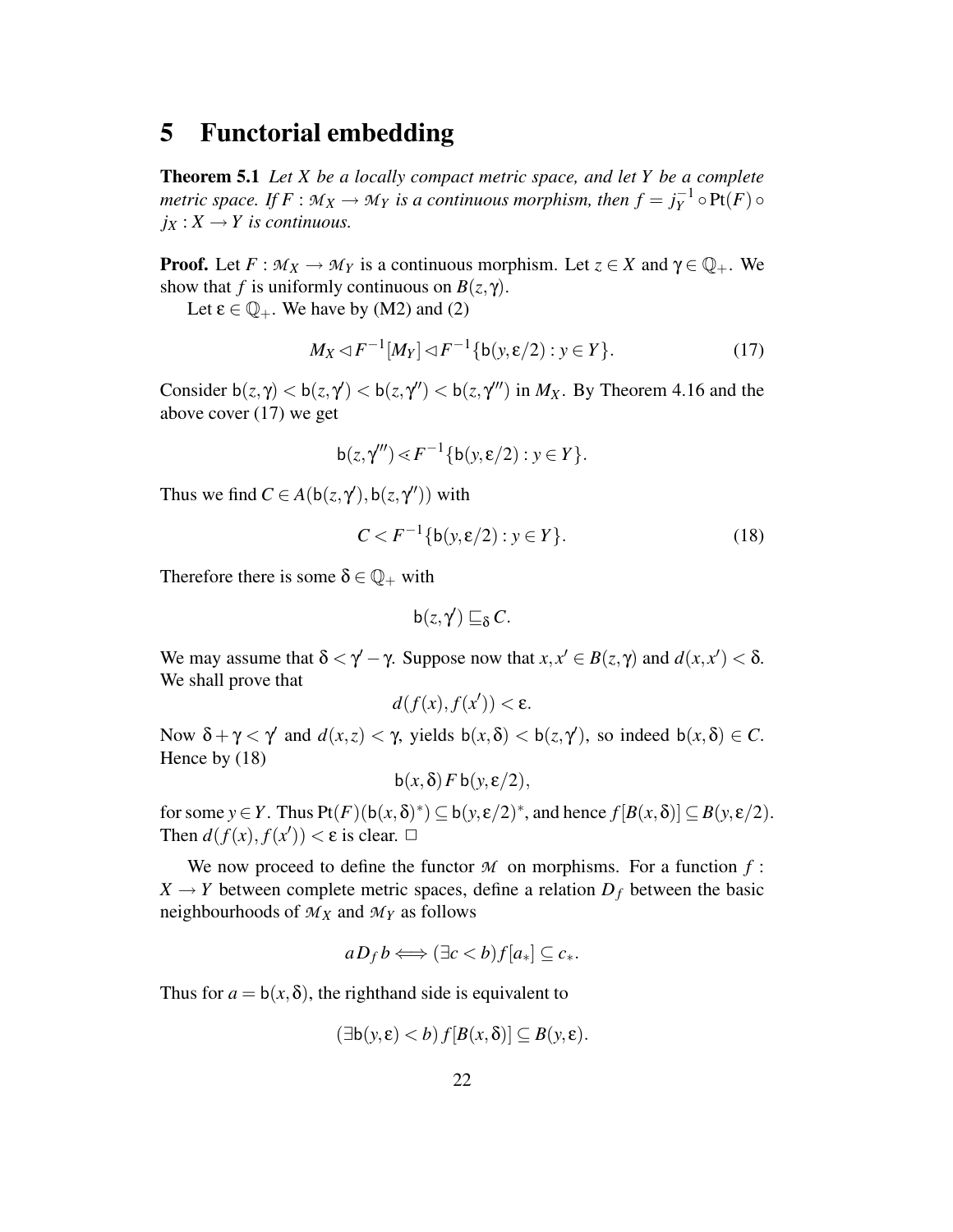Then define another relation

$$
aA_f b \Longleftrightarrow_{\text{def}} a \triangleleft D_f^{-1}b.
$$

Classically,  $aA_f b$  in fact equivalent to  $f|a_*| \subset b_*$ , see Proposition 5.3. Note that by transitivity of covers we have

$$
a \triangleleft A_f^{-1} U \Longleftrightarrow a \triangleleft D_f^{-1} U.
$$

**Theorem 5.2** *Let X and Y be complete metric spaces and suppose that X is locally compact. Let*  $f: X \to Y$  *be a continuous function. Then*  $A_f: \mathcal{M}_X \to \mathcal{M}_Y$  *is a continuous morphism.*

**Proof.** We check conditions  $(A2) - (A4)$  for  $A_f$  first.

(A2): this follows immediately by transitivity of covers.

(A3): We are to prove  $M_X \lhd A_f^{-1}M_Y$ . For any  $b(x, \delta) \in M_X$  there is by Lemma 4.5 some  $y \in Y$  and  $\varepsilon \in \mathbb{Q}_+$  such that

$$
f[B(x,\delta)] \subseteq B(y,\varepsilon).
$$

But  $b(y, \varepsilon) < b(y, 2\varepsilon) \in M_Y$ , so clearly  $b(x, \delta) \triangleleft A_f^{-1} M_Y$ .

(A4): Suppose  $aA_f b_1$  and  $aA_f b_2$ . We are to show

$$
a \triangleleft A_f^{-1}[b_1 \wedge b_2].
$$

From the assumption and localisation we obtain

$$
a \triangleleft (D_f^{-1}b_1) \wedge (D_f^{-1}b_2) = D_f^{-1}b_1 \cap D_f^{-1}b_2.
$$

Since  $D_f^{-1}$  $f^{-1}x \subseteq A_f^{-1}$  $f_f^{-1}x$  it now suffices to show

$$
D_f^{-1}b_1 \cap D_f^{-1}b_2 \lhd D_f^{-1}[b_1 \wedge b_2].
$$

Let *d* be an element of the lefthand set. There are then  $c_1 < b_1$  and  $c_2 < b_2$  with  $f[d_*] \subseteq (c_1)_*$  and  $f[d_*] \subseteq (c_2)_*$ . Now to prove  $d \triangleleft D_f^{-1}$  $f_f^{-1}[b_1 \wedge b_2]$  it is enough by Theorem 4.16 and since  $X$  is locally compact, to establish the following: For any  $d'' < d' < d$  there is  $C \in A(d'', d')$  with  $C < D_f^{-1}$  $f^{-1}[b_1 \wedge b_2]$ .

Assume  $d'' < d' < d$ . Write  $c_i = b(z_i, \gamma_i)$  and  $b_i = b(y_i, \beta_i)$  for  $i = 1, 2$ . Take  $\epsilon \in \mathbb{Q}_+$  sufficiently small that

$$
b(z_i, \gamma_i + 2\epsilon) < b(y_i, \beta_i).
$$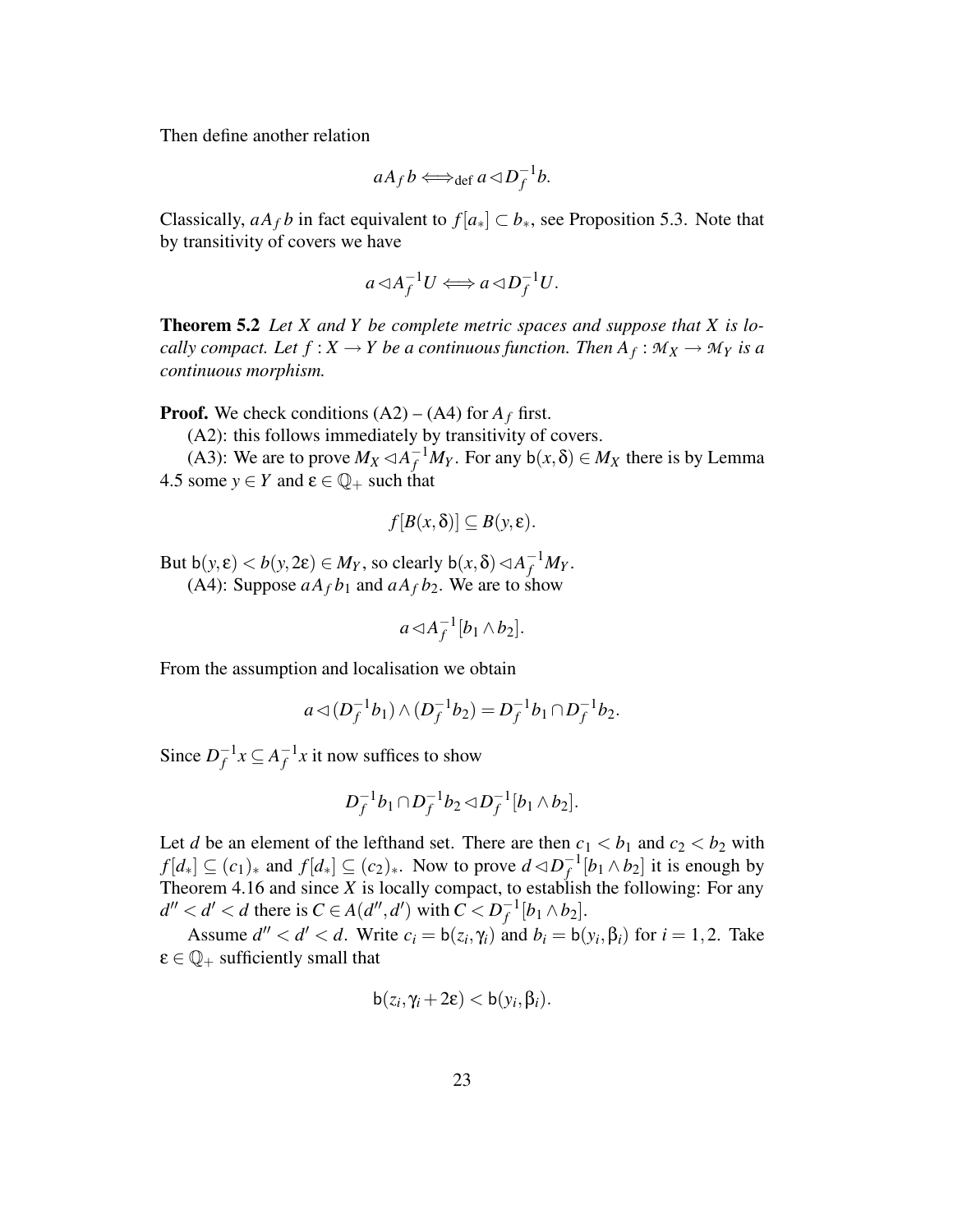Pick  $\delta \in \mathbb{Q}_+$  with  $\delta < \omega(\epsilon)$ , where  $\omega$  is a continuity modulus of f on the open ball given by *d*. By Lemma 4.6 take a subfinite set *C* of formal balls so that  $d''\mathop{\subseteq} C < d'$ and each ball in *C* has radius  $< \delta$ . Suppose

$$
C = \{b(x_1, \alpha_1), \ldots, b(x_n, \alpha_n)\}.
$$

We get since  $C < d' < d$  and  $f[d_*] \subseteq (c_i)_*$ , that  $f[B(x_j, \alpha_j)] \subseteq B(z_i, \gamma_i)$ , for  $i = 1, 2$ and  $j = 1, \ldots, n$ . Moreover, we have  $\alpha_j < \delta < \omega(\epsilon)$  so by uniform continuity

$$
f[B(x_j, \alpha_j)] \subseteq B(f(x_j), 3\varepsilon/2). \tag{19}
$$

Since  $f(x_j) \in B(z_i, \gamma_i)$ , we have  $b(f(x_j), 2\varepsilon) < b(z_i, \gamma_i + 2\varepsilon)$ . Combining this with  $b(z_i, \gamma_i + 2\varepsilon) < b_i$  we get

$$
b(f(x_j), 2\varepsilon) < b_i \tag{20}
$$

for  $j = 1, ..., n$  and  $i = 1, 2$ . Now  $b(f(x_i), 3\varepsilon/2) < b(f(x_i), 2\varepsilon)$ , so by (19) and (20) we have

$$
C\subseteq D_f^{-1}[b_1\wedge b_2].
$$

Which is more than required.

To conclude the proof we need only to check conditions(a) and (b) for Lemma 1.3.

(a), axiom M1: We need to check that

$$
A_f^{-1}a \triangleleft A_f^{-1}\{s : s < a\}.
$$

It suffices to verify that  $D_f^{-1}$  $f^{-1}a \triangleleft D_f^{-1}$  $f^{-1}\{s : s < a\}$ , since  $D_f^{-1}$  $f^{-1}y \subseteq A_f^{-1}$  $f^{-1}y$ . Suppose *uD*<sup>*f*</sup> *a*. Thus *f*[*u*<sup>∗</sup>] ⊆ *c*<sup>∗</sup> for some *c* < *a*. We find by Proposition 2.1 some *s* with  $c < s < a$ . Hence  $\mu D_f s$ , i.e.  $\mu \in D_f^{-1}$  $f^{-1}\{s : s < a\}.$ 

(a), axiom M2: Let  $\varepsilon \in \mathbb{Q}_+$ . We have to show

$$
A_f^{-1}M_Y \lhd A_f^{-1}\{b(y,\varepsilon): y \in Y\}.
$$

Since  $A_f^{-1}M_Y \subseteq M_X$ , it is enough to prove that for any  $p \in M_X$  we have  $p \lhd A_f^{-1}$ *f* {*b*(*y*, ε):  $y \in Y$ . By Theorem 4.16, and since *X* is locally compact, it is thus sufficient to prove

$$
p \ll A_f^{-1}\{b(y,\varepsilon): y \in Y\}.
$$

Let  $a < b < p$  and suppose  $a = b(x, \delta)$ ,  $b = b(u, \rho)$  and  $p = b(v, \gamma)$ . Let  $\omega$  be a modulus of uniform continuity on  $B(v, \gamma)$ . Take  $\delta \in \mathbb{Q}_+$  with  $\delta < \omega(\epsilon/3)$ . Then, by Lemma 4.6, pick *C* ∈ *A*(*a*,*b*) where each ball in *C* has radius < δ. Write

$$
C = \{b(x_1, \alpha_1), \ldots, b(x_n, \alpha_n)\}.
$$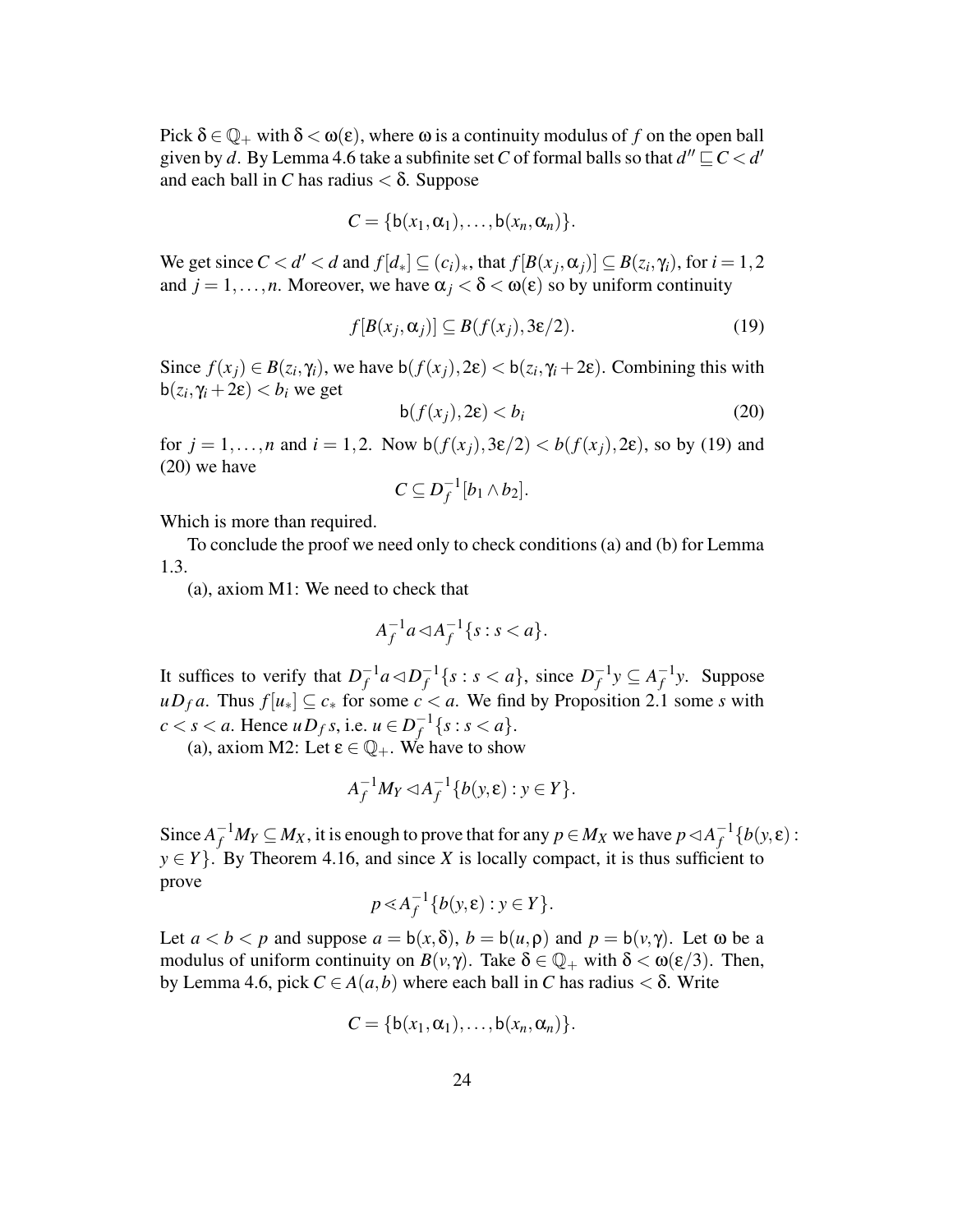Next take  $\theta \in \mathbb{Q}_+$  so small that  $\alpha_i + \theta < \delta$  and  $b(x_i, \alpha_i + \theta) < b(u, \rho)$  for each  $i = 1, \ldots, n$ . The uniform continuity then gives

$$
f[B(x_i,\alpha_i+\Theta)] \subseteq B(f(x_i),2\varepsilon/3).
$$

Also b( $f(x_i)$ ,  $2\varepsilon/3$ ) < b( $f(x_i)$ ,  $\varepsilon$ ), so

$$
b(x_i, \alpha + \theta) D_f b(f(x_i), \varepsilon).
$$

Since  $b(x_i, \alpha) < b(x_i, \alpha_i + \theta)$ , we have then, as required,

$$
C < A_f^{-1}\{b(y, \varepsilon) : y \in Y\}.
$$

Condition (b): Suppose  $a \leq b$ . We have to show  $A_f^{-1}$  $f^{-1}a \triangleleft A_f^{-1}$  $f<sup>-1</sup>b$ . Again it suffices to show  $D_f^{-1}$  $f^{-1}a \triangleleft D_f^{-1}$  $f$ <sup>1</sup>*b*. Suppose *u* ∈  $D_f^{-1}$  $f_f^{-1}a$ . Thus  $f[u_*] \subseteq c_*$  for some  $c < a$ . But *a*  $\leq b$  implies *c* < *b*, so *u*  $\in$  *D*<sup> $-1$ </sup>  $_f^{-1}b.$   $\Box$ 

**Proposition 5.3** *With the same assumptions as in Theorem 5.2:*

- *(i) If*  $aA_f b$ *, then*  $f[a_*] \subseteq b_*$ *.*
- *(ii) Assuming AC and PEM, the converse of (i) holds.*

**Proof.** (i): From *aA<sup>f</sup> b* follows by Lemma 1.2 that

$$
a_* \subseteq (D_f^{-1}b)_*.\tag{21}
$$

Now

$$
(D_f^{-1}b)_* = f^{-1}[\cup\{c_* : c < b\}] = f^{-1}[b_*].\tag{22}
$$

Here the last equality follows from (M1) and Lemma 1.2. Thus  $a_* \subseteq f^{-1}[b_*]$ , i.e.  $f[A_*] \subseteq b_*$ .

(ii) Assume now AC and PEM. Then by Corollary 4.2 we can go back from  $(21)$  to  $aA_f b$ .  $\Box$ 

**Remark 5.4 A** correction: In [8] the definition of  $(a,b)A_f(c,d)$  for a continuous  $f: \mathbb{R} \to \mathbb{R}$  was taken to be  $f[(a, b)] \subseteq (c, d)$ , which was incorrect. In view of the above it should be

$$
(a,b)A_f(c,d) \Longleftrightarrow
$$
  

$$
(a,b) \lhd_{\mathcal{R}} \{ (a',b'): (\exists c',d') f[(a',b')] \subseteq (c',d') \& c < c' < d' < d \}.\square
$$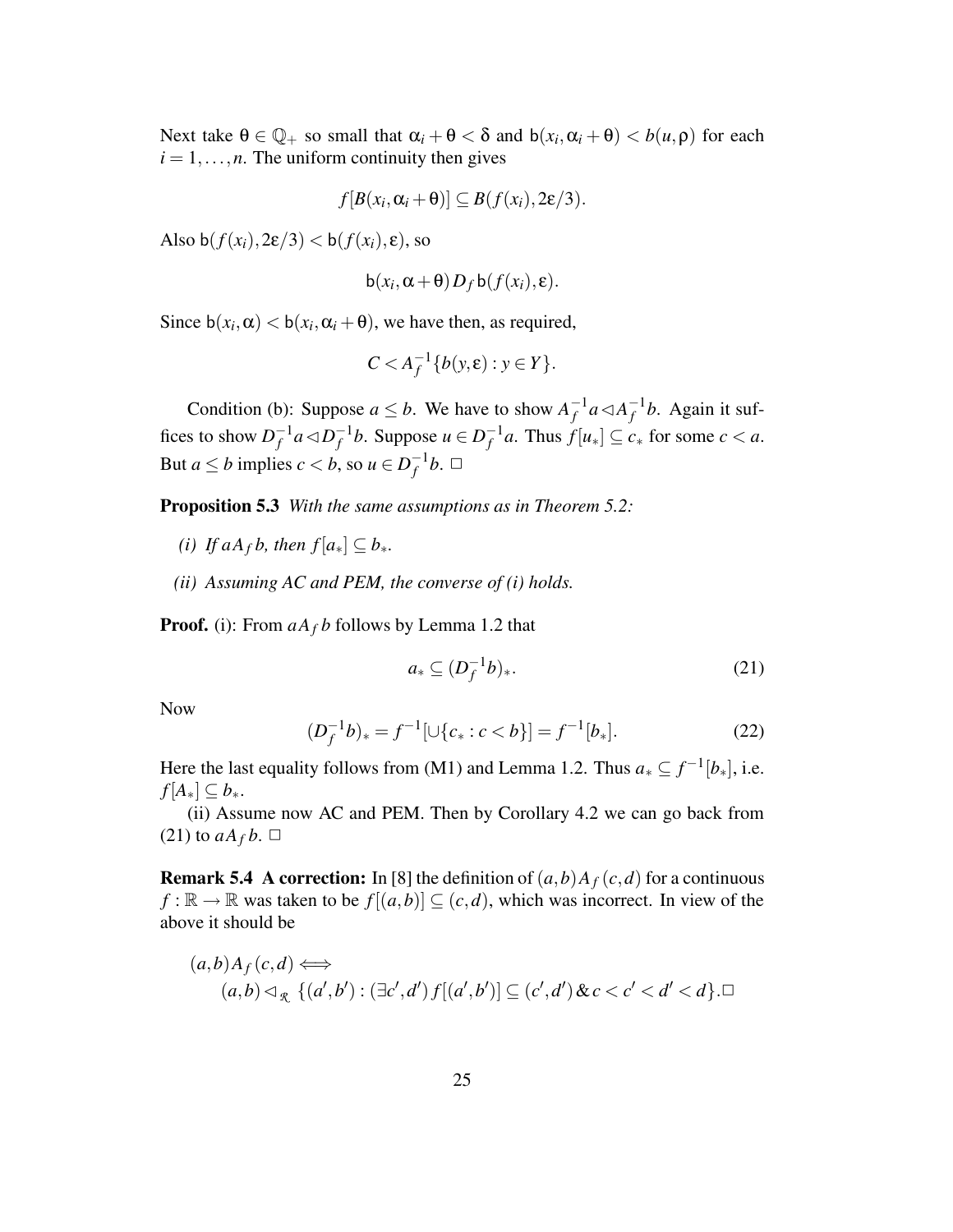For a continuous function  $f: X \to Y$ , where *X* is a locally compact metric space, an alternative, but equivalent, definition of  $A_f$  can be given. Define  $H_f \subseteq$  $M_X \times M_Y$  by letting the relation  $aH_f b$  hold exactly when

$$
(\exists \varepsilon \in \mathbb{Q}_+)(\exists c \in \mathsf{E}_X) a < c \,\& \mathsf{r}(a) < \mathsf{\omega}_c^f(\varepsilon) \,\& \mathsf{b}(f(\mathsf{c}(a)), \varepsilon) < b. \tag{23}
$$

Notice that since  $E_X$  is countable this relation is semidecidable.

**Proposition 5.5** If  $f: X \to Y$  is a continuous function between metric spaces, and *where X is locally compact, then*

$$
aA_f b \Longleftrightarrow a \triangleleft H_f^{-1}b.
$$

**Proof.** ( $\Leftarrow$ ) It is enough to show  $H_f \subseteq D_f$ . Suppose  $b(x, \delta)H_f b$  with  $\varepsilon \in \mathbb{Q}_+$ and  $c \in E_X$  as in (23) above. Take  $\beta \in \mathbb{Q}_+$  so that  $b(f(x), \varepsilon + \beta) < b$ . In order to establish  $b(x, \delta)D_f b$ , it thus suffices to show  $f[B(x, \delta)] \subseteq B(f(x), \epsilon + \beta)$ . Let  $u \in B(x,\delta)$ , i.e.  $d(x,u) < \delta$ . Since  $b(x,\delta) < c$ , the function  $\omega_c^f$  is a continuity modulus on  $B(x, \delta)$ , and since  $\delta < \omega_c^f(\epsilon)$  we get  $d(f(x), f(u)) \leq \epsilon$ . Hence  $f(u) \in$ *B*( $f(x)$ ,  $\varepsilon + \beta$ ).

 $(\Rightarrow)$  By axiom (M1) it suffices to show the implication

$$
a' < a, \, aD_f \, b \Longrightarrow a' \, \triangleleft H_f^{-1} \, b.
$$

Suppose that  $a' < a = b(x, \alpha)$ ,  $f[B(x, \alpha)] \subseteq B(y, \beta)$  and  $b(y, \beta) < b = b(z, \gamma)$ . By the last inequality, we can find  $\theta \in \mathbb{Q}_+$  with

$$
d(y, z) + \beta + \theta < \gamma. \tag{24}
$$

By Lemma 4.4 we find  $a'' \in E_X$  with  $a' < a'' < a$ . Then by Lemma 4.6 take a subfinite  $U \subseteq E_X$  with  $a' \sqsubseteq U < a''$  and such that the radii of the balls in *U* are  $< \omega_a^f$  $a^f_{a''}(\theta)$ . Now  $a' \sqsubseteq U$  implies  $a' \lhd U$ . Therefore it suffices to show that  $dH_f b$ for any  $d = b(u, \varphi) \in U$ . For such a *d* we have  $\varphi < \omega_d^f$  $\int_{a''}^{f}(\theta)$  and  $d < a'' < b(x, \alpha)$ . Thus  $u \in B(x, \alpha)$  and hence  $f(u) \in B(y, \beta)$ . Then using (24)

$$
d(f(u),z) + \theta \leq d(f(u),y) + d(y,z) + \theta
$$
  
=  $\beta + d(y,z) + \theta$   
<  $\gamma$ 

This means that  $b(f(u), \theta) < b$ . Consequently  $dH_f b$ .  $\Box$ 

Next is a useful continuity result.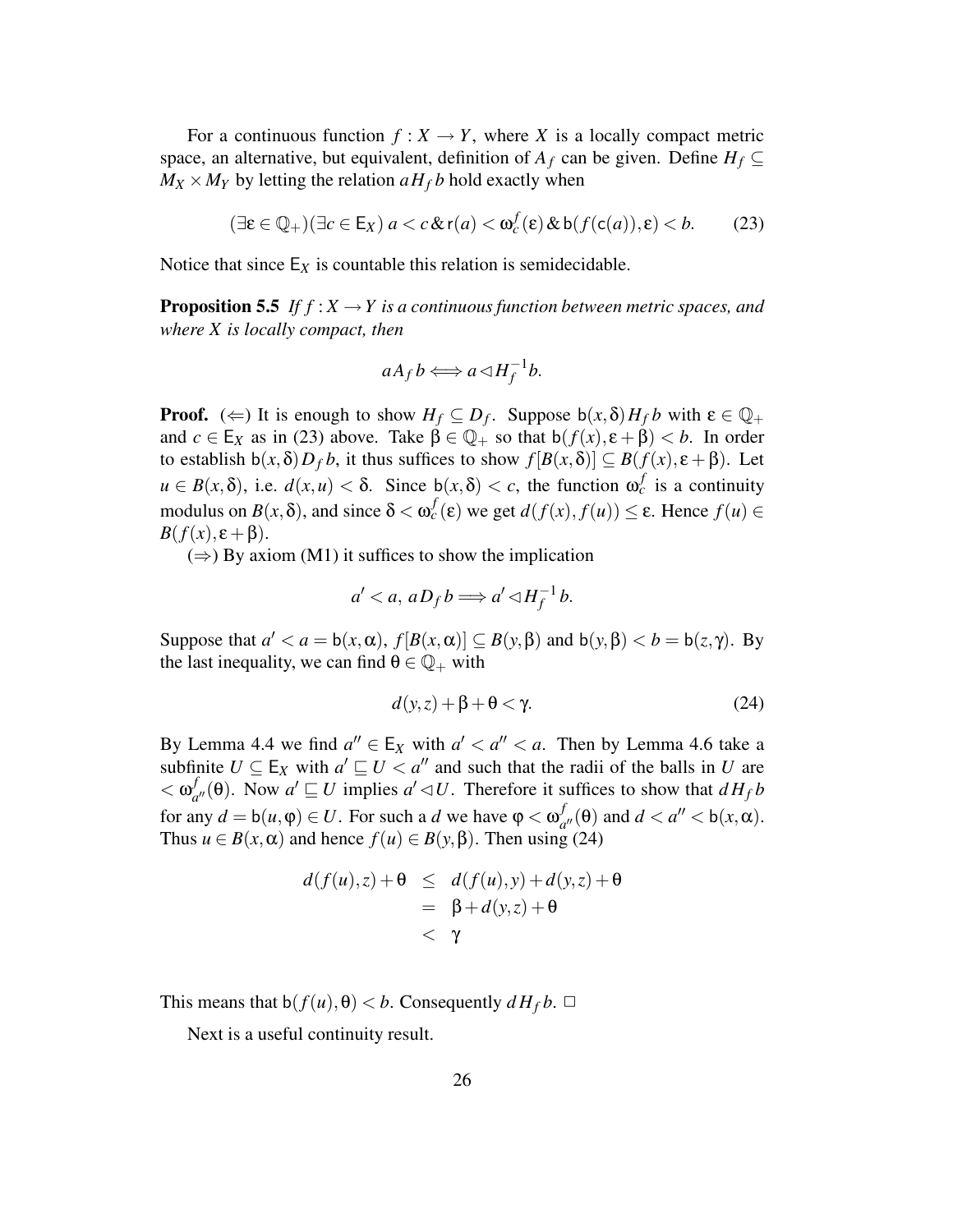**Lemma 5.6** *Let*  $f: X \to Y$  *be a continuous function from a locally compact metric space X to a complete metric space Y*. If  $a < b$ ,  $bD<sub>f</sub>c$  *and*  $c \sqsubseteq C$ , *then there exists*  $S \in A(a,b)$  *so that for each*  $d \in S$  *there is some*  $e \in C$  *with*  $dD_f e$ .

**Proof.** Suppose that  $a < b$ ,  $f[b_*] \subseteq c'_*, c' < c$  and  $c \sqsubseteq_{\gamma} C$  where  $\gamma \in \mathbb{Q}_+$ . Write  $c' = b(x, \alpha)$  and  $c = b(y, \beta)$ . Since  $c' < c$  we can find  $\beta' \in \mathbb{Q}_+$  with

$$
d(x, y) + \alpha < \beta' < \beta. \tag{25}
$$

Let  $\rho = \min(\beta - \beta', \gamma)$ . Since *f* is uniformly continuous on  $b_*$  we find  $\delta \in \mathbb{Q}_+$  so that

$$
(\forall v, w \in b_*)[d(v, w) < \delta \Longrightarrow d(f(v), f(w)) < \rho].\tag{26}
$$

Moreover, since  $a < b$  we find by Lemma 4.6 some  $S \in A(a, b)$  such that the formal balls in *S* all have radius less than  $\delta$ . Consider an arbitrary  $d = b(z, \theta) \in S$ . Then since  $d < b$  we have  $z \in b_*$ . Hence  $f(z) \in c'_*$  and so  $d(x, f(z)) < \alpha$ . Thus using  $(25)$  we get

$$
d(f(z), y) + \rho \leq d(f(z), x) + d(x, y) + \rho
$$
  

$$
< d(A, y) + \rho
$$
  

$$
< \beta' + \rho \leq \beta' + (\beta - \beta') = \beta.
$$

Hence  $b(f(z), \rho) < c$ , and since  $\rho \leq \gamma$ , we have by  $c \sqsubseteq_{\gamma} C$ , that  $b(f(z), \rho) < e$ for some  $e \in C$ . It remains to show that *e* satisfies  $dD_f e$ . But by (26) we get  $f[d_*] \subseteq b(f(z), \rho)_*$  as required.  $\Box$ 

We establish a bijection between continuous functions  $X \rightarrow Y$  and continuous morphisms  $M_X \to M_Y$ , when *X* is locally compact.

**Theorem 5.7** *Let X and Y be complete metric spaces, and suppose X is locally compact.*

*(i) If*  $f : X \to Y$  *is uniformly continuous, then* 

$$
j_Y^{-1} \circ \text{Pt}(A_f) \circ j_X = f.
$$

*(ii) If*  $F : M_X \to M_Y$  *is a continuous mapping, then* 

$$
A_{j_Y^{-1}\circ \mathrm{Pt}(F)\circ j_X}=F.
$$

**Proof.** Part (i):

$$
Pt(A_f)(j_X(x)) = \{q : (\exists p \in j_X(x)) p \triangleleft D_f^{-1} q\}
$$
  
\n
$$
= \{q : (\exists p \in j_X(x)) p D_f q\}
$$
  
\n
$$
= \{q : (\exists b(u, \delta)) (\exists b(v, \epsilon) < q) d(x, u) < \delta \& f[B(u, \delta)] \subseteq B(v, \epsilon)\}
$$
  
\n
$$
= \{b(w, \rho) : d(f(x), w) < \rho\} = j_Y(f(x)).
$$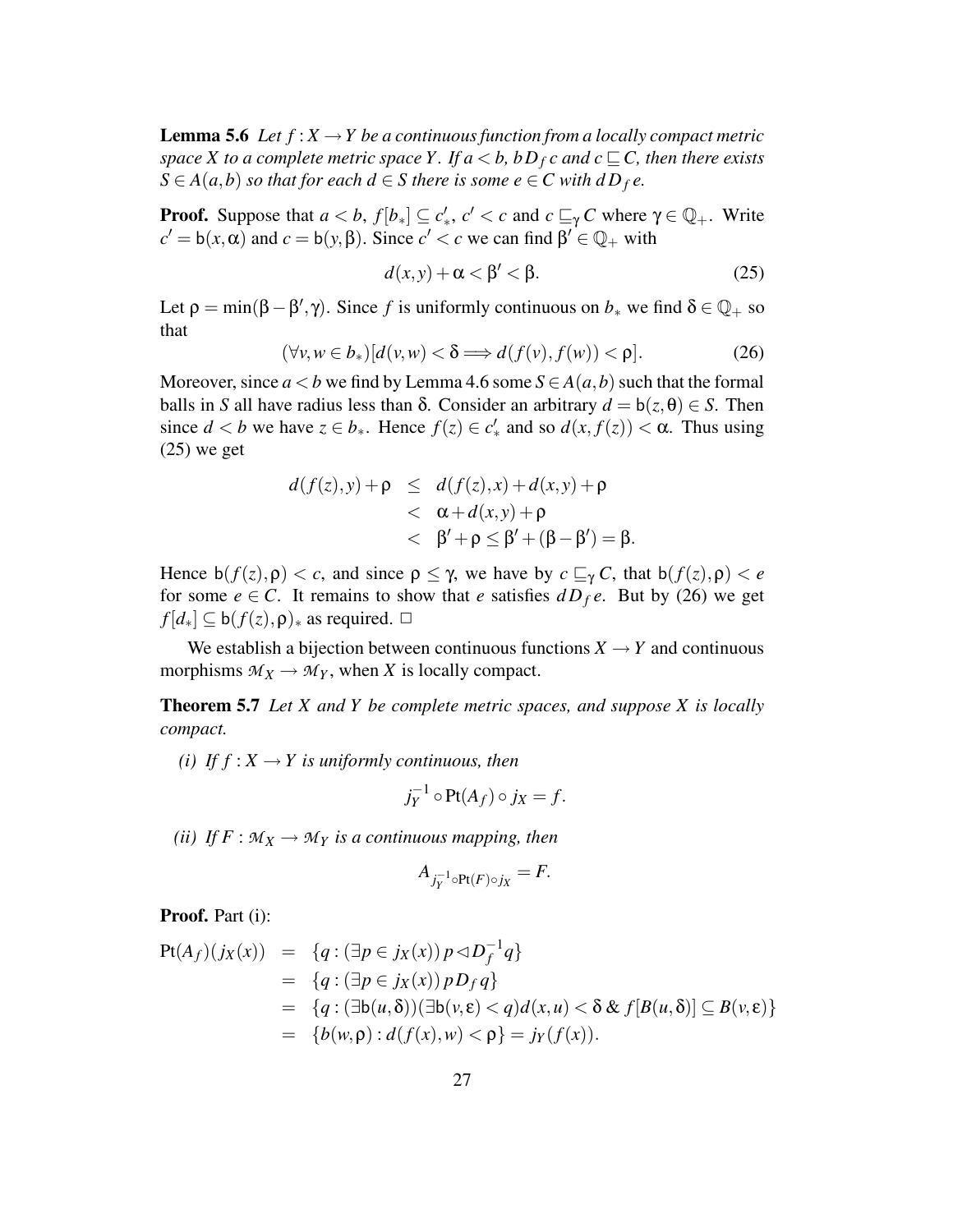The second equality follows since points split covers. The next to last equality is straightforwardly verified using the point-wise continuity of *f* .

Part (ii): Since  $\mathcal{M}_Y$  is a regular topology it is, by Theorem 1.4, enough to prove the inclusion

$$
F\subseteq A_{j_Y^{-1}\circ \mathrm{Pt}(F)\circ j_X}
$$

Suppose  $b(x, \delta) F b(y, \varepsilon)$ . Then by axiom (M1) we get

$$
b(x,\delta) \lhd F^{-1}\{p : p < b(y,\varepsilon)\}.\tag{27}
$$

.

Assume that  $b(u, \rho) F b(v, \gamma)$  where  $b(v, \gamma) < b(v, \epsilon)$ , so that  $b(u, \rho)$  is in the right hand set of (27). Now this implies

$$
\mathrm{Pt}(F)[b(u,\delta)^*] \subseteq \mathrm{b}(v,\gamma)^*.
$$

But trivially  $Pt(F) = j_Y \circ (j_Y^{-1})$ *Y*<sup>-1</sup> ◦ Pt(*F*) ◦ *j*<sub>*X*</sub>) ◦ *j*<sub>*X*</sub><sup>-1</sup>  $\overline{X}^{-1}$ , so

$$
\mathsf{b}(u,\rho) D_{j_Y^{-1}\circ \Pr(F)\circ j_X} \mathsf{b}(y,\varepsilon).
$$

Thus

$$
F^{-1}\{p:p
$$

By transitivity of  $\triangleleft$ , this gives the desired inclusion.  $\Box$ 

For locally compact metric spaces *X* and *Y*, and continuous  $f : X \to Y$  define  $M(f) = A_f : M_X \to M_Y$ .

**Theorem 5.8** *M defines a full and faithful functor from the category of locally compact metric spaces to the category of formal topologies.*

**Proof.** Faithfulness and fullness follows from part (i) and (ii) of Theorem 5.7, respectively.

We prove the functoriality of *M*. Consider the identity function  $1_X : X \to X$ . Then  $M(1_X) = A_{1_X}$  is by definition the relation given by

$$
aA_{1_X}b \Longleftrightarrow a \triangleleft D_{1_X}^{-1}b \Longleftrightarrow a \triangleleft \{d : (\exists c < b)(d_* \subseteq c_*)\}
$$

The right hand relation implies by Lemma 4.8,  $a \triangleleft \{d : d \triangleleft b\}$ , which in turn is equivalent to  $a \triangleleft b$ , i.e.  $a \mathbb{1}_{M(X)} b$ . Conversely, from  $a \triangleleft b$ , follows by (M1) that  $a \triangleleft \{c : c < b\}$ , which implies  $a \triangleleft \{d : (\exists c < b)(d_* \subseteq c_*)\}$ . Thus  $A_{1_X} = 1_{\mathcal{M}(X)}$ .

Let  $f: X \to Y$  and  $g: X \to Z$  be continuous functions between locally compact metric spaces. Then we claim that for any *c*

$$
D_{g \circ f}^{-1} c \lhd D_f^{-1} A_g^{-1} c \tag{28}
$$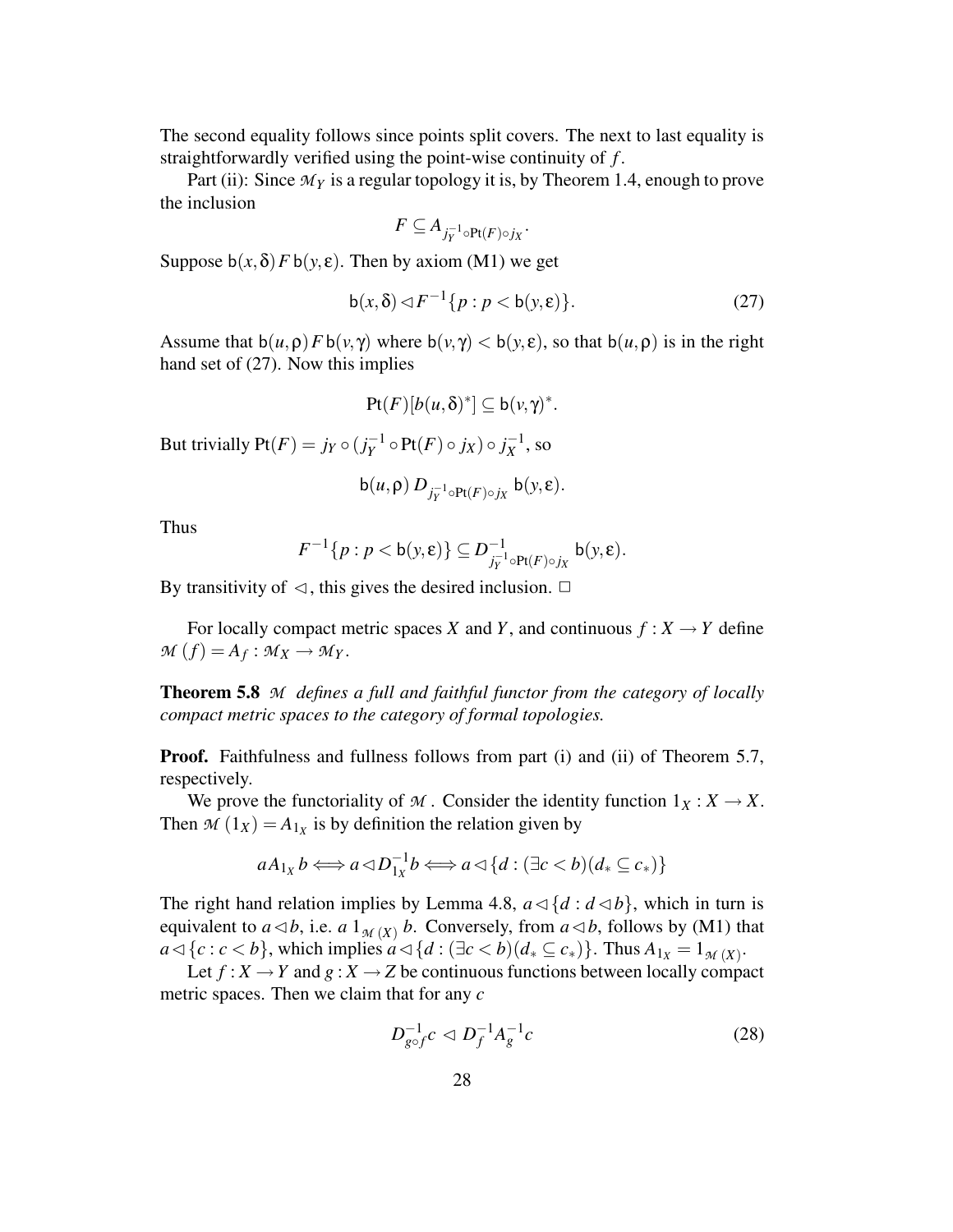and

$$
D_f^{-1} A_g^{-1} c \lhd D_{g \circ f}^{-1} c. \tag{29}
$$

Since  $a \triangleleft D_{\text{out}}^{-1}$  $\frac{-1}{g\circ f}c$  if and only if  $aA_{g\circ f}c$ , and  $a \lhd D_f^{-1}$  $f^{-1}A_g^{-1}c$  if and only if *a*  $\lhd A_f^{-1}$  $f^{-1}A^{-1}_g c$ we obtain by the claims (28,29) that

$$
aA_{g\circ f}c \Longleftrightarrow a(A_g \circ A_f)c.
$$

Hence *M* defines a functor.

*Proof of claim* (28): By (M1) it suffices to show

$$
a' < a, \, aD_{g \circ f} \, c \Longrightarrow a' \, \triangleleft D_f^{-1} A_g^{-1} c \tag{30}
$$

Suppose  $a' < a$ ,  $(g \circ f)[a_*] \subseteq c'_*, c' < c$ . Since *f* is locally compact, the images of bounded sets are bounded, so  $f[a_*] \subseteq b_*$  for some *b*. Write  $c = b(z, \gamma)$ ,  $c' =$ b(*z'*,  $\gamma'$ ). Pick  $\gamma'' \in \mathbb{Q}_+$  with  $d(z, z') + \gamma' < \gamma'' < \gamma$ , and let  $\varepsilon = \gamma - \gamma''$ . The function *g* is uniformly continuous on  $b_*$  so there is  $\delta \in \mathbb{Q}_+$  so that

$$
(\forall x, y \in b_*)[d(x, y) < \delta \Longrightarrow d(g(x), g(y)) < \varepsilon. \tag{31}
$$

The function *f* is uniformly continuous on  $a_*$  so there is some  $\rho \in \mathbb{Q}_+$  with

$$
(\forall u, v \in a_*)[d(u, v) < \rho \Longrightarrow d(f(u), f(v)) < \delta/2.] \tag{32}
$$

By Lemma 4.6 pick  $U \in A(a', a)$  where  $r(s) < \rho$  for each  $s \in U$ . We have  $a' \lhd U$ so it suffices to show  $U \subseteq D_f^{-1}$  $f^{-1}A_g^{-1}c$  to establish (30). Take  $s = b(x, \alpha) \in U$ . Then *s* < *a*, so *x* ∈ *a*<sup>∗</sup> and *f*(*x*) ∈ *f*[*a*<sup>∗</sup>]. By (32) we get

$$
f[s_*] \subseteq b(f(x), \delta/2)_*. \tag{33}
$$

By (31) we obtain

$$
g[\mathsf{b}(f(x),\delta)_*] \subseteq \mathsf{b}(g(f(x)),\varepsilon)_*.
$$
 (34)

Clearly,  $g(f(x)) \in g[f[a_*]] \subseteq c'_*$  so  $d(g(f(x)), z') < \gamma'$ . We then find that

$$
d(g(f(x)),z) + \varepsilon \leq d(g(f(x)),z') + d(z',z) + \varepsilon < \gamma' + d(z,z') + \varepsilon < \gamma'' + \varepsilon = \gamma.
$$

Thus  $b(g(f(x)), \varepsilon) < b(z, \gamma) = c$ , which together with (34) gives  $b(f(x), \delta)D_g c$ , and so  $\mathsf{b}(f(x), \delta)A_g c$ . According to (33) we get  $sD_f \mathsf{b}(f(x), \delta)$ . Thus  $s \in D_f^{-1}$  $f^{-1}A^{-1}_g x$ as required.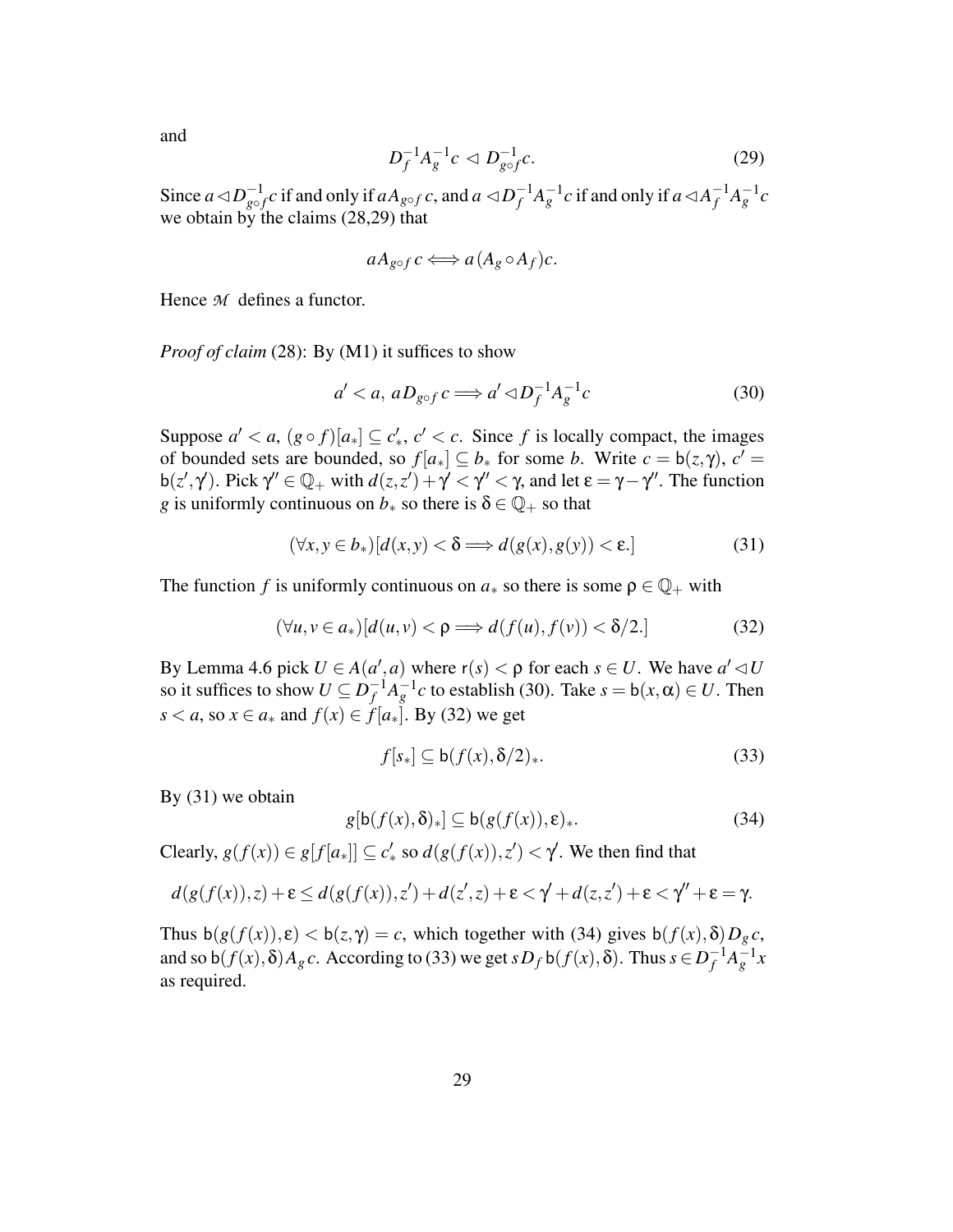*Proof of claim* (29): Let  $a \in D_f^{-1}$  $f^{-1}[A_g^{-1}c]$ . By (M1) it suffices to show  $a' \triangleleft A_{g \circ j}^{-1}$  $\frac{-1}{g \circ f}c$ for any  $a' < a$ . Suppose thus that  $aD_f b$ ,  $b \in A_g^{-1}c$  and  $a' < a$ . Using density we find  $b' < b'' < b''' < b$  with  $f[a_*] \subseteq b'_*$ . Hence  $aD_f b''$ . Now  $b \in A_g^{-1}c$  means *b* ⊲  $D_g^{-1}c$ , so by Theorem 4.16 and the definition of  $\lt$  we find *U* ∈ *A*(*b*<sup>*''*</sup>, *b*<sup>*'''*)</sup> with  $U < D_g^{-1}c$ . Thus  $b'' \sqsubseteq U < b'''$ , so by Lemma 5.6 there is  $V \in A(a,a')$  such that  $(\forall d \in V)(\exists e \in U) dD_f e$ . Furthermore, for each  $e \in U$  there is  $e' \in D_g^{-1}c$  with  $e < e'$ . For any  $d \in V$  there are therefore *e* and *e'* with  $dD_f e, e < e'$  and  $e'D_g c$ . Thus  $f[d_*] \subseteq e'_*$  and  $g[e'_*] \subseteq c'_*$  for some  $c' < c$ . Then  $g[f[d_*]] \subseteq g[e'_*] \subseteq c'_*,$  so *d*  $D_{g \circ f}$  *c*. We conclude that  $V \subseteq A_{g \circ f}^{-1}$  $\frac{-1}{g \circ f}$ *c*, and since  $V \in A(a', a)$  we have  $a' \lhd V$ . Therefore  $a' \triangleleft A_{\alpha}^{-1}$  $_{g\circ f}^{-1}c.$   $\Box$ 

Note that the theorem implies in particular that  $f = g$  if, and only if,  $M(f) =$  $M(g)$ , and  $F = G$  if and only if  $Pt(F) = Pt(G)$  for  $F, G : M(X) \to M(Y)$ . This means of course that equalities of such continuous morphisms can be checked by pointwise calculation.

### **6 Products**

Suppose that  $(X_1, d_1)$  and  $(X_2, d_2)$  are two locally compact metric spaces. We form the product  $(X_1 \times X_2, d)$  by letting *d* be the metric

$$
d((x,y),(x',y')) = \max(d_1(x,x'),d_2(y,y')).
$$

It is straightforward to check that  $(X_1 \times X_2, d)$  is a locally compact metric space. The projection  $\pi_k: X_1 \times X_2 \to X_k$  is uniformly continuous. For *Z* a locally compact metric space, it is easy to verify that if  $f_k$ :  $Z \rightarrow X_k$ ,  $k = 1, 2$ , are continuous, then  $h: Z \to X_1 \times X_2$  given by  $h(z) = (f_1(z), f_2(z))$ , is also continuous. It follows that  $(X_1 \times X_2, d)$  with the projections is a categorical product of  $X_1$  and  $X_2$  in **LComp**.

For a locally compact metric space  $(X, d)$ , the metric *d* is itself a uniformly continuous function between locally compact metric spaces  $X \times X \to \mathbb{R}$ .

We recall the construction of the binary product of formal topologies  $x_1 =$  $(X_1, \leq_1, \leq_1)$  and  $X_2 = (X_2, \leq_2, \leq_2)$ . Their product is  $X = (X_1 \times X_2, \leq_1, \leq_2)$  where  $(x_1, x_2) \le (y_1, y_2)$  iff  $x_1 \le_1 y_1$  and  $x_2 \le y_2$ , and where  $\lhd$  is the smallest cover relation such that

(PC1)  $x_1 \leq 1$ *U* implies  $(x_1, x_2) \leq U \times \{x_2\}$ 

(PC2)  $x_2 \triangleleft_2 V$  implies  $(x_1, x_2) \triangleleft \{x_1\} \times V$ .

The projections  $P_1: X \to X_1$  and  $P_2: X \to X_2$  are given by

$$
(x_1,x_2)P_1u \Leftrightarrow (x_1,x_2) \triangleleft \{u\} \times X_2
$$

$$
(x_1,x_2)P_2v \Leftrightarrow (x_1,x_2) \triangleleft X_1 \times \{v\}.
$$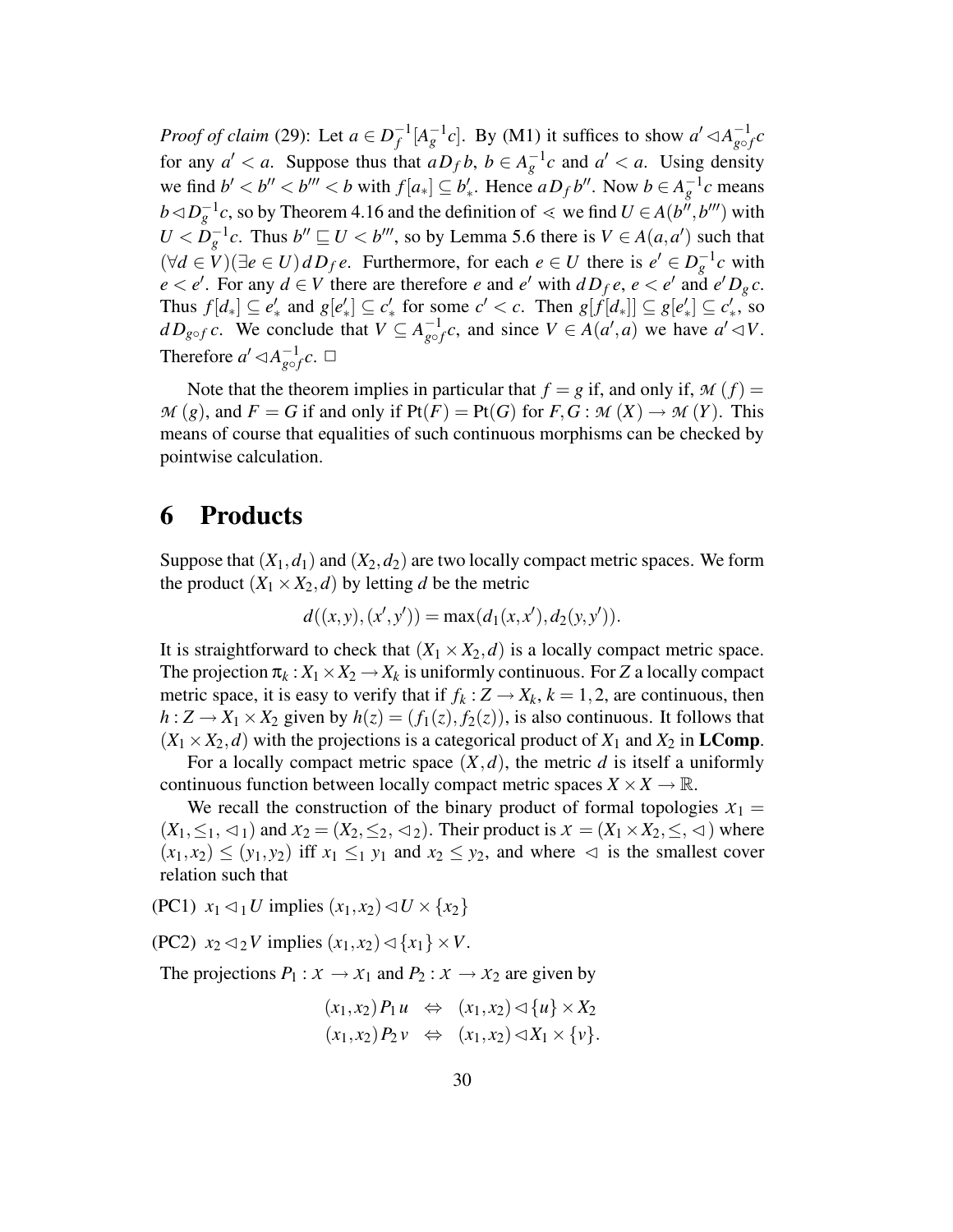If  $F : Z \to X_1$  and  $G : Z \to X_2$  are continuous, then  $\langle F, G \rangle : Z \to X$  given by

$$
z \langle F, G \rangle (x_1, x_2) \Longleftrightarrow_{def} z F x_1
$$
 and  $z G x_2$ 

is the unique continuous map  $Z \to X$  such that  $P_1 \circ \langle F, G \rangle = F$  and  $P_2 \circ \langle F, G \rangle = G$ .

The following is Lemma 3.9 from [9]:

**Lemma 6.1** *Let*  $X_1$  *and*  $X_2$  *be complete metric spaces. Suppose*  $(p,q) \triangleleft W$  *in*  $M_{X_1} \times M_{X_2}$ *. Then:* 

- *(i) if*  $y \in q_*$ *, then*  $p \lhd \{a \in M_{X_1} : (\exists b \in M_{X_2})(y \in b_* \& (a, b) \in W)\},$
- *(ii) if*  $x \in p_*$ *, then*  $q \triangleleft \{ b \in M_{X_2} : (\exists a \in M_{X_1})(x \in a_* \& (a,b) \in W) \}.$

**Corollary 6.2** *Let*  $X_1$  *and*  $X_2$  *be complete metric spaces. In*  $M_{X_1} \times M_{X_2}$  *we have* 

$$
(p,q)\lhd(a,b)\Longleftrightarrow p\lhd a\ \&\ q\lhd b.
$$

**Proof.** The direction  $(\Leftarrow)$  follows by (PC1) and (PC2). To prove the direction  $(\Rightarrow)$ let  $W = \{(a,b)\}\$ ,  $y = c(q)$  in Lemma 6.1. Then trivially,  $y \in q_*,$  so  $(p,q) \triangleleft (a,b)$ implies

$$
p \lhd \{a' \in M_{X_1} : (\exists b' \in M_{X_2})(y \in b'_* \& (a',b') \in \{(a,b)\})\} \subseteq \{a\}.
$$

Thus  $p \triangleleft a$ . Similarly  $q \triangleleft b$ .  $\Box$ 

**Lemma 6.3** The order relations in  $M_{X_1 \times X_2}$ ,  $M_{X_1}$  and  $M_{X_2}$  are related as follows

(*i*)  $b((x_1, x_2), \varepsilon) \leq b((y_1, y_2), \delta)$  *iff*  $b(x_1, \varepsilon) \leq b(y_1, \delta)$  *and*  $b(x_2, \varepsilon) \leq b(y_2, \delta)$ *.* 

$$
(ii) b((x_1,x_2),\varepsilon) < b((y_1,y_2),\delta) \text{ iff } b(x_1,\varepsilon) < b(y_1,\delta) \text{ and } b(x_2,\varepsilon) < b(y_2,\delta).
$$

**Proof.** Immediate by the definition of the metric on  $X_1 \times X_2$ .  $\Box$ 

**Lemma 6.4** *The following holds for covering relations on*  $M_{X_1 \times X_2}$ ,  $M_{X_1}$  and  $M_{X_2}$ .

- (i) If  $b((x,y), \varepsilon) \sqsubseteq_{\gamma} \{b((x_i,y_i), \varepsilon_i) : i \in I\}$ , then  $b(x, \varepsilon) \sqsubseteq_{\gamma} \{b(x_i, \varepsilon_i) : i \in I\}$  and  $b(y,\varepsilon) \sqsubseteq_{\gamma} \{b(y_i,\varepsilon_i) : i \in I\}.$
- *(ii) Suppose that*  $X_1$  *and*  $X_2$  *are both locally compact. If*  $b((x,y), \varepsilon) \triangleleft \{b((x_i, y_i), \varepsilon_i) :$  $i \in I$ *}*, *then*  $b(x, \varepsilon) \triangleleft \{b(x_i, \varepsilon_i) : i \in I\}$  *and*  $b(y, \varepsilon) \triangleleft \{b(y_i, \varepsilon_i) : i \in I\}$ *.*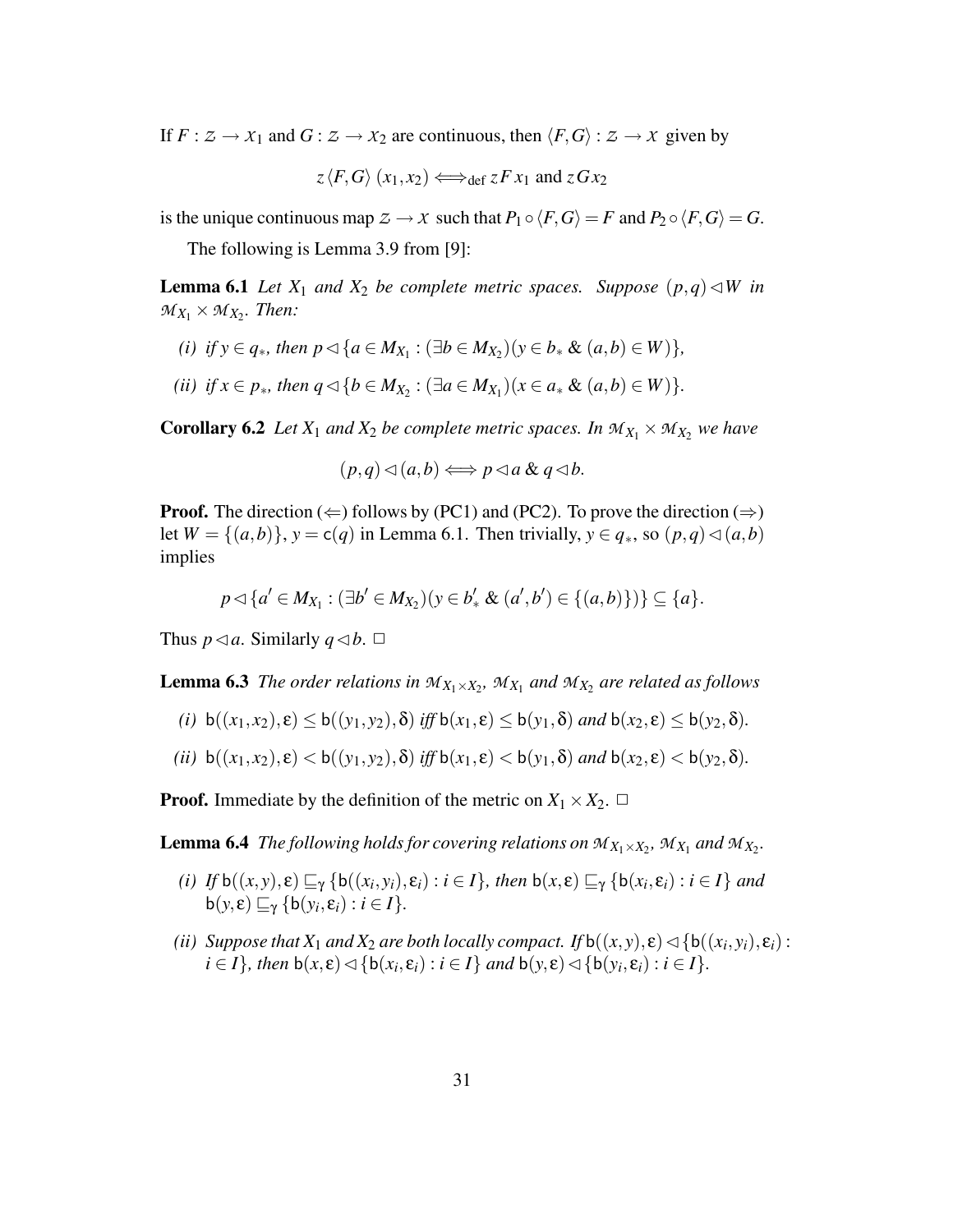**Proof.** (i): Suppose that  $b((x, y), \varepsilon) \sqsubseteq_{\gamma} \{b((x_i, y_i), \varepsilon_i) : i \in I\}$ . We show  $b(x, \varepsilon) \sqsubseteq_{\gamma}$  $\{b(x_i, \varepsilon_i) : i \in I\}$ . Let  $b(u, \delta) \leq b(x, \varepsilon)$  and  $\delta \leq \gamma$ . Then by Lemma 6.3.(i) we get  $\mathbf{b}((u, y), \delta) \leq \mathbf{b}((x, y), \epsilon)$ . According to the assumption  $\mathbf{b}((u, y), \delta) \leq \mathbf{b}((x_i, y_i), \epsilon_i)$ for some  $i \in I$ . Again by Lemma 6.3.(i),  $b(u, \delta) \leq b(x_i, \varepsilon_i)$ , which was to be proved. The proof of  $b(y, \varepsilon) \sqsubseteq_{\gamma} \{b(y_i, \varepsilon_i) : i \in I\}$  is symmetric.

(ii): Suppose  $b((x, y), \varepsilon) \triangleleft \{ b((x_i, y_i), \varepsilon_i) : i \in I \}$ . Then by Theorem 4.16

$$
\mathsf{b}((x,y),\varepsilon) \lessdot \{\mathsf{b}((x_i,y_i),\varepsilon_i): i \in I\}.
$$

By the same theorem it suffices to show that  $b(x, \varepsilon) \leq {b(x_i, \varepsilon_i) : i \in I}$  to establish the first conclusion. Thus assume that  $b(u, \delta) < b(v, \theta) < b(x, \epsilon)$ . Then  $b((u, y), \delta) < b((v, y), \theta) < b((x, y), \epsilon)$ . Thus there is some  $U = \{b((w_k, z_k), \rho_k)$ :  $k = 1, \ldots, n$ }  $< \{b((x_i, y_i), \varepsilon_i) : i \in I\}$  with  $b((u, y), \delta) \sqsubseteq_{\gamma} U < b((v, y), \Theta)$  for some *γ*. Let  $V = \{b(w_k, \rho_k) : k = 1, \ldots, n\}$ . Thus by Lemma 6.3.(ii) we obtain  $V <$  $\{b(x_i, \varepsilon_i) : i \in I\}$  and  $V < b(v, \theta)$ . By part (i) we get also  $b(u, \delta) \sqsubseteq_{\gamma} V$  as required. Hence  $b(x, \varepsilon) \leq \{b(x_i, \varepsilon_i) : i \in I\}.$ 

The covering  $b(y, \varepsilon) \leq {b(y_i, \varepsilon_i) : i \in I}$  is established in a symmetric way.  $\Box$ 

A neighbourhood of the form (*a*1,*a*2), i.e. a 'rectangle', will be called a *square* if  $r(a_1) = r(a_2) = \rho$ ; by abuse of terminology,  $\rho$  will be called its *radius*. The following is a version of (M1) for products which shows that a rectangle can be approximated from within by arbitrary small squares.

**Lemma 6.5** Let  $X_1$  and  $X_2$  be locally compact metric spaces. Then in  $M_{X_1} \times M_{X_2}$ :  $for \theta \in \mathbb{Q}_+$ ,

$$
(a,b) \lhd \{(c,d) : r(c) = r(d) < \theta, c < a, d < b\}.\tag{35}
$$

**Proof.** The weaker statement

$$
(a,b) \lhd \{(c,d) : c < a, d < b\}.
$$

follows by applying PC1 and PC2 to M1 twice. In view of this, it suffices to show that for  $a' < a$  and  $b' < b$ 

$$
(a',b') \lhd \{(c,d) : r(c) = r(d) < \theta, c < a, d < b\}. \tag{36}
$$

Pick *b*<sup>*u*</sup> with  $b' < b'' < b$ , and write  $b'' = b(x'', \delta'')$  and  $b = b(x, \delta)$ . Then take  $\varepsilon \in \mathbb{Q}_+$  so that

$$
d(x'',x) + \delta'' + \varepsilon < \delta. \tag{37}
$$

Since  $a' < a$  we may, by Lemma 4.6, find  $U \in A(a', a)$  whose balls all have radius  $\varepsilon'$ , and where  $\varepsilon' < \min(\theta, \varepsilon)$ . Next pick balls  $V = \{b(x_1, \varepsilon''), \dots, b(x_n, \varepsilon'')\} \in$  $A(b', b'')$  where  $\varepsilon'' < \varepsilon'$ . Increase the size of these to radius  $\varepsilon'$  as well by letting

$$
V' = \{b(x_1, \varepsilon'), \ldots, b(x_n, \varepsilon')\}.
$$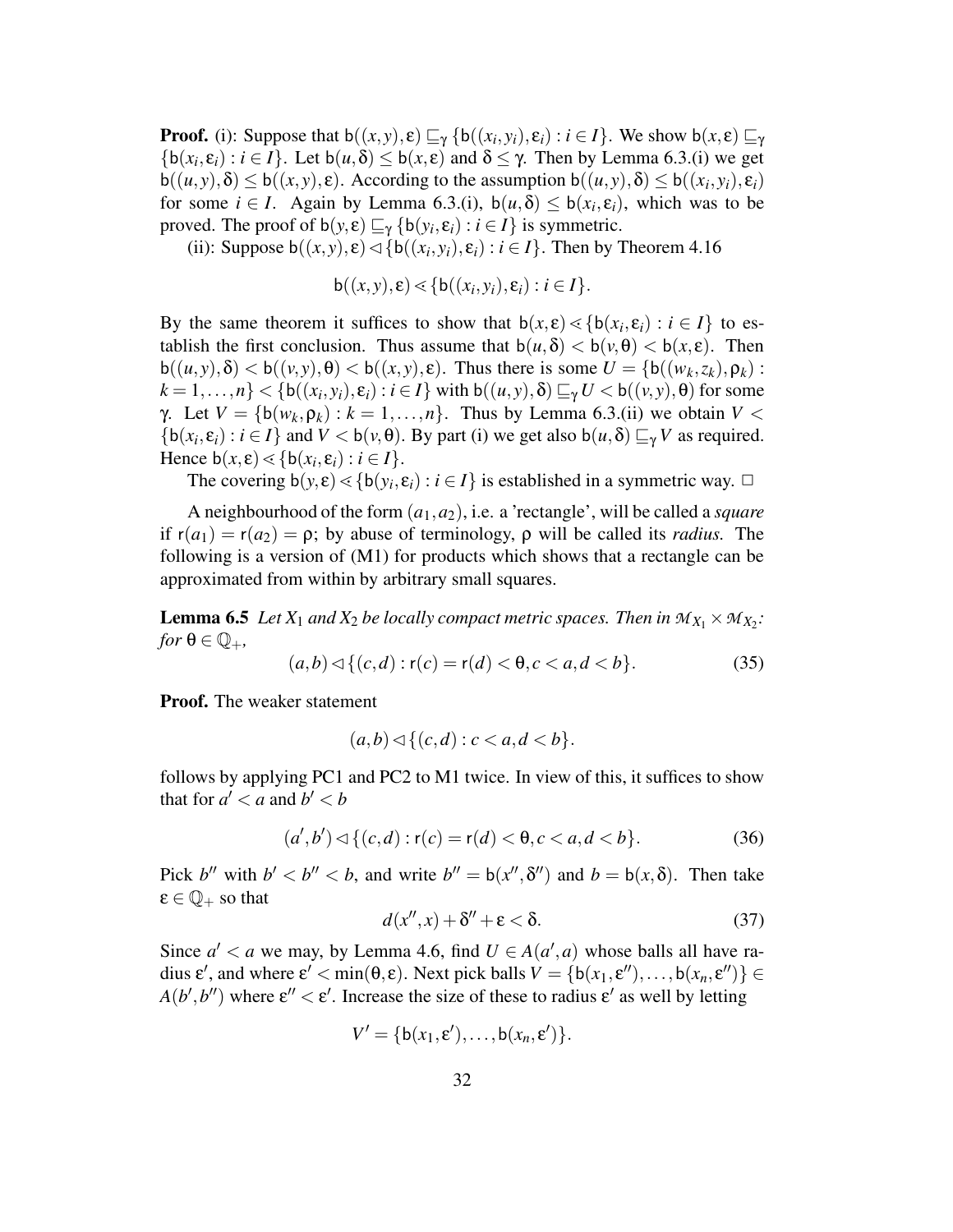The product  $U \times V'$  hence consists only of squares of radius  $\varepsilon'$ . Thus  $b' \lhd V'$ . Since  $a' \triangleleft U$ , we get  $(a', b') \triangleleft U \times V'$ . We have  $U \le a$ , so it suffices to show  $V' \le b$  to prove (35). For any *k* we need to show  $b(x_k, \varepsilon') < b(x, \delta)$ , i.e.  $d(x_k, x) + \varepsilon' < \delta$ . We have using  $b(x_k, \varepsilon'') < b'' = b(x'', \delta''),$ 

$$
d(x_k,x)+\varepsilon'\leq d(x_k,x'')+d(x'',x)+\varepsilon'<\delta''-\varepsilon''+d(x'',x)+\varepsilon'.
$$

But since  $\varepsilon' - \varepsilon'' < \varepsilon$  we get by (37) that the right hand side is less than  $\delta$ .  $\Box$ 

We define a strict order relation of formal neighbourhoods of the product  $M_{X_1} \times M_{X_2}$  by letting  $(a_1, a_2) < (b_1, b_2)$  if, and only if,  $a_1 < b_1$  and  $a_2 < b_2$ . The ball cover relation for such products is defined by  $(p_1, p_2) \sqsubseteq_{\varepsilon} U$  if, and only if,

$$
(\forall q_1 \in M_{X_1})(\forall q_2 \in M_{X_1})(r(q_1), r(q_2) \leq \varepsilon \& (q_1, q_2) \leq (p_1, p_2) \Rightarrow (q_1, q_2) \leq U).
$$

Then define  $(p_1, p_2) \sqsubseteq U$  if, and only if, for some  $\varepsilon \in \mathbb{Q}_+$ :  $(p_1, p_2) \sqsubseteq_{\varepsilon} U$ .

**Lemma 6.6** *For*  $M_{X_1} \times M_{X_2}$ , where  $X_1$  *and*  $X_2$  *are locally compact metric spaces, we have*

$$
(p_1, p_2) \sqsubseteq U \Longrightarrow (p_1, p_2) \lhd U.
$$

**Proof.** Suppose that  $(p_1, p_2) \sqsubseteq_{\varepsilon} U$ . Consider  $(q_1, q_2) < (p_1, p_2)$ , where  $r(q_1) =$  $r(q_2) = \varepsilon$ , then  $(q_1, q_2) \leq U$ . Thus  $(q_1, q_2) \leq U$ . By Lemma 6.5 it follows that  $(p_1, p_2) \triangleleft U$ .  $\Box$ 

Further define  $(a_1, a_2) \le U$  to hold if, and only if,

$$
(\forall p < q < (a_1, a_2)) (\exists U_0 \in A_2(p, q)) U_0 < U,
$$
\n(38)

where for  $p = (p_1, p_2), q = (q_1, q_2),$ 

$$
A_2(p,q) = \{U_0 \in \mathcal{P}_{subf}(M_{X_1} \times M_{X_2}) : (p_1,p_2) \sqsubseteq U_0 < (q_1,q_2)\}.
$$

**Lemma 6.7** *Let*  $X_1$  *and*  $X_2$  *be locally compact metric spaces. If*  $(p_1, p_2) < (q_1, q_2)$  $\partial^2 \mathcal{A} = \mathbb{Q}_+$ , *then there is some subfinite*  $C \subseteq M_{X_1} \times M_{X_2}$  *with* 

$$
(p_1,p_2)\sqsubseteq C < (q_1,q_2)
$$

*such that*  $max(r(s_1), r(s_2)) < \delta$  *for all*  $(s_1, s_2) \in C$ .

**Proof.** Apply Lemma 4.6 to get  $C_k$  with  $p_k \subseteq C_k < q_k$ ,  $k = 1, 2$ , and whose balls all have radius  $< \delta$ . Then it is easy to see that  $C = C_1 \times C_2$  satisfies the conditions.  $\Box$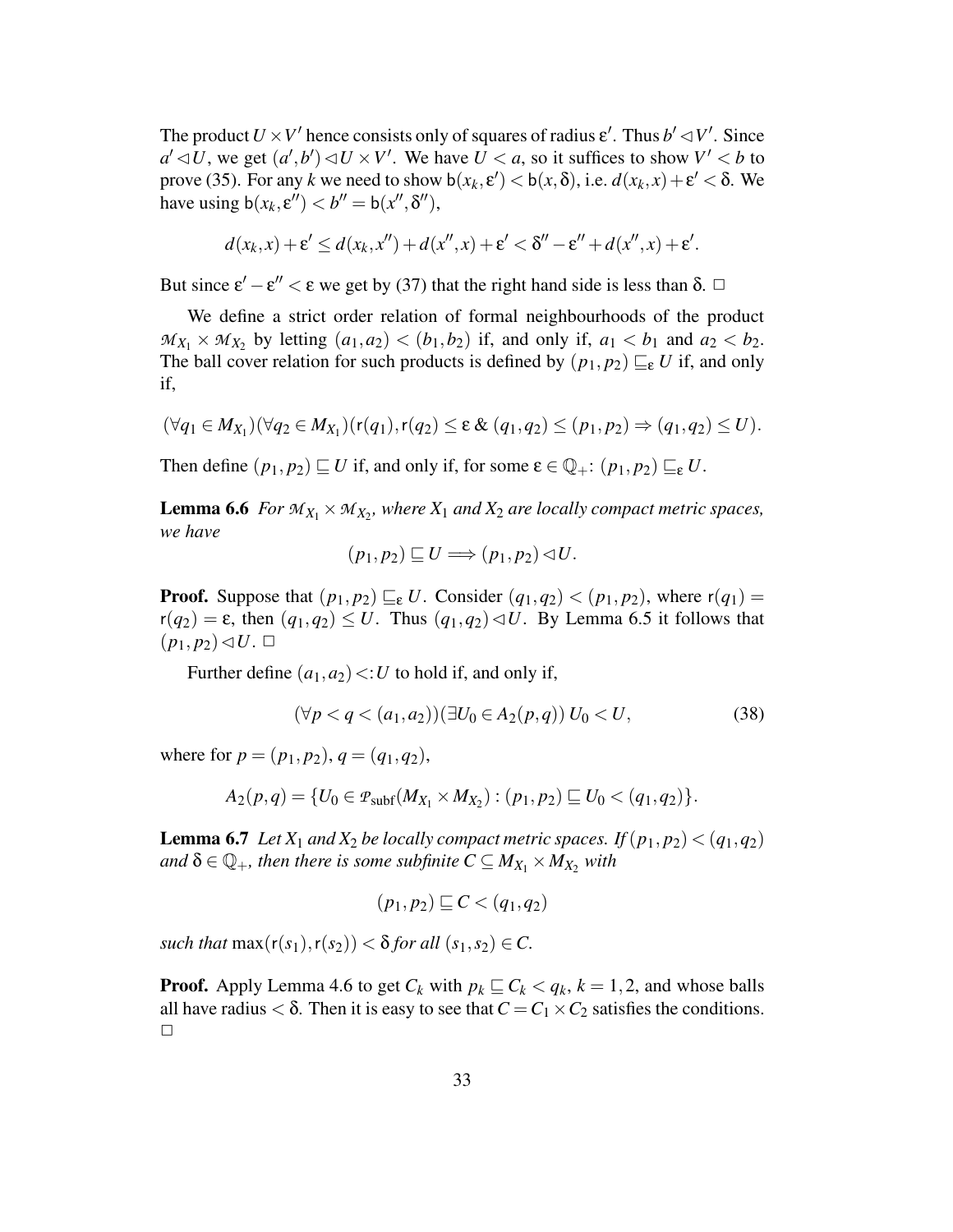**Theorem 6.8** *Let X*<sup>1</sup> *and X*<sup>2</sup> *be locally compact metric spaces. Then the covering relation on the product*  $\mathcal{M}_{X_1}\times\mathcal{M}_{X_2}$  *can be characterised as follows* 

$$
(a_1, a_2) \triangleleft U \Longleftrightarrow (a_1, a_2) \triangleleft U.
$$

**Proof.** ( $\Leftarrow$ ) This follows from Lemma 6.6.

 $(\Rightarrow)$  We follow the standard procedure and show that  $\lt$ : is a covering relation satisfying the axioms (PC1) and (PC2). By minimality of  $\lhd$  the implication then ensues.

The verification of the cover relation conditions is very similar to Lemma 4.12 – 4.15, but we include it for completeness.

(Ref): In the notation of (38): if  $(a_1, a_2) \in U$ , we may take  $U_0 = \{(a_1, a_2)\}\$ to verify  $(a_1, a_2) \leq U$ .

(Ext): Again, in the notation of (38): if  $(a_1, a_2) \le (b_1, b_2)$ , we may take  $U_0 =$  $\{(a_1, a_2)\}\$ to verify  $(a_1, a_2)$  <:  $\{(b_1, b_2)\}\$ .

(Tra): Suppose  $(a_1, a_2) \le U$  and  $U \le V$ . Let  $(p_1, p_2) \le (q_1, q_2) \le (a_1, a_2)$ . We thus have some  $U_0 = \{(b_{1,k}, b_{2,k}) : k = 1, ..., n\}$  in  $A_2((p_1, p_2), (q_1, q_2))$  with *U*<sub>0</sub> < *U*. Using the latter pick  $(c_{1,k}, c_{2,k}) \in U$  with  $(b_{1,k}, b_{2,k}) < (c_{1,k}, c_{2,k}), k =$ 1,...,*n*. Next pick, using Proposition 2.1,  $r_{i,k}$  so that  $(r_{1,k}, r_{2,k}) < (q_1, q_2)$  and

$$
(b_{1,k}, b_{2,k}) < (r_{1,k}, r_{2,k}) < (c_{1,k}, c_{2,k}).
$$

Now *U* <: *V* gives, for each  $k = 1, ..., n$ , some  $V_0^k < V$  with  $V_0^k \in A_2((b_{1,k}, b_{2,k}), (r_{1,k}, r_{2,k}))$ . Let  $V_0 = V_0^1 \cup \cdots \cup V_0^n$  $V_0$ . Thus  $V_0 < (q_1, q_2)$ . We show  $(p_1, p_2) \sqsubseteq V_0$ . By the above, there are  $\gamma, \varepsilon_1, \ldots, \varepsilon_n \in \mathbb{Q}_+$  so that  $(p_1, p_2) \sqsubseteq_{\gamma} U_0$  and  $(b_{1,k}, b_{2,k}) \sqsubseteq_{\varepsilon_k} V_0^k$  $\frac{k}{0}$  $k = 1, \ldots, n$ . Letting  $\varepsilon = \min(\gamma, \varepsilon_1, \ldots, \varepsilon_n)$ , it now follows easily that  $(p_1, p_2) \sqsubseteq_{\varepsilon}$ *V*<sub>0</sub>.

(Loc): Suppose  $(a_1, a_2) \le U$  and  $(a_1, a_2) \le V$ . Consider arbitrary  $(p_1, p_2)$  $(q_1, q_2) < (a_1, a_2)$ . Pick further  $r_1, r_2$  so that  $(p_1, p_2) < (r_1, r_2) < (q_1, q_2)$ . By definition of  $\lt$ : we now obtain  $U_0$ ,  $V_0 \in A_2((r_1, r_2), (q_1, q_2))$  so that  $U_0 \lt U$  and *V*<sub>0</sub> < *V*. Take γ ∈  $\mathbb{Q}_+$  sufficiently small that

$$
(r_1,r_2) \sqsubseteq_{\gamma} U_0 \qquad (r_1,r_2) \sqsubseteq_{\gamma} V_0.
$$

Then by Lemma 6.7 we find a subfinite  $W_0$  so that  $(p_1, p_2) \sqsubseteq W_0 < (r_1, r_2)$ , and  $\max(r(s_1), r(s_2)) \leq \gamma$  for any  $(s_1, s_2) \in W_0$ . From this follows  $W_0 \leq U_0$  and  $W_0 \leq$ *V*<sub>0</sub>. Hence *W*<sub>0</sub> ∈ *A*<sub>2</sub>((*p*<sub>1</sub>, *p*<sub>2</sub>),(*q*<sub>1</sub>, *q*<sub>2</sub>)) and *W*<sub>0</sub> ≤ (*U*≤∩*V*≤) as required.

(PC1): Suppose  $a_1 \lhd_{M_X} V$ . Consider  $(p_1, p_2) < (q_1, q_2) < (a_1, a_2)$ . Then  $p_1 < q_1 < a_1$ . By Theorem 4.16 we have some  $U_0 \in A(p_1, q_1)$ , with  $U_0 < V$ . We may assume that  $\gamma$  in  $p_1 \sqsubseteq_{\gamma} U_0$  is smaller than  $r(p_2)$ . Thus  $(p_1, p_2) \sqsubseteq_{\gamma} U_0 \times \{p_2\}$  $(q_1, q_2)$  and  $U_0 \times \{p_2\} < V \times \{a_2\}$ . Hence  $(a_1, a_2) < V \times \{a_2\}$ .

(PC2): similar to (PC1).  $\Box$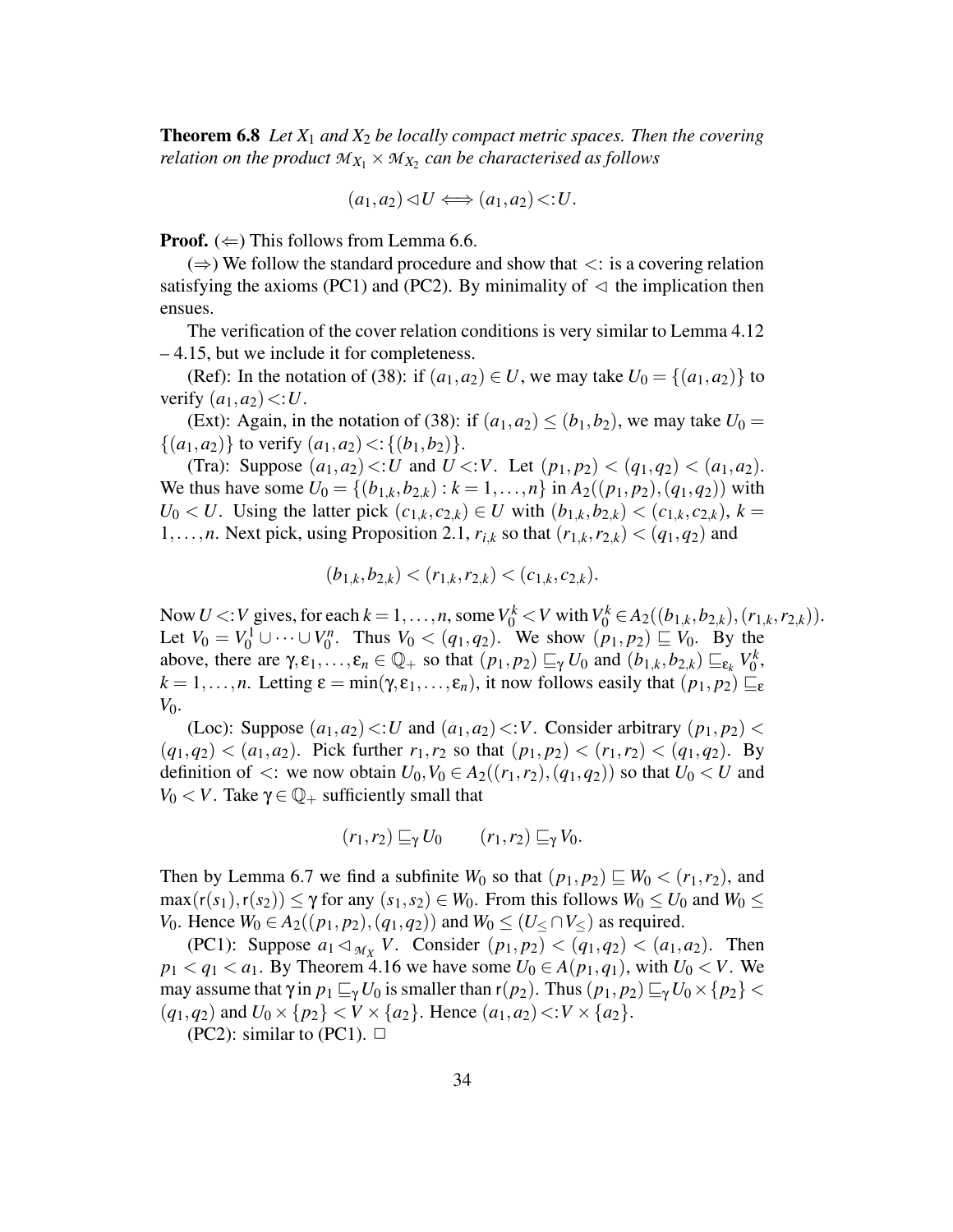**Lemma 6.9** *Let*  $X_1$  *and*  $X_2$  *be a locally compact metric spaces. Let*  $U_0$  *be a sub*finite subset of  $M_{X_1}\times M_{X_2}$ . If  $U_0 < W$ , and  $U_0 < (q_1,q_2)$ , then there is  $\theta \in {\mathbb Q}_+$ , so *that for any*  $\rho \in \mathbb{Q}_+$  *with*  $\rho \leq \theta$  *there is a subfinite set of squares*  $V_0 < (q_1, q_2)$ *, all of equal radius* ρ*, such that*

$$
U_0\sqsubseteq V_0
$$

**Proof.** Suppose  $U_0 = \{(b(x_{1,k}, \varepsilon_{1,k}), b(x_{2,k}, \varepsilon_{2,k}) : k = 1, ..., n\}$  and  $U_0 < (q_1, q_2) =$  $(b(v_1, \beta_1), b(v_2, \beta_2))$ . Further, suppose that  $U_0 \lt W$ . Thus there are *n* neighbourhoods in *W* such that

$$
(\mathsf{b}(x_{1,k}, \epsilon_{1,k}), \mathsf{b}(x_{2,k}, \epsilon_{2,k})) < (\mathsf{b}(w_{1,k}, \delta_{1,k}), \mathsf{b}(w_{2,k}, \delta_{2,k})) \in W.
$$

Using this property, take  $\theta \in \mathbb{Q}_+$  so small that

$$
d(x_{i,k}, w_{i,k}) + \varepsilon_{i,k} + 2\theta < \delta_{i,k} \quad (i = 1, 2; \ell = 1, \ldots, n) \tag{39}
$$

and

$$
d(x_{i,k},v_i) + \varepsilon_{i,k} + 2\theta < \beta_i \quad (i = 1, 2; k = 1, \dots, n_i). \tag{40}
$$

Now consider any  $ρ \le θ$ . By Lemma 4.6 we find  $Z_{i,k} \in \mathcal{P}_{subf}(M_{X_i})$  and  $γ_{i,k}$  such that

$$
\mathsf{b}(x_{i,k}, \varepsilon_{i,k}) \sqsubseteq_{\gamma_{i,k}} Z_{i,k} < \mathsf{b}(x_{i,k}, \varepsilon_{i,k} + \rho) \quad (i = 1, 2; k = 1, \dots, n) \tag{41}
$$

and so that all balls in  $Z_{i,k}$  have radius  $\lt \rho$ . Let  $V_{i,k} = \{b(z, \rho) : b(z, \alpha) \in Z_{i,k}\},$  i.e. increase the radii of balls in  $Z_{i,k}$  to  $\rho$ . Then clearly

$$
(\mathsf{b}(x_{1,k}, \epsilon_{1,k}), \mathsf{b}(x_{2,\ell}, \epsilon_{2,\ell})) \sqsubseteq_{\min(\gamma_{1,k}, \gamma_{2,\ell})} V_{1,k} \times V_{2,\ell}.
$$

Put  $\gamma = \min(\gamma_{1,1},\ldots,\gamma_{1,n},\gamma_{2,1},\ldots,\gamma_{2,n})$  and

$$
V_0 = \bigcup_{k=1}^n \bigcup_{\ell=1}^n V_{1,k} \times V_{2,\ell}.
$$

Hence  $U_0 \sqsubseteq_{\gamma} V_0$ . By construction all neighbourhoods in  $V_0$  are squares of radius **ρ**. It suffices now to show  $V_{i,k} < b(w_{i,k}, \delta_{i,k})$ , and  $V_{i,k} < q_i$ , for  $i = 1, 2$  and  $k =$ 1,...,*n<sub>i</sub>*, in order to establish  $V_0 < W$  and  $V_0 < (q_1, q_2)$ .

For  $b(z, \rho) \in V_{i,k}$  there is  $b(z, \alpha) \in Z_{i,k}$  with  $\alpha < \rho$ . Hence  $d(z, x_{i,k}) + \alpha < \rho$  $\varepsilon_{i,k}$  +  $\rho$  by (41), so  $d(z, x_{i,k}) < \varepsilon_{i,k}$  +  $\rho$ . We have then, using (39) in the last step,

$$
d(z, w_{i,k}) + \rho \leq d(z, x_{i,k}) + d(x_{i,k}, w_{i,k}) + \rho
$$
  

$$
< \varepsilon_{i,k} + \rho + d(x_{i,k}, w_{i,k}) + \rho
$$
  

$$
\leq \varepsilon_{i,k} + d(x_{i,k}, w_{i,k}) + 2\theta
$$
  

$$
< \delta_{i,k}.
$$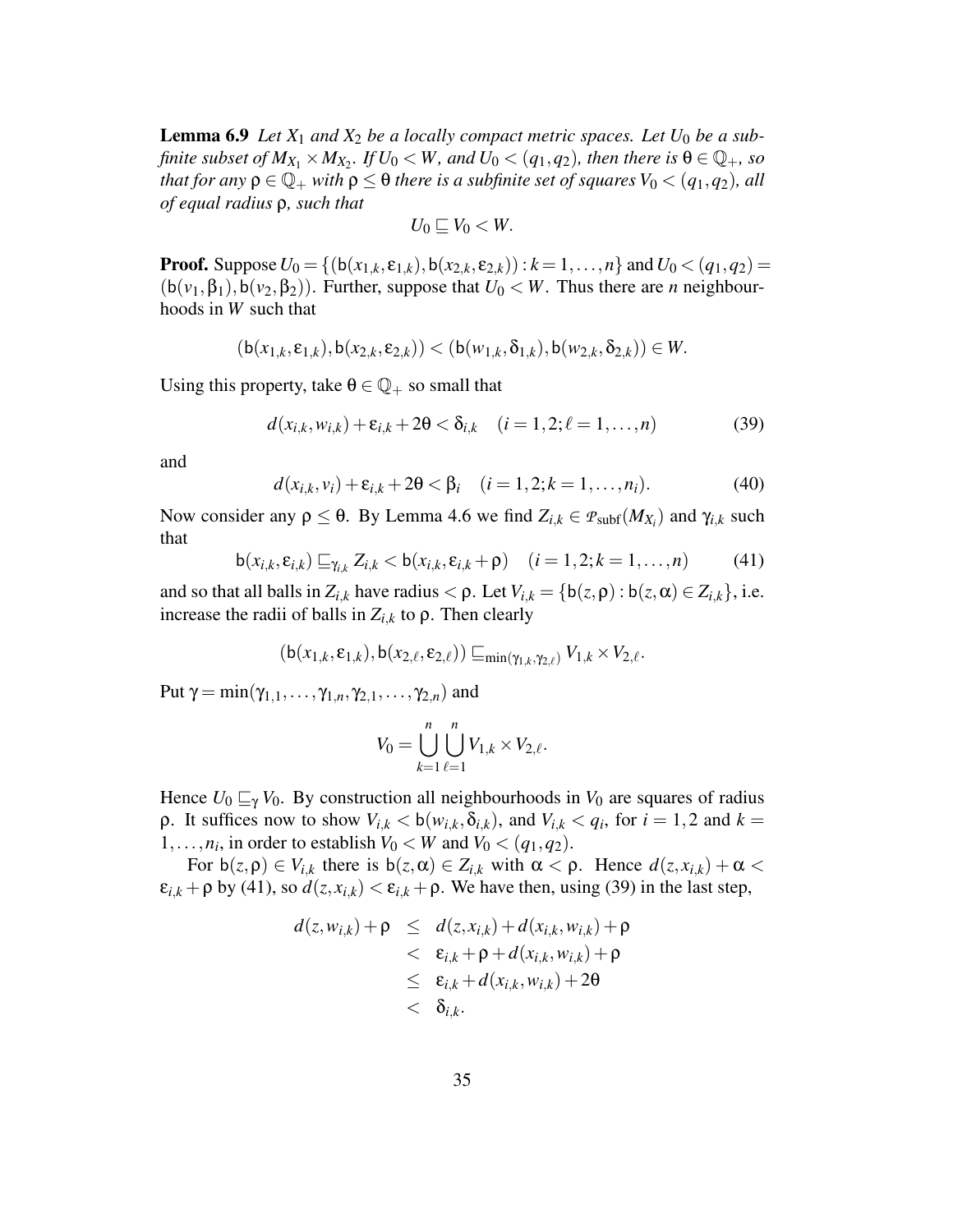This gives  $b(z, \rho) < b(w_{i,k}, \delta_{i,k})$  as required. Similarly,

$$
d(z, v_i) + \rho \leq d(z, x_{i,k}) + d(x_{i,k}, v_i) + \rho
$$
  

$$
< \varepsilon_{i,k} + \rho + d(x_{i,k}, v_i) + \rho
$$
  

$$
\leq d(x_{i,k}, v_i) + \varepsilon_{i,k} + 2\theta
$$
  

$$
< \beta_i
$$

where the last step is (40). This shows  $b(z, \rho) < q_i = b(v_i, \beta_i)$  finishing the proof.  $\Box$ 

For a subset *U* of  $M_{X_1 \times X_2}$ , we define its corresponding set of squares  $U^{\dagger} =$  $\{(b(u,\varepsilon),b(v,\varepsilon)):b((u,v),\varepsilon)\in U\}.$ 

**Lemma 6.10** *Let X*<sup>1</sup> *and X*<sup>2</sup> *be locally compact metric spaces. Then the cover relations in*  $M_{X_1 \times X_2}$  *and*  $M_{X_1} \times M_{X_2}$  *compare as follows:* 

$$
\mathsf{b}((u_1,u_2),\varepsilon) \triangleleft U \Longleftrightarrow (\mathsf{b}(u_1,\varepsilon),\mathsf{b}(u_2,\varepsilon)) \triangleleft U^{\dagger}.
$$

**Proof.** ( $\Rightarrow$ ): We use Lemma 6.5. Suppose  $b(w, \delta) < b(u_1, \epsilon)$  and  $b(z, \delta) <$ b( $u_2, \varepsilon$ ). Then take  $\delta' > \delta$  so that  $b(w, \delta') < b(u_1, \varepsilon)$  and  $b(z, \delta') < \delta(u_2, \varepsilon)$ . Let  $p = b((w, z), \delta)$  and  $q = b((w, z), \delta')$ . Then by Lemma 6.3

$$
p < q < b((u_1, u_2), \varepsilon).
$$

From  $b((u_1, u_2), \varepsilon) \triangleleft U$  follows now by Theorem 4.16 that there is some  $U_0 \in$  $A(p,q)$  with  $U_0 < U$ . Hence also  $U_0 \leq U$ . By Lemma 6.3 we get  $U_0^{\dagger} \leq U^{\dagger}$ , and thereby  $U_0^{\dagger} \lhd U^{\dagger}$ . We have  $p \sqsubseteq_{\theta} U_0 < q$  for some  $\theta$ . We show  $(\mathsf{b}(w, \delta), \mathsf{b}(z, \delta)) \lhd U_0^{\dagger}$ 0 using Lemma 6.5. Consider any  $b(x, \alpha) < b(w, \delta)$ ,  $b(y, \alpha) < b(z, \delta)$  with  $\alpha < \theta$ . Then  $b((x, y), \alpha) \leq p$ , so  $b((x, y), \alpha) \leq U_0$ . Thus by Lemma 6.3,  $(b(x, \alpha), b(y, \alpha)) \leq$  $U_0^\dagger$  $\frac{1}{0}$ , and hence  $(b(x, \alpha), b(y, \alpha)) \triangleleft U_0^{\dagger}$  $\int_0^1$ , which suffices by Lemma 6.5.

 $(\Leftarrow)$ : Assume  $(b(u_1, \varepsilon), b(u_2, \varepsilon)) \triangleleft U^{\dagger}$ , where  $U = \{b((z_{1,i}, z_{2,i}), \delta_i) : i \in I\}$ . Suppose  $b((x_1, x_2), \varepsilon) < b((u_1, u_2), \varepsilon)$ . Thus  $q_1 = b(x_1, \varepsilon') < p_1 = b(u_1, \varepsilon)$  and  $q_2 = \mathsf{b}(x_2, \varepsilon') < p_2 = \mathsf{b}(u_2, \varepsilon)$ . Take  $s_1$  and  $s_2$  so that  $q_1 < s_1 < p_1$  and  $q_2 < s_2 < p_2$ . By Theorem 6.8, we have  $V_0 \in A_2((q_1, q_2), (s_1, s_2))$  with  $V_0 \lt U^{\dagger}$ . Using Lemma 6.9 we find a subfinite set of squares  $W_0$ , all of radius  $\rho$ , such that  $(q_1, q_2) \sqsubseteq V_0 \sqsubseteq$  $W_0 < U^{\dagger}$ . Thus  $W_0 = Z_0^{\dagger}$  $\overline{Z}_0^{\dagger}$  for some  $Z_0 = \{b((w_{1,k}, w_{2,k}), \delta_k) : k = 1, ..., n\}$ . By Lemma 6.3,  $Z_0 < U$ . Also it is easy to see using this lemma that  $b((x_1, x_2), \varepsilon') \sqsubseteq Z_0$ as required. We have shown  $b((u_1, u_2), \varepsilon) \triangleleft U$ .  $\Box$ 

**Lemma 6.11** *For the projection*  $\pi_k : X_1 \times X_2 \rightarrow X_k$  *we have* 

$$
\mathsf{b}((x_1,x_2),\varepsilon) \mathcal{M}(\pi_k) \mathsf{b}(y,\delta) \Longleftrightarrow \mathsf{b}(x_k,\varepsilon) \triangleleft b(y,\delta).
$$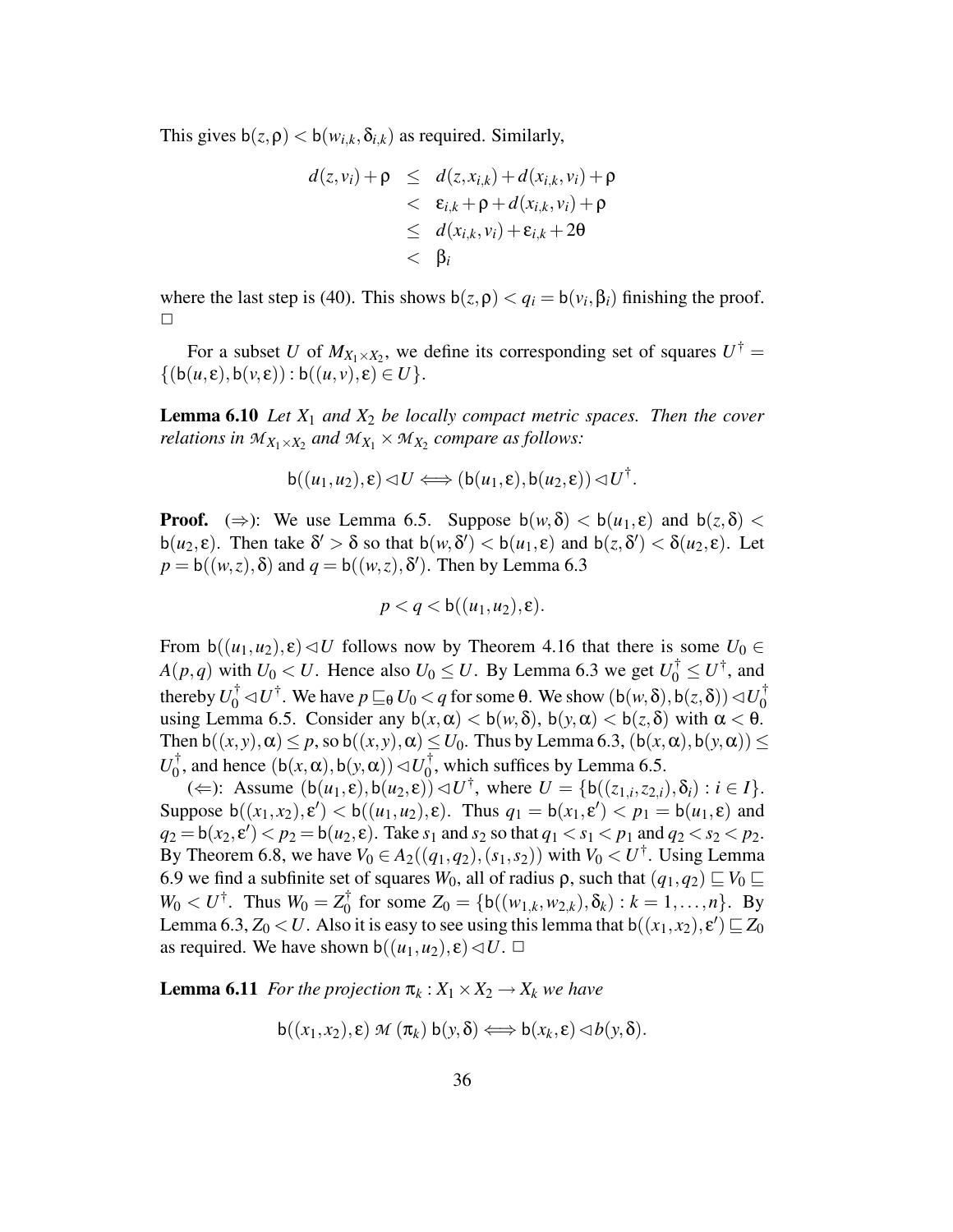**Proof.** The proof is a straightforward application of Lemmas 6.3 and 6.4 using Theorem 4.16.  $\Box$ 

**Theorem 6.12** *The functor M preserves binary products, in fact we have an isomorphism*  $M(X_1 \times X_2) \cong M(X_1) \times M(X_2)$  *given by the map*  $G = \langle M(\pi_1), M(\pi_2) \rangle$ , *i.e.*

$$
\mathsf{b}((x_1,x_2),\varepsilon)\ G\ (p,q) \Longleftrightarrow_{\mathsf{def}} \mathsf{b}(x_1,\varepsilon) \lhd p \ \& \ \mathsf{b}(x_2,\varepsilon) \lhd q
$$

*and whose explicit inverse F is given by*

$$
(p,q) \ F \ b((x_1,x_2),\varepsilon) \Longleftrightarrow_{\text{def}} (p,q) \lhd (b(x_1,\varepsilon),b(x_2,\varepsilon)).
$$

**Proof.** That *F* and *G* are mutual inverses follows by Corollary 6.2 and Lemma 6.10.

It remains to show that *F* is continuous. We check (A1-A4).

(A1): Suppose  $(a_1, a_2) F b((x_1, x_2), \varepsilon)$  and  $b((x_1, x_2), \varepsilon) \lhd U = \{b((w_i, z_i), \varepsilon_i) :$  $i \in I$ . By Lemma 6.10 we have  $(b(x_1, \varepsilon), b(x_2, \varepsilon)) \triangleleft U^{\dagger}$ . Since  $F^{-1}U \supseteq U^{\dagger}$ , transitivity gives  $b((x_1, x_2), \varepsilon) \triangleleft F^{-1}U$ .

(A2) is immediate.

(A3) follows from  $(b(y_1, \delta_1), b(y_2, \delta_2))$  *F*  $b((y_1, y_2), \max(\delta, \delta_2))$  via Lemma 6.10.

(A4) Suppose that  $(a_1, a_2)$  *F* b( $(x_1, x_2)$ ,  $\varepsilon$ ) and  $(a_1, a_2)$  *F* b( $(y_1, y_2)$ ,  $\delta$ ). Then using localisation and the definition of *F* we obtain.

$$
(a_1,a_2) \triangleleft (b(x_1,\varepsilon),b(x_2,\varepsilon)) \wedge (b(y_1,\delta),b(y_2,\delta)).
$$

It suffices to show

$$
(\mathsf{b}(x_1,\varepsilon),\mathsf{b}(x_2,\varepsilon))\wedge(\mathsf{b}(y_1,\delta),\mathsf{b}(y_2,\delta))\lhd F^{-1}[\mathsf{b}((x_1,x_2),\varepsilon)\wedge\mathsf{b}((y_1,y_2),\delta)].
$$

Take  $p_k \leq b(x_k, \varepsilon)$ ,  $b(y_k, \delta)$ ,  $k = 1, 2$ . By Lemma 6.5 we have

$$
(p_1, p_2) \lhd \{(c, d) : r(c) = r(d), c < p_1, d < p_2\}.\tag{42}
$$

Taking  $(c,d) = (b(w_1, \rho), b(w_2, \rho))$  as in the righthand set of (42) we get  $b((w_1, w_2), \rho)$  $b((x_1, x_2), \varepsilon), b((y_1, y_2), \delta)$ . Thus  $(c, d) \in F^{-1}[b((x_1, x_2), \varepsilon) \wedge b((y_1, y_2), \delta)]$  as required.  $\Box$ 

**Remark 6.13** As we have seen in Theorem 5.8 the functor  $M$  is a kind of constructively refined version of  $\Omega$ . Corresponding to Theorem 6.12, it is also wellknown that there is a homeomorphism  $\Omega(X \times Y) \cong \Omega(X) \times \Omega(Y)$  when at least one of *X* or *Y* is a locally compact topological space. Otherwise, this is not true [6, p. 61].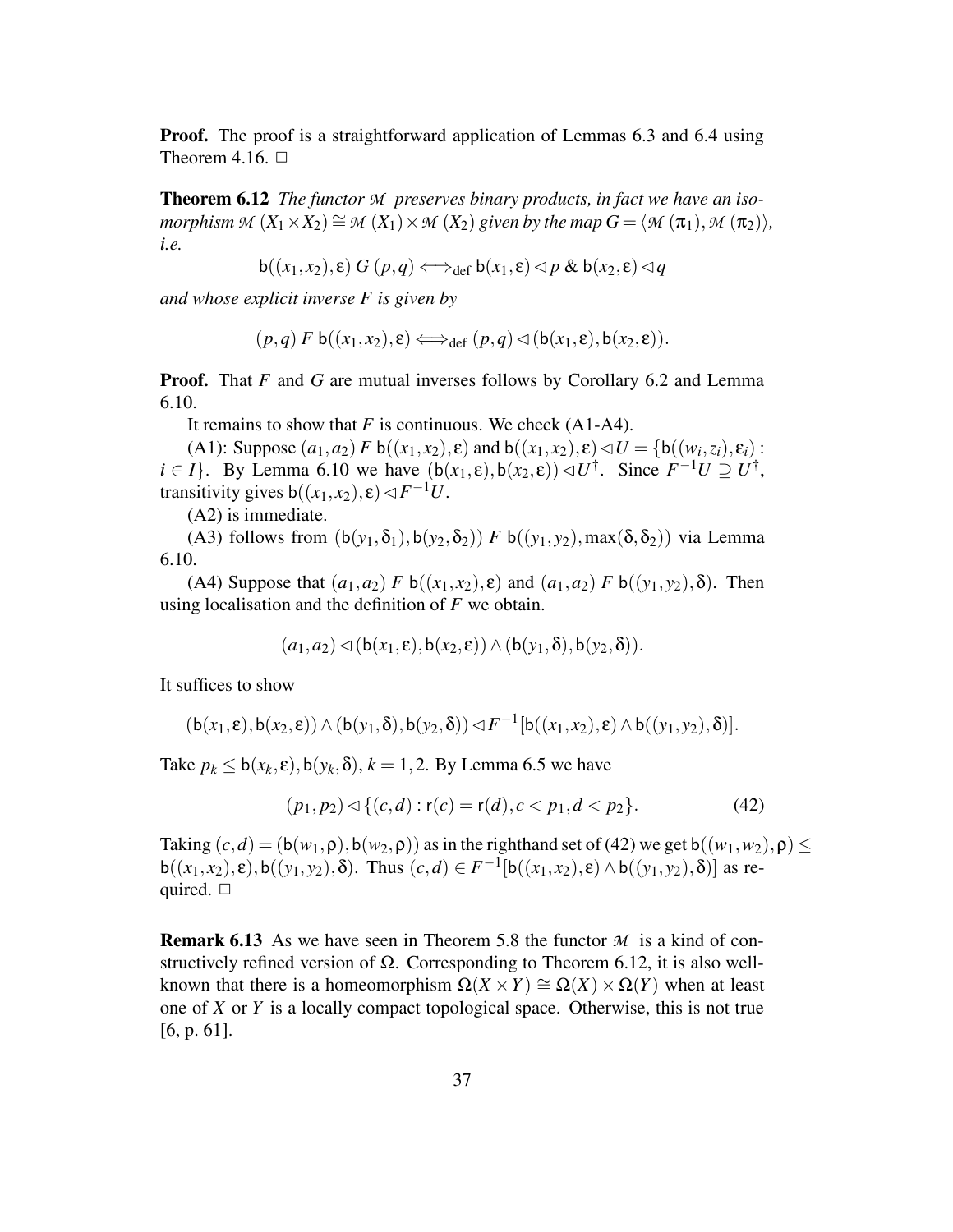**Corollary 6.14** *The functor M preserves all finite products.*

**Proof.** By Theorem 6.12, it is enough to check that  $M_X$  is a terminal formal topology, when *X* is a one-point metric space  $T = (\{\bullet\}, d)$ . It is easy to see that *T* is complete and locally compact. By (Ext) and (M2) it follows that  $b(\bullet, \delta) \triangleleft b(\bullet, \epsilon)$ for any  $\delta, \varepsilon \in \mathbb{Q}_+$ . The only point of  $\mathcal{M}_T$  is  $\{b(\bullet, \delta) : \delta \in \mathbb{Q}_+\}$ . Therefore  $b(\bullet,\delta) \triangleleft U$  implies that *U* is inhabited. It is then straightforward to check that  $M_T$  is a terminal formal topology (cf. 1 in Section 1).  $\Box$ 

### **7 Ordering of real-valued maps**

Let  $X = (X, \leq, \leq)$  be a formal topology. A subset  $U \subseteq X$  defines an open set in the topology. It also defines a *closed subspace* by its formal complement as follows. Let  $X - U = (X, \leq, \triangleleft')$  where

$$
a \triangleleft V \Longleftrightarrow a \triangleleft U \cup V.
$$

(Note that  $\lhd'$  is generated by the covering axioms for  $\lhd$  and the pairs  $(a, \emptyset)$  for  $a \triangleleft U$ .)

We shall consider inclusion mappings between closed subspaces of a formal topology *X*. For subsets  $V \subseteq U \subseteq X$ , let  $E_{U,V} : X - U \rightarrow X - V$  be defined by

$$
xE_{U,V}y \Longleftrightarrow_{\text{def}} x \triangleleft_{(x \dot{-} U)} \{y\}.
$$

The right hand side is thus equivalent to  $x \triangleleft x$  *U* ∪ {*y*}, and hence we have

$$
a \triangleleft_{X \dot{-} U} E_{U,V}^{-1} W \Longleftrightarrow a \triangleleft_{X} U \cup W. \tag{43}
$$

Each morphism  $E_{U,V}$  is a monomorphism in the category of formal topologies. Furthermore it follows that

$$
E_{V,W} \circ E_{U,V} = E_{U,W} \tag{44}
$$

for  $W \subseteq V \subseteq U \subseteq X$ . We shall write  $E_U$  for  $E_{U,0} : (x \dot{-} U) \rightarrow x$ .

The following lemma gives useful characterisation of when a map is continuous into a closed subspace.

**Lemma** 7.1 *Let*  $F: X \to Y$  *be a continuous morphism. Let*  $W \subseteq Y$  *and*  $E_W$ :  $(y - W) \rightarrow y$  *the corresponding embedding. The following statements are equivalent:*

*(a)*  $F$  *factors through*  $E_W$ *.*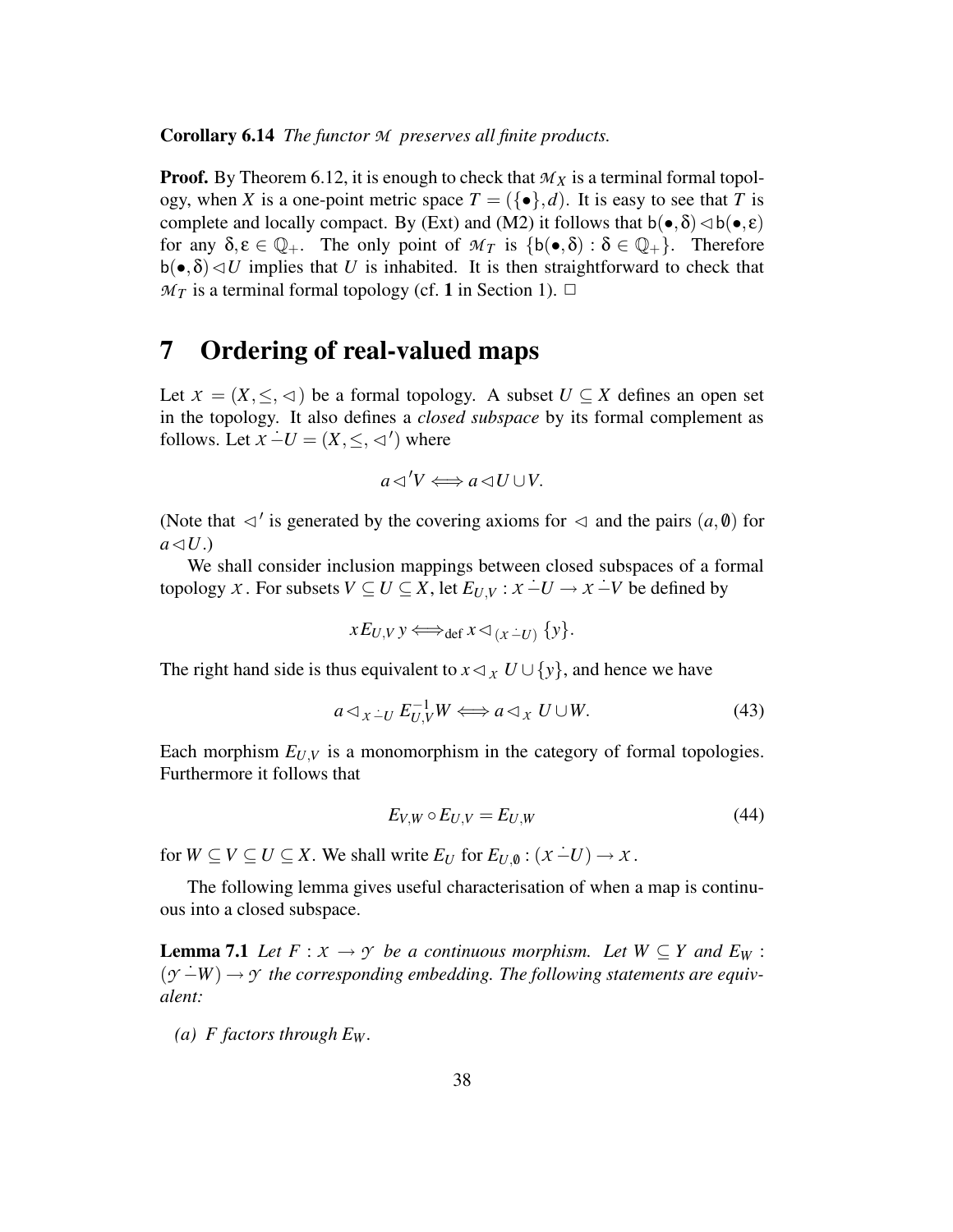*(b)*  $F^{-1}W \sim_{\mathcal{X}} 0$ *.* 

*(c)*  $F: X \rightarrow (γ - W)$  *is continuous.* 

**Proof.** (a)  $\Rightarrow$  (b): Suppose  $G : X \rightarrow (Y - W)$  is continuous with  $E_W \circ G = F$ . Thus

$$
x \triangleleft_X G^{-1} E_W^{-1} y \Longleftrightarrow x F y. \tag{45}
$$

Suppose *xF y* and  $y \in W$ . Then  $E_W^{-1}y \triangleleft_{\mathcal{Y}} W \triangleleft_{\mathcal{Y}} \perp_W \emptyset$ . By the continuity of *G* we get

$$
G^{-1}E_W^{-1}y \triangleleft_x G^{-1}\emptyset.
$$

But  $G^{-1}\emptyset = \emptyset$ , so  $x \triangleleft_{\mathcal{X}} \emptyset$ . Hence  $F^{-1}W \sim_{\mathcal{X}} \emptyset$  is demonstrated.

(b)  $\Rightarrow$  (c): Suppose  $F^{-1}W \sim_{\mathcal{X}} 0$ . The only clause to check is (A1). (A2-A4) follows directly from the continuity of  $F : X \to Y$ . To check (A1), assume  $aFb$ and  $b \triangleleft_{\gamma \perp W} V$ , i.e.  $b \triangleleft_{\gamma} W \cup V$ . Then by the continuity of  $F : X \to Y$ , we get

$$
a \triangleleft_{X} F^{-1}(W \cup V) = F^{-1}W \cup F^{-1}V.
$$

But then (b) gives, by transitivity, the desired  $a \triangleleft x$ ,  $F^{-1}V$ .

 $(c) \Rightarrow (a)$ : Let  $F : X \rightarrow (y - W)$  be continuous as well. For the factorisation it suffices to check

$$
x \triangleleft_X F^{-1} E_W^{-1} y \Longleftrightarrow x F y.
$$

From right to left is clear, since  $y \in E_W^{-1}y$ . For the other direction, suppose  $x \triangleleft_{\mathcal{X}} F^{-1} E_W^{-1} y$ . Let  $a \in F^{-1} E_W^{-1} y$ , i.e.  $a F b$  and  $b \triangleleft_{\mathcal{Y}} W \cup \{y\}$ . Then by (c) and axiom (A1), we have  $a \triangleleft x F^{-1} \{y\}$ , i.e.  $a F y$ . Since *a* was arbitrary, we have shown that  $F^{-1}E_W^{-1}y \subseteq F^{-1}y$ . Hence  $x \triangleleft_x F^{-1}y$ , i.e.  $xFy$ .  $\Box$ 

Let  $\mathcal{R} = \mathcal{M}_{\mathbb{R}}$ . Then define

$$
L = \{ (b(x, \delta), b(y, \varepsilon)) : y + \varepsilon < x - \delta \}.
$$

For real-valued continuous morphisms  $F, G: X \to \mathcal{R}$  we say that *F* is *majorized by G* (in symbols  $F \le G$ ) if  $\langle F, G \rangle : X \to \mathbb{R}^2$  factors through the embedding  $E_L$ :  $(\mathcal{R}^2 - L) \rightarrow \mathcal{R}^2$ . By Lemma 7.1 we easily obtain

**Lemma** 7.2 *For continuous*  $F, G: X \to \mathbb{R}$ *, the inequality*  $F \leq G$  *is equivalent to the implication*

$$
p F \mathsf{b}(x,\delta) \& p G \mathsf{b}(y,\varepsilon) \& y + \varepsilon < x - \delta \Rightarrow p \lhd_x \emptyset.
$$

**Theorem 7.3** *Let X be a locally compact metric space. For continuous functions*  $f, g: X \to \mathbb{R}$  *we have* 

$$
f \le g \Longleftrightarrow \mathcal{M}(f) \le \mathcal{M}(g).
$$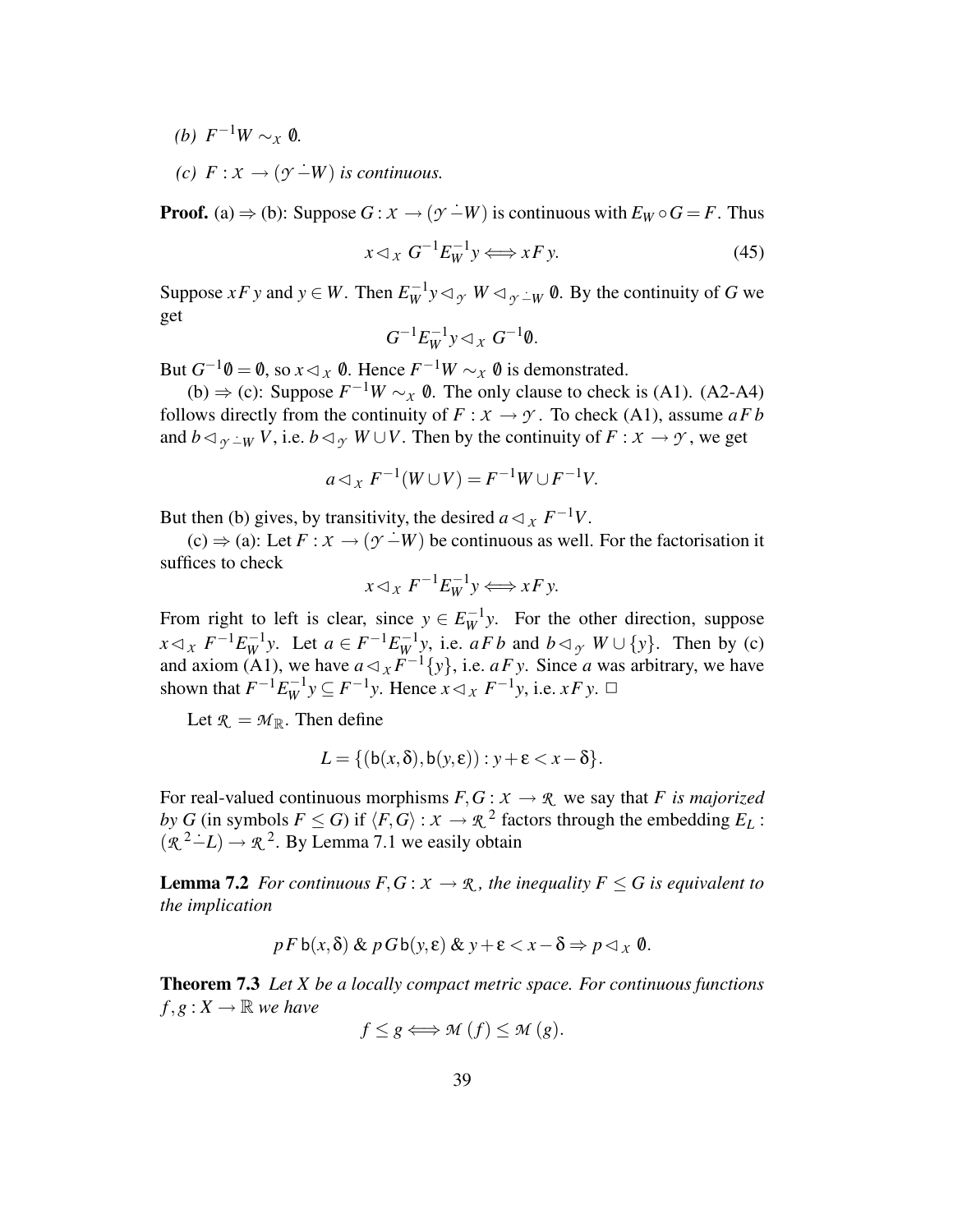**Proof.** ( $\Rightarrow$ ): Suppose  $f(u) \leq g(u)$  for all  $u \in X$ . We use the characterisation of Lemma 7.2. Let  $p = b(u, \gamma) \in M_X$  and suppose  $p \mathcal{M}(f) b(x, \delta)$ ,  $p \mathcal{M}(g) b(y, \epsilon)$ where  $y + \varepsilon < x - \delta$ . Thus  $f[B(u, \gamma)] \subseteq (x - \delta, x + \delta)$  and  $g[B(u, \gamma)] \subseteq (y - \varepsilon, y + \varepsilon)$ . But then  $g(u) < y + \varepsilon < x - \delta < f(u)$ , which contradicts the first assumption. Hence  $p \triangleleft \emptyset$ .

(⇐): Suppose  $M(f)$  ≤  $M(g)$ . Assume  $g(u)$  <  $f(u)$  for some  $u \in X$ . Then for some  $\delta \in \mathbb{Q}_+$ ,  $g(u) + \delta < f(u) - \delta$ . By continuity there is  $\gamma \in \mathbb{Q}_+$  so that  $g[B(u,\gamma)] \subseteq (g(u) - \delta/2, g(u) + \delta/2)$  and  $f[B(u,\gamma)] \subseteq (f(u) - \delta/2, f(u) + \delta/2).$ Thus for  $p = b(u, \gamma)$ :  $p \mathcal{M}(f) b(f(u), \delta)$  and  $p \mathcal{M}(g) b(g(u), \delta)$ . By  $\mathcal{M}(f) \leq$  $M(g)$  follows then  $p \triangleleft \emptyset$ , which is impossible in  $M_X$ . Hence we must have  $f(u) \leq g(u)$  for all  $u \in X$ .  $\Box$ 

### **References**

- [1] P. Aczel. Aspects of general topology in constructive set theory. *Ann. Pure Appl. Logic* 137(2006), 3 – 29.
- [2] E. Bishop and D.S. Bridges. *Constructive Analysis.* Springer 1985.
- [3] J. Blanck. Domain representability of metric spaces. *Ann. Pure Appl. Logic* 83 (1997), 225 – 247.
- [4] L. Crosilla and P. Schuster (eds.), *From Sets and Types to Topology and Analysis: Towards Practicable Foundations of Constructive Mathematics.* Oxford Logic Guides, Oxford University Press 2005.
- [5] G. Curi. On the collection of points of a formal space. *Ann. Pure Appl. Logic* 137(2006), 126 – 146.
- [6] P.T. Johnstone. *Stone Spaces.* Cambridge University Press 1982.
- [7] E. Palmgren. Predicativity problems in point-free topology. In: V. Stoltenberg-Hansen and J. Väänänen (eds.) *Proceedings of the Annual European Summer Meeting of the Association for Symbolic Logic, held in Helsinki, Finland, August 14-20, 2003,* Lecture Notes in Logic 24, AK Peters 2006.
- [8] E. Palmgren. Continuity on the real line and in formal spaces. In [4].
- [9] E. Palmgren. From intuitionistic to point-free topology: on the foundation of homotopy theory. (Submitted)